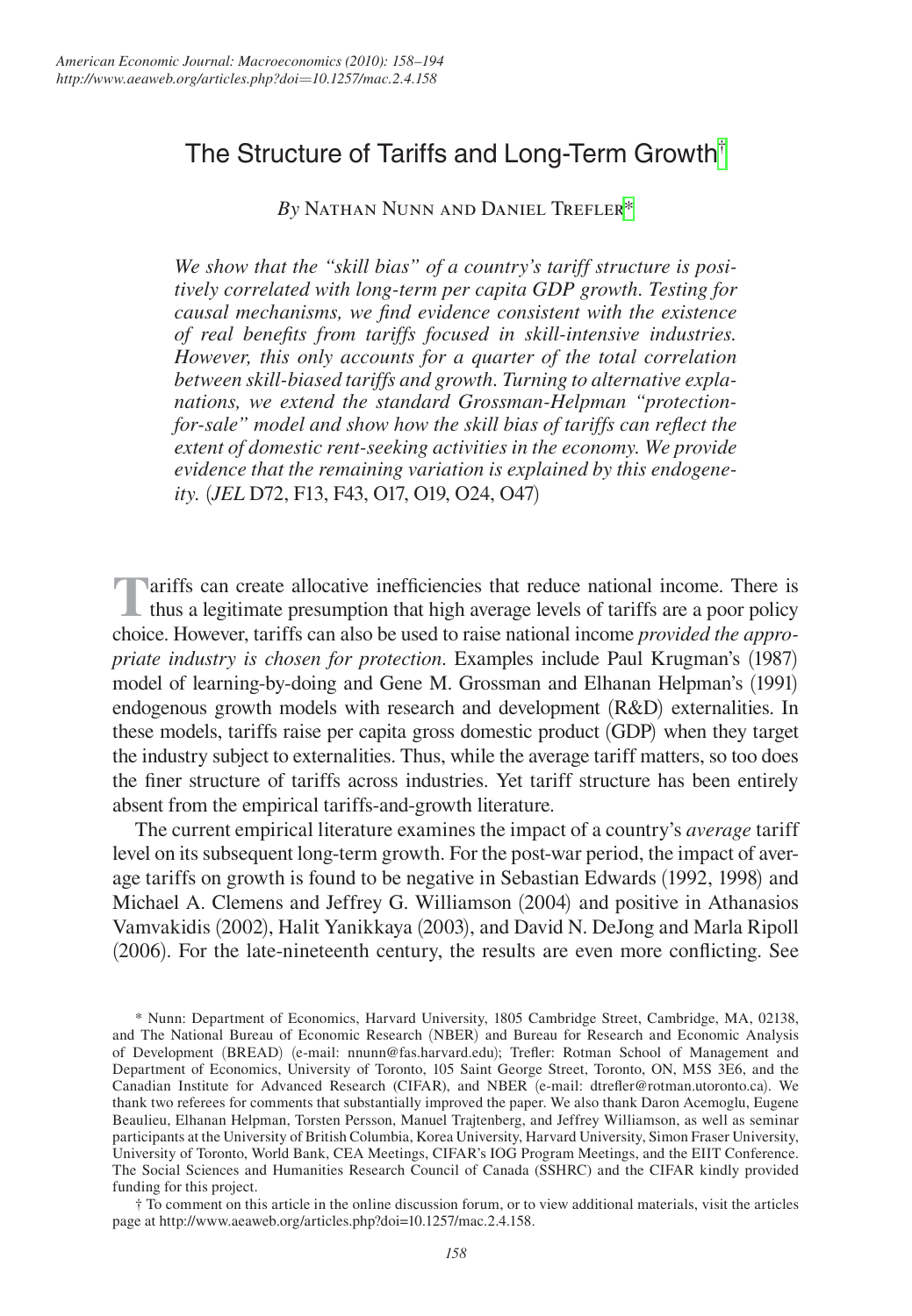Kevin H. O'Rourke (2000), Vamvakidis (2002), Clemens and Williamson (2004), and David S. Jacks (2006).

We enter the debate by examining the role of the cross-industry *structure of tariffs*. As a conceptual framework, we use the Grossman and Helpman (1991, chapter 8) variety-expansion model of endogenous growth. There is one homogenous good and a continuum of horizontally differentiated varieties. A new blueprint is required for each new variety, and the cost of this innovation is decreasing in the number of varieties already being produced in the country. There are thus national as opposed to international returns to scale. A tariff on the homogeneous good draws resources away from variety goods and R&D (e.g., blueprint production), thus reducing per capita GDP. In contrast, there are parameter values for which a tariff on variety goods, by increasing the number of domestic varieties, can push the economy off a transition path in which the variety sector is in permanent decline and onto a transition path in which the country comes to dominate world production of variety goods. Along this latter transition path, output and per capita GDP rise. Further, once on this transition path the country stays on it even after the tariff is removed: there is path dependence.

With the model in hand, we empirically examine the role of tariff structure in a path-dependent world. To this end, we examine data for 63 developing and developed countries over roughly the 1972–2000 period. (The choice of countries is constrained by the availability of sectoral tariff data.) Empirically, we proxy for the R&D or innovation intensity of an industry using the ratio of the industry's skilled workers to its unskilled workers. We then calculate measures of the degree to which a country's tariff structure disproportionately favours its skill-intensive industries, which we refer to as the "skill bias" of the tariff structure. We regress long-term per capita GDP growth on the skill bias of tariffs, controlling for a large set of covariates that include detailed region fixed effects, initial production structure, per capita income, human capital, and investment. Our estimates reveal a strong, positive correlation between the skill bias of tariffs and long-term economic growth. We find the correlation to be extremely robust and economically very large.

Results based on cross-country growth regressions—including our own—can be difficult to interpret. For one, the results are often interpreted to mean that growth differentials can be sustained indefinitely, despite evidence to the contrary (e.g., William Easterly, et al. 1993). We make no such interpretation: our concern is with transition paths. For another, growth regressions uncover correlations, not causality or causal mechanisms. To gain traction on mechanisms, we introduce an industry dimension to our panel data. For each country and year we have data on gross output for 18 sectors (agriculture and manufacturing industries). The industry dimension allows us to directly test the causal mechanisms highlighted in our theoretical model. The theory implies that a skill-biased tariff distribution causes a differential expansion of skill-intensive industries, which is beneficial for long-term growth. We find evidence for the mechanism, but also find that it is unable to account for more than a quarter of the correlation between the skill bias of tariffs and long-term growth.

We then turn to alternative explanations for the correlation. Stepping outside of the model, protection of skill-intensive industries may generate economywide externalities. For example, it may raise the demand for human capital and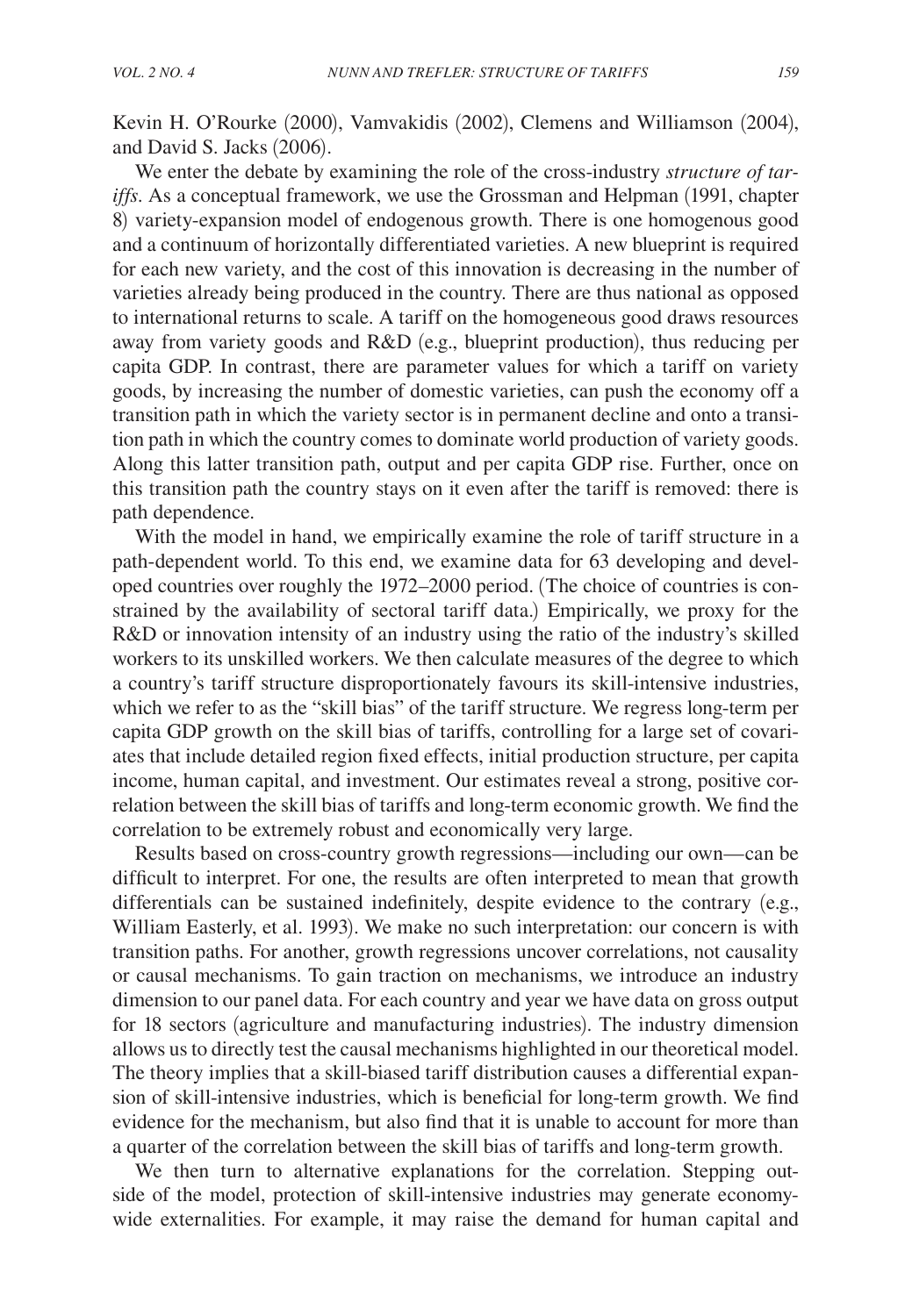innovation, which in turn may raise the incentives to invest in education and knowledge accumulation. However, when we add to our regressions country-level measures of the growth of human capital and knowledge (as measured by patents), these variables are jointly insignificant and do not alter the coefficient on the skill bias of tariffs. We find no evidence for these mechanisms.

Unable to find additional economic channels that can fully account for the importance of the skill bias of tariffs, we turn to political economy explanations which flow from the potential endogeneity of tariffs. Countries with good institutions may more heavily protect skill-intensive industries, and it may be the institutions, rather than tariff structure, that matters for growth (e.g., Paulo Mauro 1995; Robert E. Hall and Charles I. Jones 1999; Daron Acemoglu, Simon Johnson, and James A. Robinson, 2001). We motivate the link between rent-seeking and a skill-biased tariff structure by extending the Gene M. Grossman and Elhanan Helpman (1994) "protection-for-sale" model. Consistent with our first model, we consider an environment with positive externalities in skill-intensive industries. The government puts a weight *a* on the welfare gains from these externalities. We interpret *a* as a facet of institutions, a large *a* being associated with good governance. We show that in the subgame perfect Nash equilibrium, the larger a country's *a* the more it protects skillintensive industries relative to unskilled-intensive industries.

Turning to the data, we examine whether the correlation of growth with the skill bias of tariffs is weakened by controlling for standard measures of governance and institutions. We consider all six of the World Bank's measures of governance (David Kaufmann, Aart Kraay, and Massimo Mastruzzi 2003). By failing to include institutional measures in our regressions, we may have induced a spurious correlation between growth and the skill bias of tariffs. When we estimate a single regression that includes the skill bias of tariffs along with all six of the World Bank's measures of governance, the coefficient on the skill bias of tariffs shrinks by about 35 to 40 percent, but remains significant in all specifications.

The robustness of our correlation between growth and the skill bias of tariffs presents a potential puzzle. Real channels highlighted by our model of tariffs and growth are able to explain about 25 percent of the correlation. Omitted variablesbias, arising from the positive correlation between the skill bias of tariffs and standard measures of governance, explains another 35 percent. This leaves 40 percent of the correlation to be explained.

Our explanation appears in Section VIIB. Standard measures of governance, including the World Bank measures of governance, focus on corruption and constraints on illegal rent-seeking activities. Yet contributions in the protection-for-sale model are usually interpreted as legally and socially acceptable influence peddling. For example, both Pinelopi Goldberg and Giovanni Maggi (1999) and Kishore Gawande and Usree Bandyopadhyay (2000) measure influence peddling using publicly recorded political contributions. It appears that the remaining 40 percent of our correlation can be explained by purely legal and socially acceptable rent-seeking activities. This explanation is supported by the fact that the skill bias of tariffs is highly correlated with two new objective measures of purely legal, rent-seeking activities. These are Mara Faccio's (2006b) measure of political connections and Raymond Fisman and Edward Miguel's (2007) measure of diplomatic parking tickets.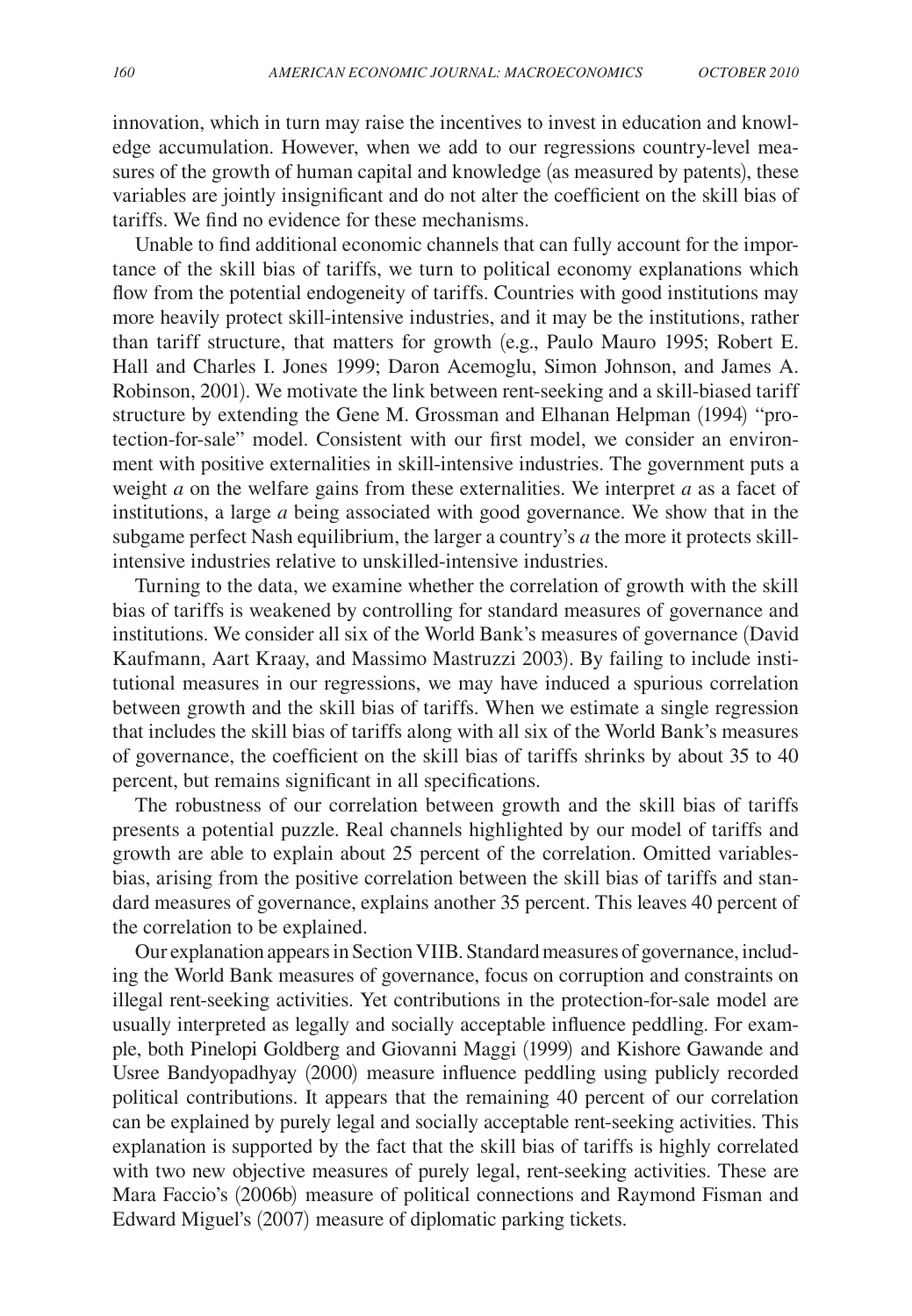<span id="page-3-0"></span>The outline of the paper is as follows. Section I reviews an economic model with externalities, path dependence, and tariffs. Sections II through IV report our first result: in a cross-country growth regression setting the skill bias of tariffs is positively correlated with long-term growth. Section V searches for causal mechanisms underlying this correlation by extending the empirics to the industry level. We find evidence consistent with the mechanism highlighted in our model of path-dependence, but the mechanism is unable to account for more than a quarter of the total correlation between skill bias of tariffs and growth. We also consider a number of other mechanisms outside of the model, but find no evidence for these. Having exhausted purely economic mechanisms, we then turn to explanations that focus on the endogeneity of tariff policies. Section VI provides a political economy "protection-for-sale" model that generates a positive correlation between good governance (large *a*) and skill-biased tariffs. Section VII argues that a skill-biased tariff structure captures something not previously found in the literature on governance and institutions—namely that legal, political, and social norms can constrain influence peddling and rent seeking.

#### **I. The Structure of Tariffs and the Growth Process**

We briefly review the model presented in chapter 8 of Grossman and Helpman (1991). There are two countries  $(c = A, B)$ . Each has a fixed supply of a single primary factor, labour  $(L_A = L_B = L)$ . Also, the countries share identical technologies. There are thus no traditional sources of comparative advantage.

*L* is used in one of three constant-returns-to-scale sectors. The traditional sector produces a homogeneous good *z*, the "high-tech" sector produces horizontally differentiated varieties *i* of a good *x*, and the R&D sector develops the blueprints needed to produce a variety. There is no foreign direct investment so that blueprint development and *x* production must co-locate. Blueprint development plays the role of a fixed cost. Units of each activity are chosen to make all three input coefficients equal to one.

Identical, infinitely lived consumers maximize utility  $U_t = \int_t^\infty e^{-\rho(\tau - t)} \ln C(\tau) d\tau$ where

$$
C(\tau) \ \equiv \ \sigma \ln \left[ \int_0^{n_\tau} x(i)^{(\epsilon - 1)/\epsilon} di \right]^{\epsilon/(\epsilon - 1)} + \ (1 - \sigma) \ln z.
$$

*n*<sub>τ</sub> is the number of varieties available worldwide in period  $\tau$  and  $\rho$ ,  $\sigma$  and  $\epsilon$  are preference parameters. Savings are internationally mobile and nominal interest rates are equated across countries.<sup>1</sup>

Growth is driven by knowledge spillovers associated with the development of new blueprints and these spillovers are national in scope. *The key feature of the model*

<span id="page-3-1"></span><sup>&</sup>lt;sup>1</sup> These savings are invested either in bonds or in equities issued by firms conducting R&D. There is full information and no uncertainty so that returns on bonds and equities are equated. With the normalization that world expenditures equal one in each period, the nominal interest rate equals ρ. See Grossman and Helpman (1991, chapter 8) for details.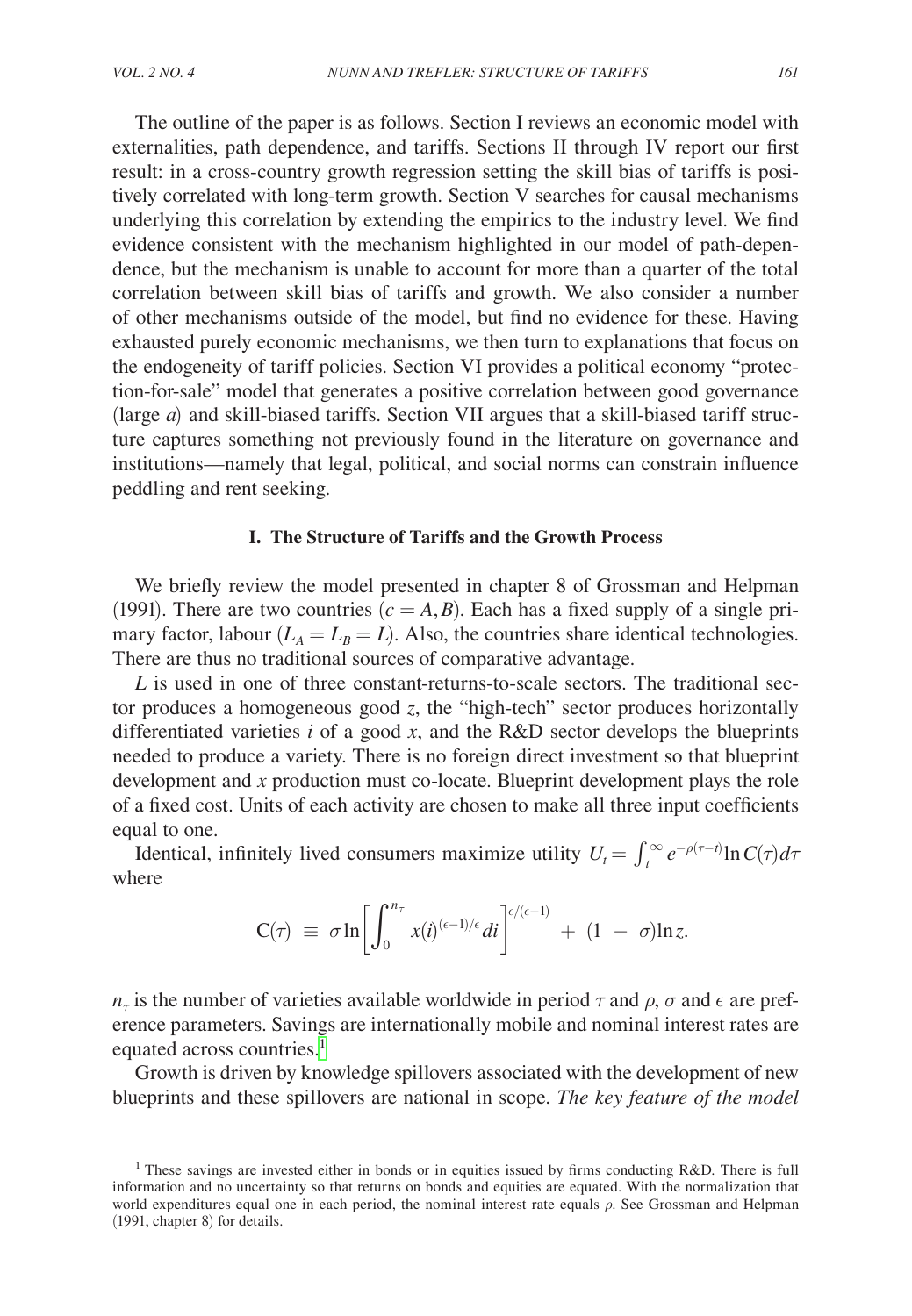is that producing a blueprint in country *c* generates knowledge that makes it easier for other country- $c$  firms to develop blueprints. More formally, let  $w_{ct}$  be the wage and  $n_{ct}$  be the number of varieties produced in country  $c$  in period  $t$ . Then the cost of producing a blueprint is assumed to be  $w_{ct}/n_{ct}$ . This assumption means that the initial distribution of varieties across countries  $(n_{A0}, n_{B0})$  is the only source of comparative advantage.

The basic dynamics of the model are as follows. Suppose that country *A* initially produces more varieties than country *B*. Ignoring possible wage differentials for the moment, *A* will be the low-cost location for R&D. This leads in the next period to even more country-*A* varieties and even lower country-*A* R&D costs. Thus, in any stable steady state all R&D and all production of *x* must be concentrated in a single country. Further, in all of the equilibrium transition paths that Grossman and Helpman (1991) characterize, R&D and *x* production eventually come to be dominated by a single country.

Grossman and Helpman (1991) characterize, in detail, a set of transition paths that are particularly relevant for our paper. Consider a transition path in which initially  $w_{A0} > w_{B0}$ ,  $n_{A0} > n_{B0}$  and  $w_{A0}/n_{A0} < w_{B0}/n_{B0}$ . That is, country *A* is rich and has a comparative advantage in R&D, while country *B* is poor and has a comparative advantage in producing the homogenous good *z*. Thus, *z* is produced only in country *B* and *x* varieties are produced in both countries, though primarily in country *A*. Then there exists a transition path along which  $w_{At}$  is rising,  $w_{Bt}$  is falling, all new varieties are developed and produced in *A*, and *A*'s share of world expenditures on *x* approaches one. This implies that on the transition path welfare, per capita GDP, and output all grow faster in *A* than in *B*.

Consider the impact of an R&D subsidy by country *B* that is large enough to make country *B* the low-cost producer of blueprints. Now all new R&D occurs in *B*,  $n_{Bt}$ rises, *B* becomes an even more attractive location for R&D, and eventually a time is reached when *B* is the low-cost producer of blueprints even without the subsidy. That is, government policy has tipped the world onto a new transition path in which *A* and *B* switch roles. The reversal remains even if the subsidy is eliminated. In short, the model displays path dependence in which the initial subsidy, even if removed, leads to transition-path growth in welfare, per capita GDP, and output.

So far we have simply reviewed chapter 8 of Grossman and Helpman (1991). They do not consider a country-*B* tariff on *x*, which is the focus of our empirical work. Such a tariff is similar to an R&D subsidy, but has two additional effects. First, unlike the R&D subsidy which is the first-best policy for addressing the R&D externality, the tariff is a second-best policy that distorts consumer decisions. While this distortion cannot alter the fact that world *x* production must eventually concentrate in a single country, it does mean that incomes will not grow as quickly. Second, the tariff creates another force pushing for agglomeration of *x* production. This is a standard economic geography force, as in Masahisa Fujita, Krugman, and Anthony J. Venables (2001, chapter 4). In particular, the price index for varieties will no longer be the same in both countries. As *B* develops relatively more varieties its price index falls relatively faster than *A*'s price index, leading to higher welfare, real wages, and real per capita GDP in country *B*. Further, there will be a home-market effect that fosters agglomeration of the *x* industry in country *B*. The price-index and home-market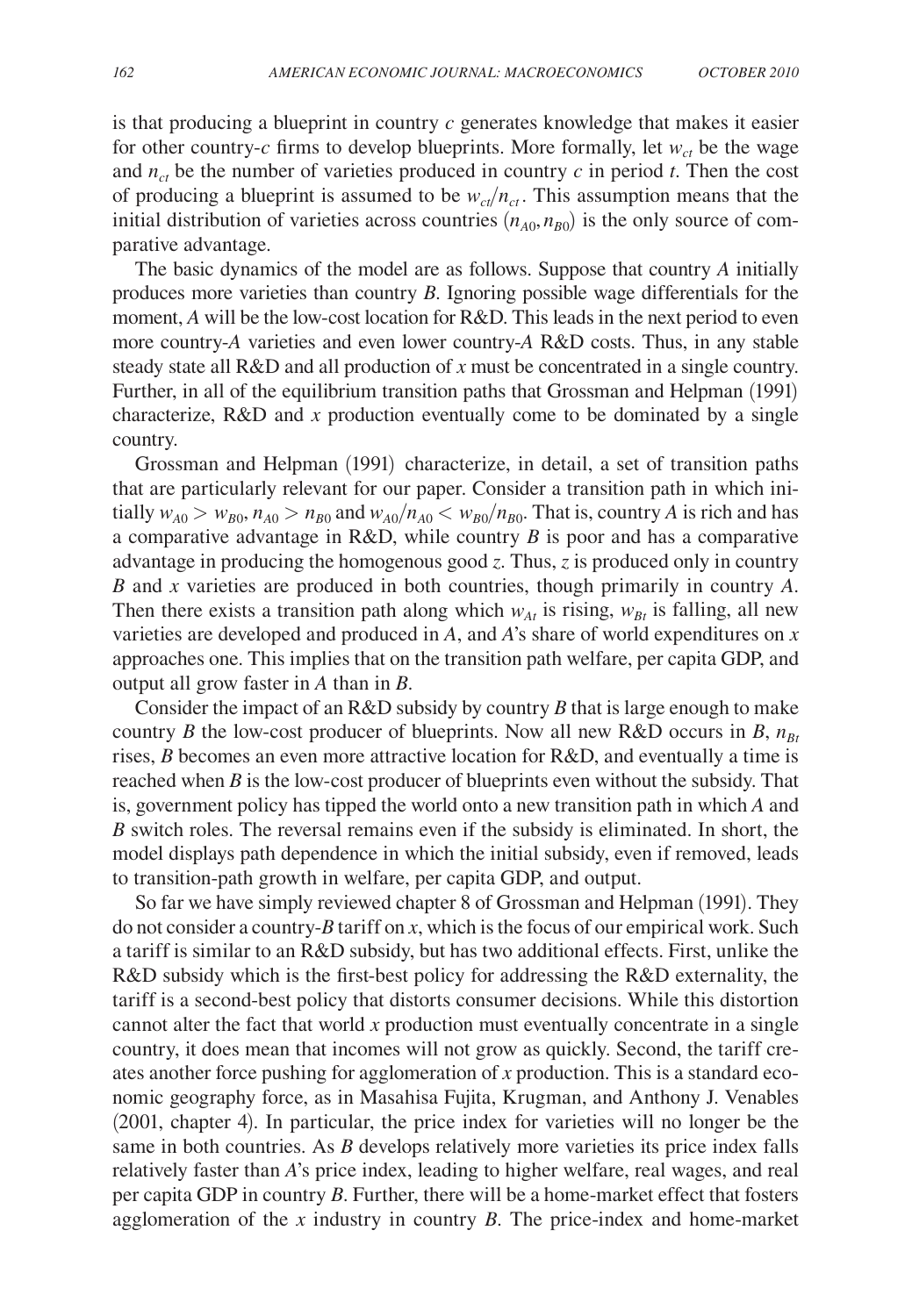<span id="page-5-0"></span>

| N. Africa & Middle East                                                                 | West Africa                                                                                 | South East Asia                                                                                | Eastern Europe                           |
|-----------------------------------------------------------------------------------------|---------------------------------------------------------------------------------------------|------------------------------------------------------------------------------------------------|------------------------------------------|
| Algeria (1985–2000)<br>Egypt (1981–2000)<br>Iran $(1980 - 2000)$<br>Morocco (1982-2000) | Cote d'Ivoire (1980–2000)<br>Ghana (1982–2000)<br>Guinea (1980–2000)<br>Nigeria (1982–2000) | Indonesia (1980–2000)<br>Malaysia (1981–2000)<br>Singapore (1983–1996)<br>Thailand (1981–2000) | Cyprus (1983–1996)<br>Turkey (1987–2000) |
| Syria (1982–2000)<br>Tunisia (1982-2000)                                                | Sierra Leone (1982–1996)                                                                    |                                                                                                | Western Europe & Offshoots               |
|                                                                                         |                                                                                             | South West Asia                                                                                | Austria (1972–2000)                      |
|                                                                                         | Latin America & Carib.                                                                      |                                                                                                | Belgium (1972-2000)                      |
| South Central Africa                                                                    |                                                                                             | Bangladesh (1983–2000)                                                                         | Denmark (1972–2000)                      |
|                                                                                         | Argentina (1987–2000)                                                                       | India (1972–2000)                                                                              | Finland (1972-2000)                      |
| Burundi (1980-2000)                                                                     | Bolivia (1986-2000)                                                                         | Sri Lanka (1983–2000)                                                                          | France (1972–2000)                       |
| Malawi (1985-2000)                                                                      | Brazil (1986-2000)                                                                          | Nepal (1983–2000)                                                                              | Germany (1972-2000)                      |
| Zimbabwe (1983–2000)                                                                    | Chile (1987–2000)                                                                           | Pakistan (1982-2000)                                                                           | Greece (1972-2000)                       |
|                                                                                         | Colombia (1986-2000)                                                                        |                                                                                                | Ireland (1972–2000)                      |
|                                                                                         | Ecuador (1986–2000)                                                                         |                                                                                                | Italy (1972–2000)                        |
| East Africa                                                                             | Haiti (1982–2000)                                                                           | East Asia                                                                                      | Netherlands (1972–2000)                  |
|                                                                                         | Mexico (1983–2000)                                                                          |                                                                                                | Norway (1972–2000)                       |
| Ethiopia (1981–2000)                                                                    | Paraguay (1980–2000)                                                                        | China (1982-2000)                                                                              | Portugal (1972–2000)                     |
| Kenya (1982–2000)                                                                       | Venezuela (1987-2000)                                                                       | Hong Kong (1985–2000)                                                                          | Spain (1972-2000)                        |
| Madagascar (1986–2000)                                                                  |                                                                                             | Japan (1972-2000)                                                                              | Sweden (1972–2000)                       |
| Mauritius (1981–2000)                                                                   |                                                                                             | Korea, Rep. (1987–2000)                                                                        | United Kingdom $(1972-2000)$             |
| Tanzania (1982-2000)                                                                    |                                                                                             |                                                                                                | Canada (1972-2000)                       |
|                                                                                         |                                                                                             |                                                                                                | United States (1972–2000)                |
|                                                                                         |                                                                                             |                                                                                                | Australia (1972–2000)                    |
|                                                                                         |                                                                                             |                                                                                                | New Zealand (1972–2000)                  |

Table 1—Countries Grouped by Geographic Region.

effects reinforce the path-dependent process already described in the context of an R&D subsidy. In short, a tariff on *x* promotes transition-path growth while a tariff on *z* retards transition-path growth.

This theoretical discussion leads us to an empirical specification in which per capita GDP growth (on the transition path) is related to the initial *structure* of tariffs. Let  $\ln y_{c1}/y_{c0}$  be average annual log growth in per capita GDP in country *c*. Let  $SB\tau_{c0}$ be a measure of how the initial cross-industry tariff structure of country *c* is skewed towards the protection of externality generating R&D-intensive sectors. In practice, we take an industry's skill-intensity as a proxy for R&D intensity. We thus refer to  $SB\tau_{c0}$  as the skill bias of a country's tariffs.

Our country-level estimating equation is

(1) 
$$
\ln y_{c1}/y_{c0} = \alpha + \beta_{SB} S B \tau_{c0} + \mathbf{X}_{c0} \beta_X + \varepsilon_c.
$$

As we outline in the following section,  $\mathbf{X}_{c0}$  includes standard controls for initial country characteristics from the cross-country growth literature. In addition, the model also provides guidance for an additional covariate that we must control for. In the model initial industrial structure is a source of comparative advantage, which in turns impacts long-term growth. Therefore, we are also careful to control for initial industrial structure when we introduce our skill-bias-of-tariff measures in Section IV.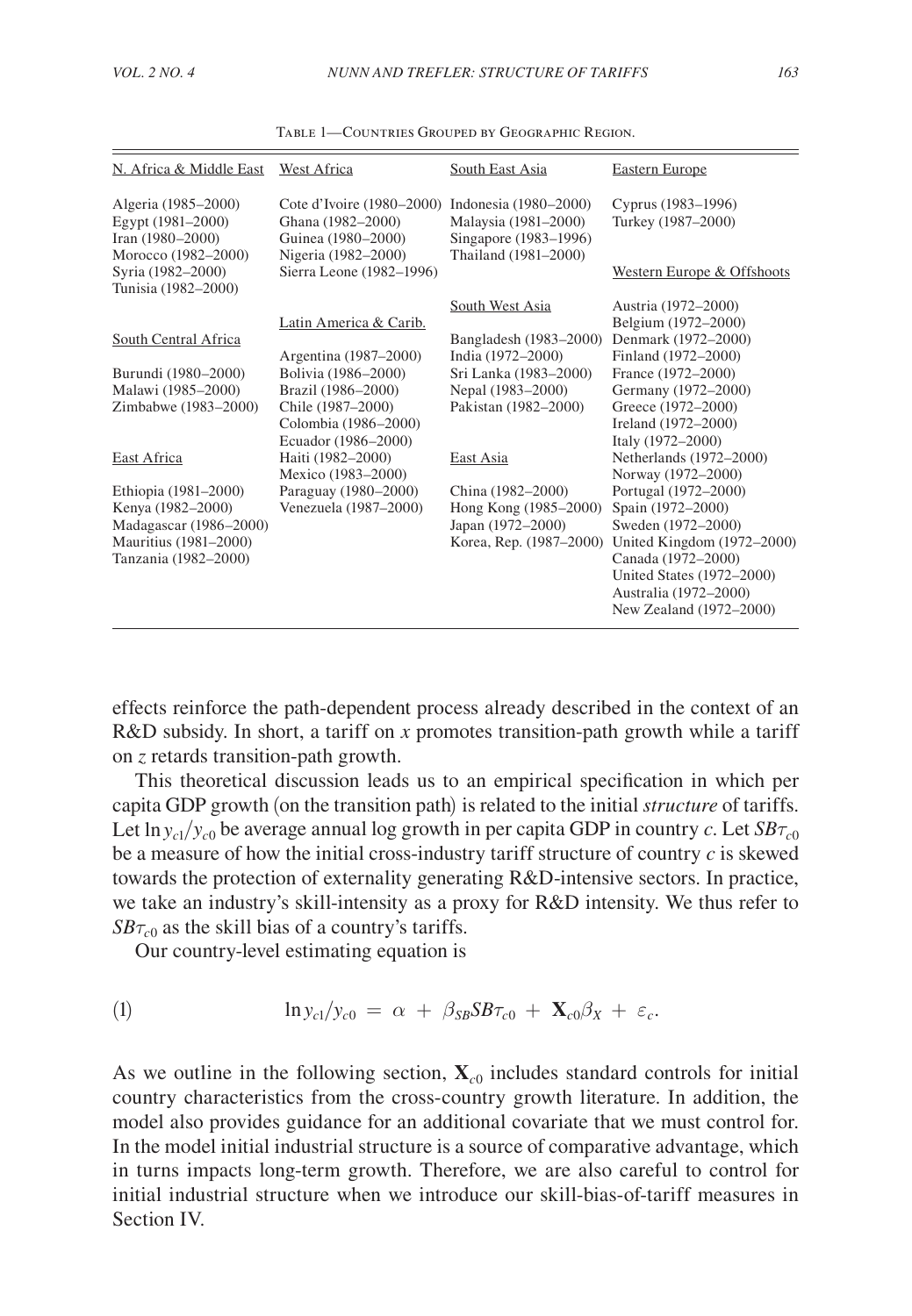#### **II. Data Description and Average Tariffs**

<span id="page-6-0"></span>The list of countries in our sample appears in [Table 1.](#page-5-0) There are 63 countries. The choice of countries is primarily determined by the availability of industry-level tariff data. Tariff data are from Huiwen Lai and Daniel Trefler (2002) and the United Nations Conference on Trade and Development (UNCTAD) (1994), and production data is from the United Nations Industrial Development Organization (UNIDO) (2003). To match the Standard International Trade Classification (SITC) tariff data with International Standard Industrial Classification (ISIC) production data, we have aggregated the data up to a common set of 18 agricultural and manufacturing industries. Additional information about the data appears in Appendix B.

The availability of disaggregated tariff data is different for each country so that we are unable to use the same time period for all countries. For 21 countries tariffs are available beginning in 1972, for 30 countries tariffs are available beginning in the 1980–83 period and for 12 countries tariffs are available beginning in the 1985– 87 period. See Table 1 for details. To control for the three different entry periods, we include cohort fixed effects in equation.<sup>[2](#page-6-1)</sup>

We are interested in long-term growth of per capita GDP. Let  $t_{c0}$  denote the first year that country  $c$  appears in the data. Let  $t_{c1}$  denote the last year that country  $c$ appears in the data (usually 2000). Let  $y_{ct}$  denote GDP per capita in year  $t$  so that  $(1/(t_{c1} - t_{c0}))\ln y_{c,t_{c1}}/y_{c,t_{c0}}$  is the average log change in per capita GDP over the duration of the data. At the risk of abusing notation, we will henceforth denote this average log change in per capita GDP more simply as ln *yc*1/*yc*0. Per capita GDP data are from the Penn World Tables (PWT), Mark 6.1.

We begin by briefly presenting a standard regression of per capita GDP growth on average tariffs. This will show both that average tariffs are not important and will familiarize the reader with the details of the specification. Consider [Table 2,](#page-7-0) which reports estimates of equation (1), but with initial average tariffs in place of the skill bias of tariff structure. The specification in column 1 includes cohort fixed effects. It also includes three standard initial country characteristics (log of initial per capita GDP, the log of initial human capital, and the log of the initial investment-to-GDP ratio). See Appendix B for data sources.

Turning to average tariffs, the log of average tariffs  $\ln \overline{\tau}_{c0}$  does not matter for longterm growth. The coefficient is statistically insignificant and economically small. This result contrasts with a growing literature on the effects of average tariffs on growth. The literature either finds significant negative effects (Edwards 1992, 1998; Clemens and Williamson 2004), significant positive effects (Vamvadikis 2002; Yanikkaya 2003), or both depending on the sample of countries (DeJong and Ripoll 2006). [3](#page-6-2)

<span id="page-6-1"></span><sup>&</sup>lt;sup>2</sup> The data end in 2000. However, in the country-level regressions there are three countries for which per capita GDP data end in 1996. These are Singapore, Cyprus, and Sierra Leone. Adding a 1996 cohort dummy to control for these early exits does not affect our results. Nor is the dummy statistically significant. We therefore omit it

<span id="page-6-2"></span><sup>&</sup>lt;sup>3</sup> In a related literature that looks at the relationship between "trade openness" broadly defined and growth, studies have tended to find a positive relationship between openness and growth, e.g., Jeffrey D. Sachs and Andrew Warner (1995). However, whether the openness measures used exclusively measure trade openness remains an unanswered question precisely because trade openness is correlated with institutions, e.g., Francisco Rodriguez and Dani Rodrik (2001).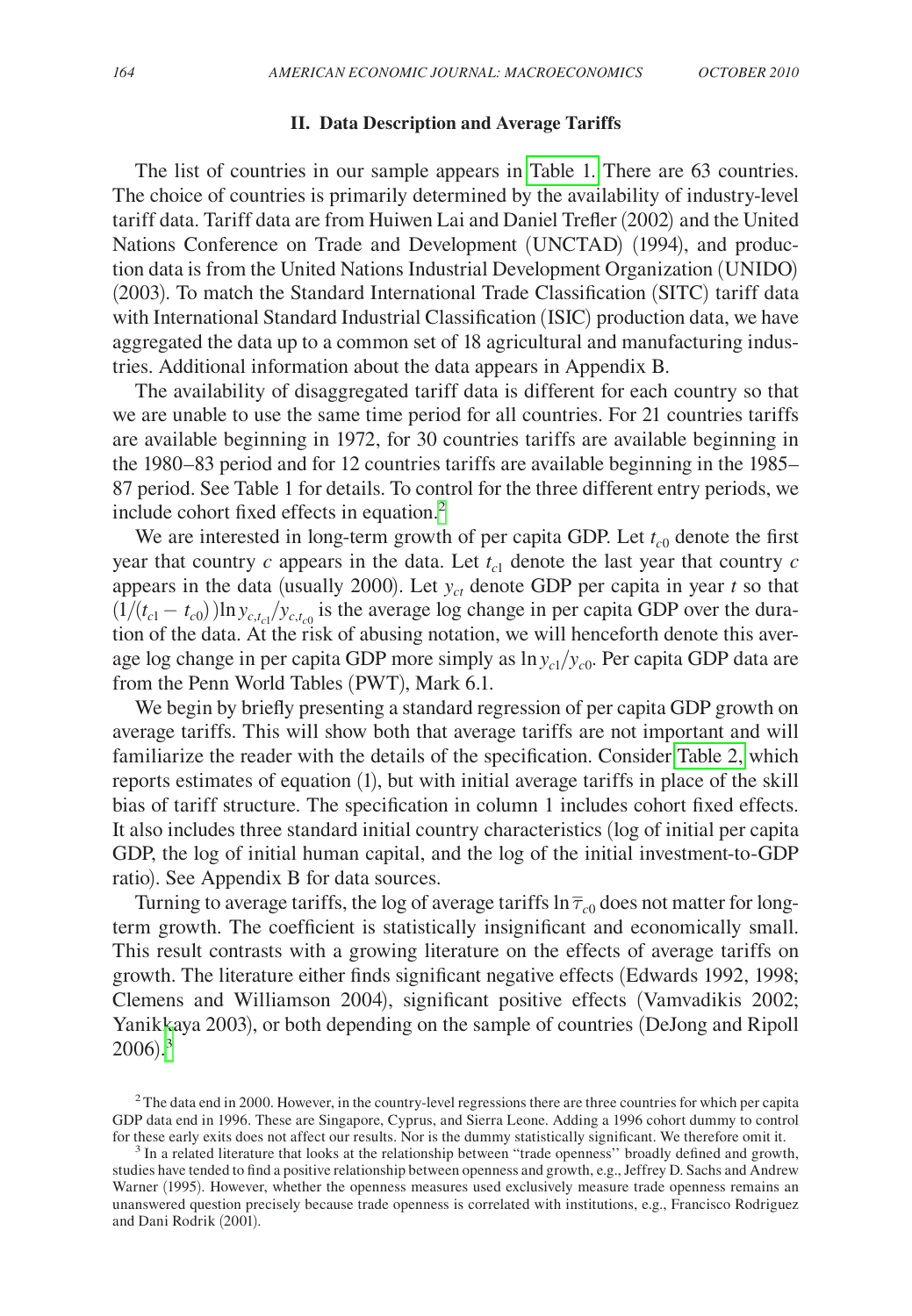<span id="page-7-0"></span>

|                                      |          | (1)                 |          | (2)         |
|--------------------------------------|----------|---------------------|----------|-------------|
|                                      | ß        | <i>t</i> -statistic | ß        | t-statistic |
| Tariff structure                     |          |                     |          |             |
| Average tariffs: $\ln \tau_{c0}$     | $-0.002$ | (1.36)              | 0.001    | (0.38)      |
| Country characteristics              |          |                     |          |             |
| Initial income: $\ln y_{c0}$         | $-0.009$ | (1.81)              | $-0.001$ | (0.24)      |
| Initial investment: $ln inv_{c0}$    | 0.011    | (2.46)              | 0.001    | (0.18)      |
| Initial human capital: $ln h k_{c0}$ | 0.011    | (3.78)              | 0.002    | (0.64)      |
| Region fixed effects                 |          |                     |          |             |
| West Africa                          |          |                     | $-0.064$ | (3.04)      |
| East Africa                          |          |                     | $-0.048$ | (2.35)      |
| South Central Africa                 |          |                     | $-0.053$ | (2.48)      |
| North Africa, Middle East            |          |                     | $-0.042$ | (2.14)      |
| Eastern Europe                       |          |                     | $-0.021$ | (1.01)      |
| Latin America                        |          |                     | $-0.036$ | (1.91)      |
| East Asia                            |          |                     | 0.001    | (0.09)      |
| South East Asia                      |          |                     | $-0.016$ | (0.84)      |
| South West Asia                      |          |                     | $-0.030$ | (1.53)      |
| Cohort fixed effects                 |          |                     |          |             |
| 1980-1983                            | 0.009    | (1.28)              | 0.036    | (1.98)      |
| 1985-1987                            | $-0.002$ | (0.30)              | 0.024    | (1.33)      |
| $R^2$                                |          | 0.37                |          | 0.60        |
| <b>Observations</b>                  |          | 63                  |          | 63          |

Table 2—Results for Average Tariffs.

*Notes:* The dependent variable is the average annual log change in per capita GDP in country *c*,  $\ln y_{c1}/y_{c0}$ . There are 63 observations, one for each country.

In column 2 of the table we introduce region fixed effects.<sup>[4](#page-7-1)</sup> We are using far more regional dummies than is typical. This is an important point. It means the sample variation that we are explaining is all within narrowly defined regions. Thus, for example, once the region fixed effects are included, the three country characteristics become statistically insignificant. This is not surprising: with 63 countries and 10 regions, there is an average of 6.3 observations per region. Note also that since countries within a region have similar geographies, endowments, and histories, we are also implicitly controlling for such factors. Our main point here is that it will be very hard to find a statistically significant country characteristic when so many region fixed effects are included. This, we believe, makes our results for the skill bias of tariffs (a country characteristic) more compelling.

### **III. Measures of the Skill Bias of a Country's Tariff Structure**

As Grossman and Helpman (1991) emphasize, their model generalizes to a wide range of settings including both product innovation (horizontal differentiation) and process innovation (vertical differentiation). Further, R&D need not be interpreted as formal scientific research conducted in labs. In the model it can occur hand-inhand with production, a notion which goes well with Nathan Rosenberg's (1982)

<span id="page-7-1"></span><sup>4</sup> See Table 1 for a list of which countries are in which regions.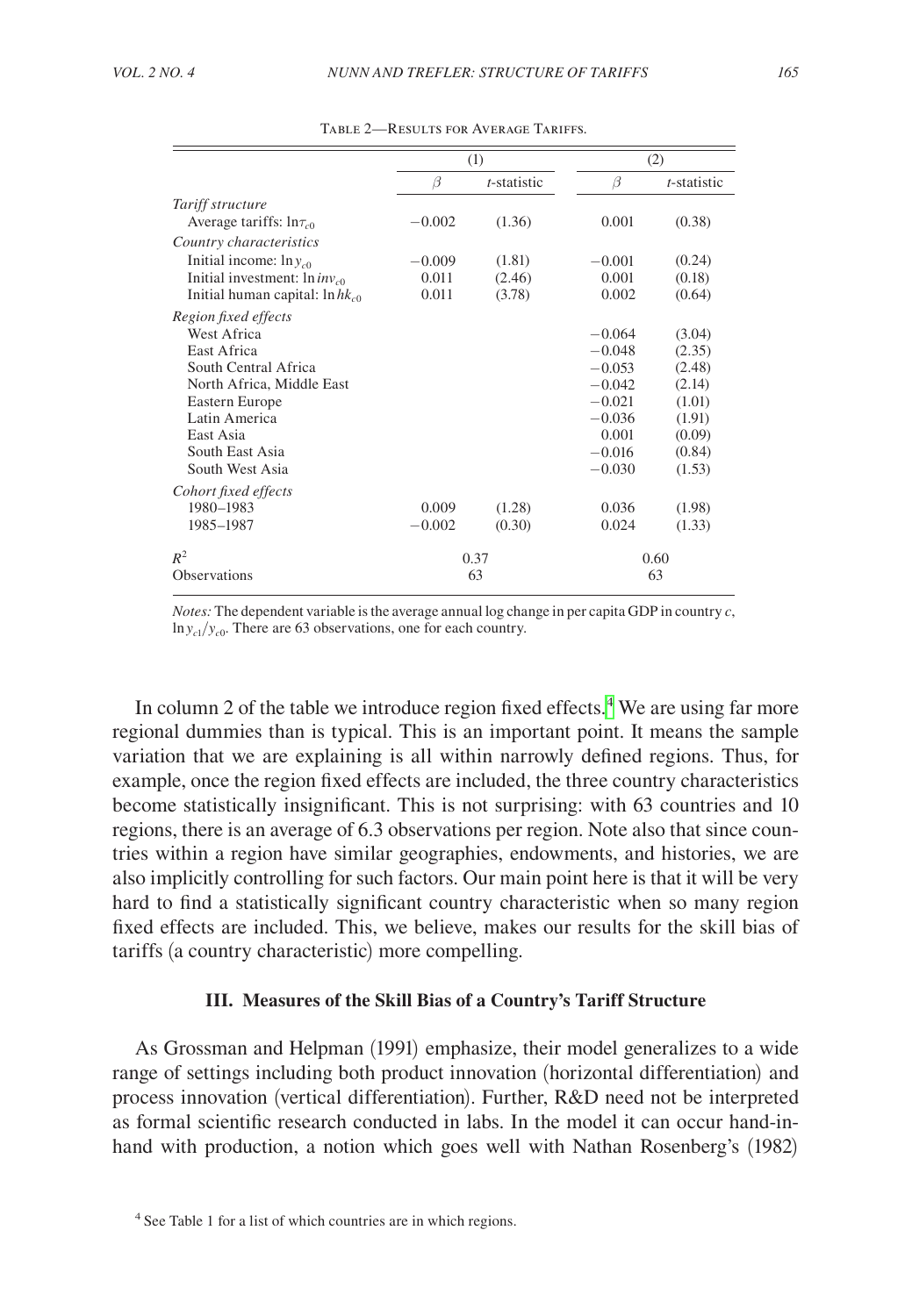| Industry<br>Code | Description                                 | <b>Skill</b><br>Intensity | $\% \Delta$<br>in Skill |
|------------------|---------------------------------------------|---------------------------|-------------------------|
| 241              | Leather & travel goods                      | 0.079                     |                         |
| 110              | Agricultural products                       | 0.116                     | 47%                     |
| 243              | Wood products                               | 0.128                     | 10%                     |
| 245              | Textiles & clothing                         | 0.132                     | 3%                      |
| 247              | Furniture                                   | 0.154                     | 17%                     |
| 150              | Non-ferrous metals                          | 0.184                     | 19%                     |
| 246              | Non-metallic mineral prod.                  | 0.201                     | 9%                      |
| $-$<br>220       | ------ Low Cut-Off ------<br>Iron & steel   | 0.266                     | $32\%$                  |
| 248              | Footwear                                    | 0.315                     | 18%                     |
| 244              | Paper products                              | 0.397                     | 26%                     |
| 231              | Non-electric machinery                      | 0.414                     | $4\%$                   |
| 242              | Rubber products                             | 0.462                     | 12%                     |
| 233              | Transport equipment                         | 0.466                     | 0.8%                    |
| 140              | ------ High Cut-Off ------<br>Mineral fuels | 0.593                     | 32%                     |
| 232              | Electric machinery                          | 0.617                     | $4\%$                   |
| 211              | Medicaments, toiletry & perf.               | 0.718                     | 16%                     |
| 213              | Manufactured fertilizers                    | 0.731                     | $2\%$                   |
| 249              | Professional equipment                      | 0.797                     | 9%                      |

Table 3—Skill Intensity: Choosing Cut-Offs for Skilled and Unskilled Categories.

*Notes:* Data are from Antweiler and Trefler (2002). Skill intensity is scaled so that the most skill-intensive industry in the Antweiler-Trefler database (electricity generation) has a skill intensity of unity.

incremental innovation done by skilled production workers. Given this, and the fact that there is literally no formal R&D conducted by many of the countries in our sample, we focus on skill-intensity.<sup>5</sup>

Define industry *i*'s skill intensity  $S_i/L_i$  as the ratio of the industry's skilled workers (those with 12 years of schooling or more) to unskilled workers (those with less than 12 years of schooling). Table 3 displays *Si* /*Li* for the United States in 1972. We choose 1972 because it is the first year of our sample. The data are from Werner Antweiler and Daniel Trefler (2002) and were calculated from the Current Population Survey.[6](#page-8-1)

<span id="page-8-0"></span><sup>&</sup>lt;sup>5</sup> We have presented a very specific model in which there are externalities associated with R&D. There are also models which focus on human capital externalities (e.g., Robert E. Lucas, Jr. 1988) and in these models skill intensity rather than R&D intensity would be focal.

<span id="page-8-1"></span> $6$  The industry codes are UNCTAD industries codes. Appendix B reports the concordance between the UNCTAD industry classification and the ISIC 3-digit classification.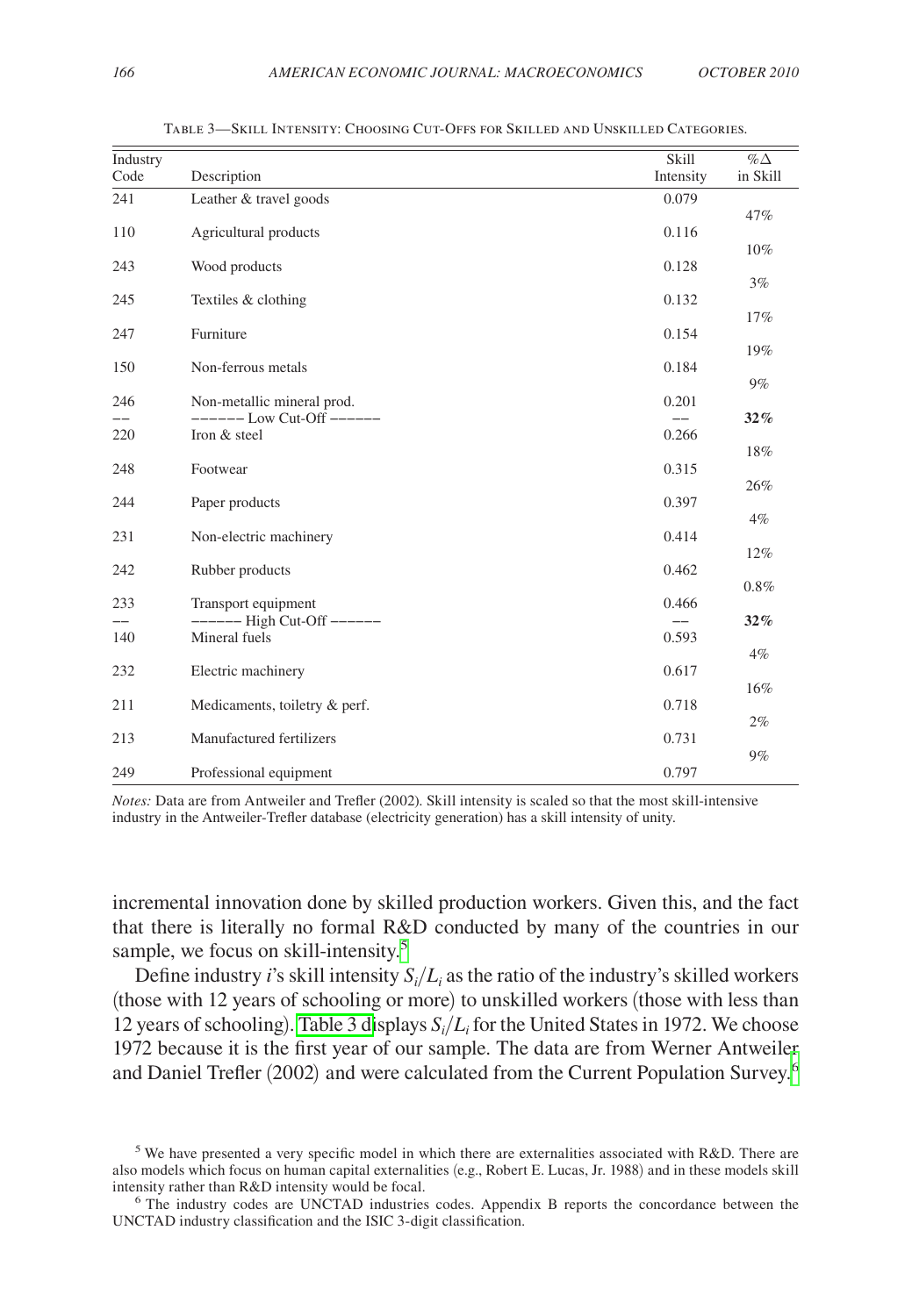<span id="page-9-0"></span>We are using US skill intensities. Yet what is skill intensive in a developed country need not be skill intensive in a developing country. Nevertheless, we obtain virtually identical results using skill-intensity data from South Africa and Brazil. These results are reported in Appendix A[.7](#page-9-1)

Let  $c$  index countries and let a  $0$  subscript denote the first year for which tariff data are available. Our first measure of the skill bias of a country's tariff structure is the cross-industry correlation between initial tariffs  $\tau_{ic0}$  and skill intensity:

 $\rho_c = \text{Corr}\{\tau_{ic0}, S_i/L_i\}$  "The Correlation Measure of the Skill Bias of Tariff Structures."

Our second measure is constructed as follows. First, as we did in Table 3, rank industries based on their skill intensities  $S_i/L_i$ . Then choose an arbitrary "cut-off" industry *i*<sup>\*</sup> and treat all industries with  $S_i/L_i$  less than  $S_i/L_i$ <sup>\*</sup> as unskilled-intensive and all remaining industries as skill-intensive. Let  $\tau_{c0}^{Unskill}$  be the initial-year, outputweighted average tariff of unskilled-intensive industries and let  $\tau_{c0}^{Skill}$  be the outputweighted average tariff of skill-intensive industries. Our second measure of skill bias is the percentage difference between  $\tau_{c0}^{Skill}$  and  $\tau_{c0}^{Unskill}$ , calculated by taking the log difference of the two measures

 $DIFF_c \equiv \ln \tau_{c0}^{Still}$  -  $\ln \tau_{c0}^{Unskill}$  "The Difference Measure of the Skill Bias of Tariff Structures."

An important question is whether our results are sensitive to the choice of *i* \* . As shown in Appendix A below, it does not matter what we choose for  $i^*$  provided it is not extremely close to the very top or very bottom of Table 3. For now, we proceed by reporting results for two choices of *i* \* . From Table 3, there are two values of *i* for which the ratio of skilled to unskilled workers increases significantly. We use these two points to define two different  $i^*$ , which we refer to as the "low cut-off" and the "high cut-off." Let  $DIFF_c^{Low}$  and  $DIFF_c^{High}$  be the corresponding difference measures.

Summarizing, we will be using three measures of the skill bias of tariffs. These are  $\rho_c$ , *DIFF*<sub>*c*</sub><sup>*Low*</sup> and *DIFF*<sup>*High*</sup>.

#### **IV. Estimation with Skill Bias**

Estimates of equation (1), which includes  $SB\tau_{c0}$ , are reported in [Table 4.](#page-10-0) Column 1 of the table reports the results using  $\rho_c$  as our measure of the skill bias of tariff structures. Recall that with so many controls we have not yet found a single countrylevel variable that is statistically significant. In contrast, the coefficient for  $\rho_c$  has a *t*-statistic of 3.50. The magnitude of the coefficient is very large, a fact that we will detail at the end of this section. Further, the contribution to the  $R^2$  is very large.

<span id="page-9-1"></span> $<sup>7</sup>$  The explanation for this surprising robustness is simple. While skill intensities vary across time and coun-</sup> tries, the *relative ranking* of industries based on skill intensities barely varies: leather goods are unskilledintensive everywhere and professional equipment is skill intensive everywhere. The spearman rank correlation coefficients between the US-based skill intensity, and the Brazilian and South African skill intensities are 0.72 and 0.63, respectively.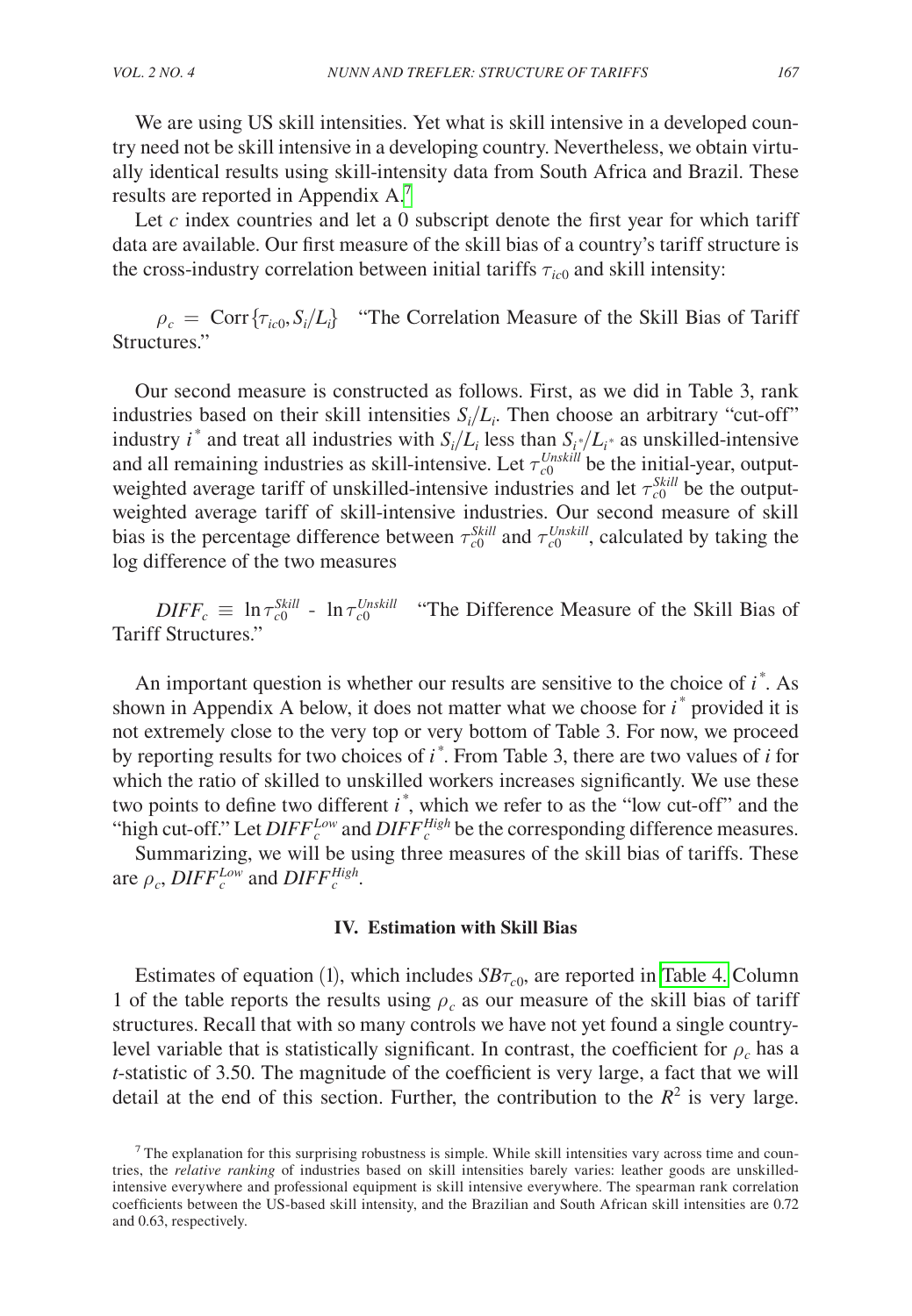|                                                                               | Corr.              |                    | Low cut-off        |                    | High cut-off       |
|-------------------------------------------------------------------------------|--------------------|--------------------|--------------------|--------------------|--------------------|
|                                                                               | (1)                | (2)                | (3)                | (4)                | (5)                |
| Skill bias of tariff structure                                                |                    |                    |                    |                    |                    |
| Skill tariff correlation: $\rho_c$                                            | 0.035<br>(3.50)    |                    |                    |                    |                    |
| Tariff differential: DIFF                                                     |                    | 0.016<br>(3.29)    |                    | 0.020<br>(4.91)    |                    |
| Skilled tariff: $\ln \tau^{skill}$                                            |                    |                    | 0.018<br>(3.51)    |                    | 0.020<br>(4.94)    |
| Unskilled tariff: $\ln \tau^{Unskill}$                                        |                    |                    | $-0.015$<br>(3.12) |                    | $-0.016$<br>(4.17) |
| Other tariff structure                                                        |                    |                    |                    |                    |                    |
| Average tariffs: $\ln \overline{\tau}_{c0}$                                   | 0.002<br>(1.32)    | 0.003<br>(1.80)    |                    | 0.005<br>(2.93)    |                    |
| Initial production structure                                                  |                    |                    |                    |                    |                    |
| Skilled-sector output: In $q^{skill}$                                         | 0.004<br>(1.64)    | 0.002<br>(1.08)    | 0.002<br>(1.12)    | 0.006<br>(2.69)    | 0.006<br>(2.64)    |
| Unskilled-sector output: $\ln q^{Unskill}$                                    | $-0.006$<br>(1.87) | $-0.004$<br>(1.30) | $-0.004$<br>(1.38) | $-0.010$<br>(3.39) | $-0.010$<br>(3.34) |
| 3 country characteristics<br>9 region fixed effects<br>2 cohort fixed effects | Yes<br>Yes<br>Yes  | Yes<br>Yes<br>Yes  | Yes<br>Yes<br>Yes  | Yes<br>Yes<br>Yes  | Yes<br>Yes<br>Yes  |
| $R^2$                                                                         | 0.71               | 0.70               | 0.70               | 0.77               | 0.76               |

<span id="page-10-0"></span>Table 4—Country-Level Per Capita GDP Growth Regressions. Dependent Variable is ln yc1/yc0.

*Notes:* The dependent variable is the average annual growth of per capita GDP in country  $c$ ,  $\ln y_c/y_c0$ . There are 63 observations, one for each country. In  $q_{\text{coll}}^{\text{EM}}$  is log output of all skill-intensive industries. In  $q_{\text{coll}}^{\text{Unskill}}$  is log output of all unskilled-intensive industries. The "3 country characteristics" are initial-year per capita GDP, initialyear investment-to-GDP ratio, and initial-year human capital stock. See Table 2 for a description of the region and cohort fixed effects.

Adding just  $\rho_c$  to the regression raises the  $R^2$  from 0.60 to 0.71.<sup>[8](#page-10-1)</sup> The fact that a single regressor could have such a large effect in a specification that already has 18 regressors is striking.

Column 2 replaces  $\rho_c$  with  $DIFF_c^{Low}$  as our measure of the skill bias of the tariff structure. The results are again statistically significant ( $t = 3.29$ ). *DIFF*<sup>*Low*</sup> raises the  $R^2$  from 0.60 to 0.70. Column 4 uses  $DIFF_c^{High}$  as our measure. The results are similar to those for  $\textit{DIFF}_c^{\textit{Low}}$ .

To better understand what is driving the  $DIF_{c} \equiv \ln \tau_{c0}^{Skill} - \ln \tau_{c0}^{Unskill}$  results, we introduce  $\ln \tau_{c0}^{Still}$  and  $\ln \tau_{c0}^{Unskill}$  separately. In column 3 we do this for the low cut-off. The coefficient for  $\ln \tau_{c0}^{Still}$  is positive and significant (*t* = 3.51), and the coefficient for  $\ln \tau_{c0}^{Unskill}$  is negative and significant (*t* = 3.12). These results show that it is not only a positive effect from  $\ln \tau_{c0}^{Still}$  or a negative effect from  $\ln \tau_{c0}^{Unskill}$  that dominates in determining the significance of  $DIFF_c$ . Rather, it is both variables, and hence the difference between the two, that is important.

<span id="page-10-1"></span><sup>&</sup>lt;sup>8</sup> Note that when including  $\rho_c$  we also control for initial industrial structure. (We will describe these controls in detail below.) Adding the controls for industrial structure in the regression of column 1, Table 2 raises the  $R<sup>2</sup>$ slightly from 0.60 to 0.61. Adding ρ*c* further raises the coefficient from 0.61 to 0.71 (column 1, Table 4).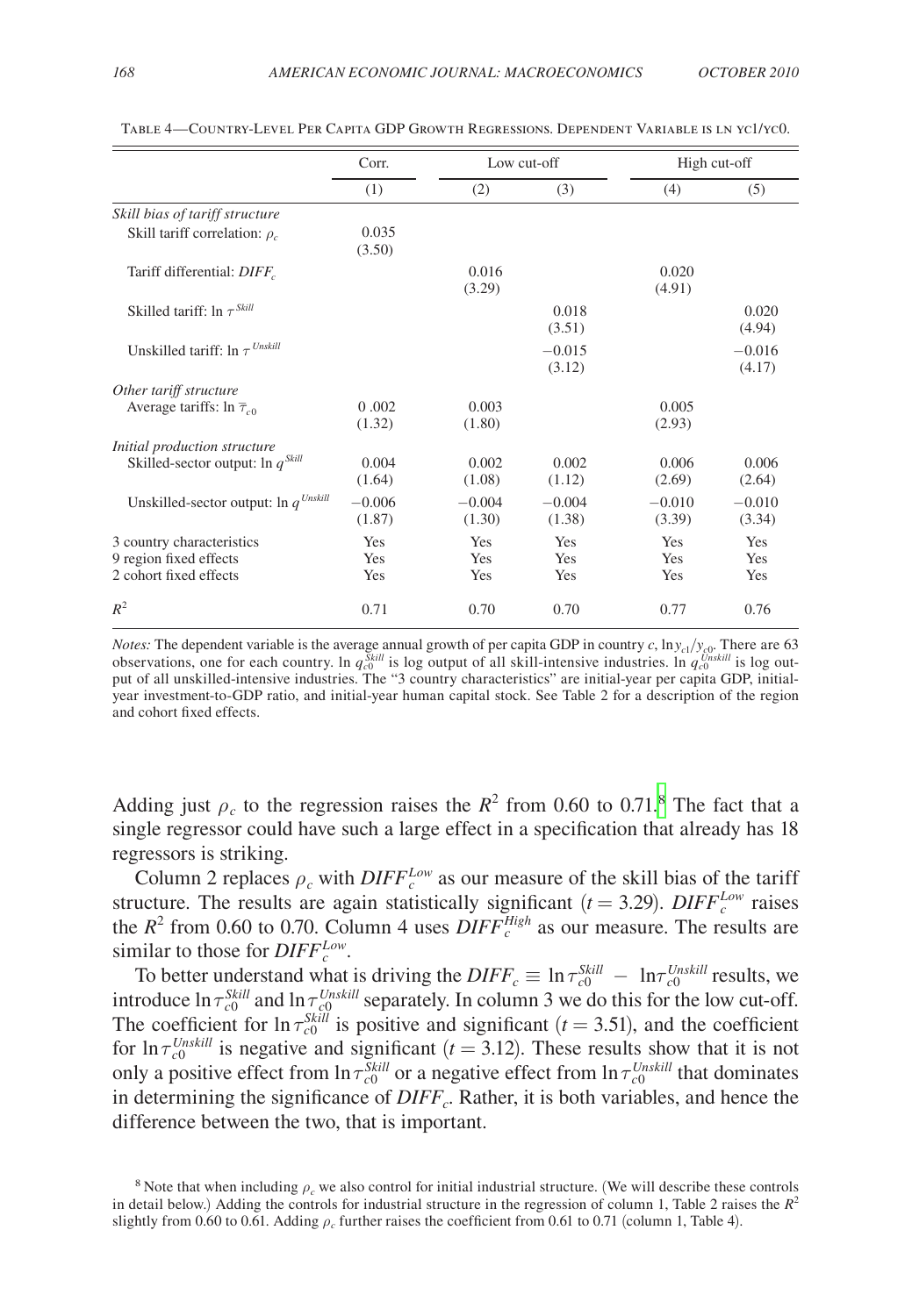<span id="page-11-0"></span>The estimated magnitudes of the relationship between the skill bias of tariffs and long-term growth are large. A one standard deviation increase in  $\rho_c$  raises per capita GDP growth by 0.88 percent. For  $DIFF_c^{Low}$  and  $DIFF_c^{High}$  the increases are 0.88 per-cent and 1.20 percent, respectively.<sup>[9](#page-11-1)</sup>

Guided by the model, we also include two other regressors that control for the initial production structure of the economy. Recall from Table 3 that *i* \* is the boundary industry between skill- and unskilled-intensive industries. Let  $q_{c0}^{Skill} \equiv \sum_{i>i} q_{ic0}$  and  $q_{c0}^{Unskill} \equiv \sum_{i \leq i} q_{ic0}$  be the natural logs of output of the skill- and unskilled-intensive industries in the initial period[.10](#page-11-2) Across all specification skilled-sector output enters with a positive coefficient and unskilled-sector output with a negative coefficient. This is consistent with the predictions of the model where comparative advantage and aggregate GDP growth are also determined by the share of initial-period production in the skilled (i.e., R&D intensive) sectors.

To check that the results are not being driven by outliers, Figures 1a and 1b dis-play partial regression plots[. Figure 1a](#page-12-0) shows the partial regression plot for  $\rho_c$  from column 1. [Figure 1b](#page-12-0) shows the partial regression plot for  $DIFF_c^{Low}$  from column 2. From the plots it is clear that our results are not driven by a small number of influential observations. In Appendix A, we show that the results are robust to systematically omitting influential observations.

Appendix A also shows that the results are not driven by sample variation between rich and poor countries. When the 10 richest countries in the sample are omitted our results are actually strengthened. Thus, within-region sample variation among poor countries is important for our results.<sup>11</sup>

### **V. Real Effects of Tariffs**

### A. *Industry-Level Mechanisms*

In the model outlined in Section I, protection of the R&D-intensive industry can lead to an expansion of varieties, which in turn creates a positive externality and increases per capita GDP growth. More generally, a skill-biased tariff structure may have a path-dependent impact on growth by shifting resources into externality-generating, skill-intensive industries. This implies that at the industry level there should be a positive correlation between initial tariffs and subsequent output growth. Tariffs should expand output of the industry they are protecting. We refer to this as the *ownindustry effect*.

To test whether this effect is present in the data we move to the sub-national level and examine output growth at the industry level. Let *qict* be the output of industry

<span id="page-11-2"></span><span id="page-11-1"></span><sup>&</sup>lt;sup>9</sup> See Table 13 for the summary statistics used to calculate these effects.

<sup>&</sup>lt;sup>10</sup> Depending on whether we use  $DIFF_{\mathcal{L}}^{Low}$  or  $DIFF_{\mathcal{L}}^{High}$  we use different cut-offs *i*<sup>\*</sup> to define  $q_{\mathcal{L}}^{Still}$  and  $q_{\mathcal{L}}^{Unskill}$ . In specifications that use  $\rho_c$  we define  $q_{ct}^{Still}$  and  $q_{ct}^{Unskill}$  using the low cut-off. Results are identical if we use the high cut-off instead.<br><sup>11</sup> Note that the average tariff is now significant. Oddly, it is positive rather than the expected negative. It does

<span id="page-11-3"></span>not matter for our skill bias results whether we control for the average tariff or not.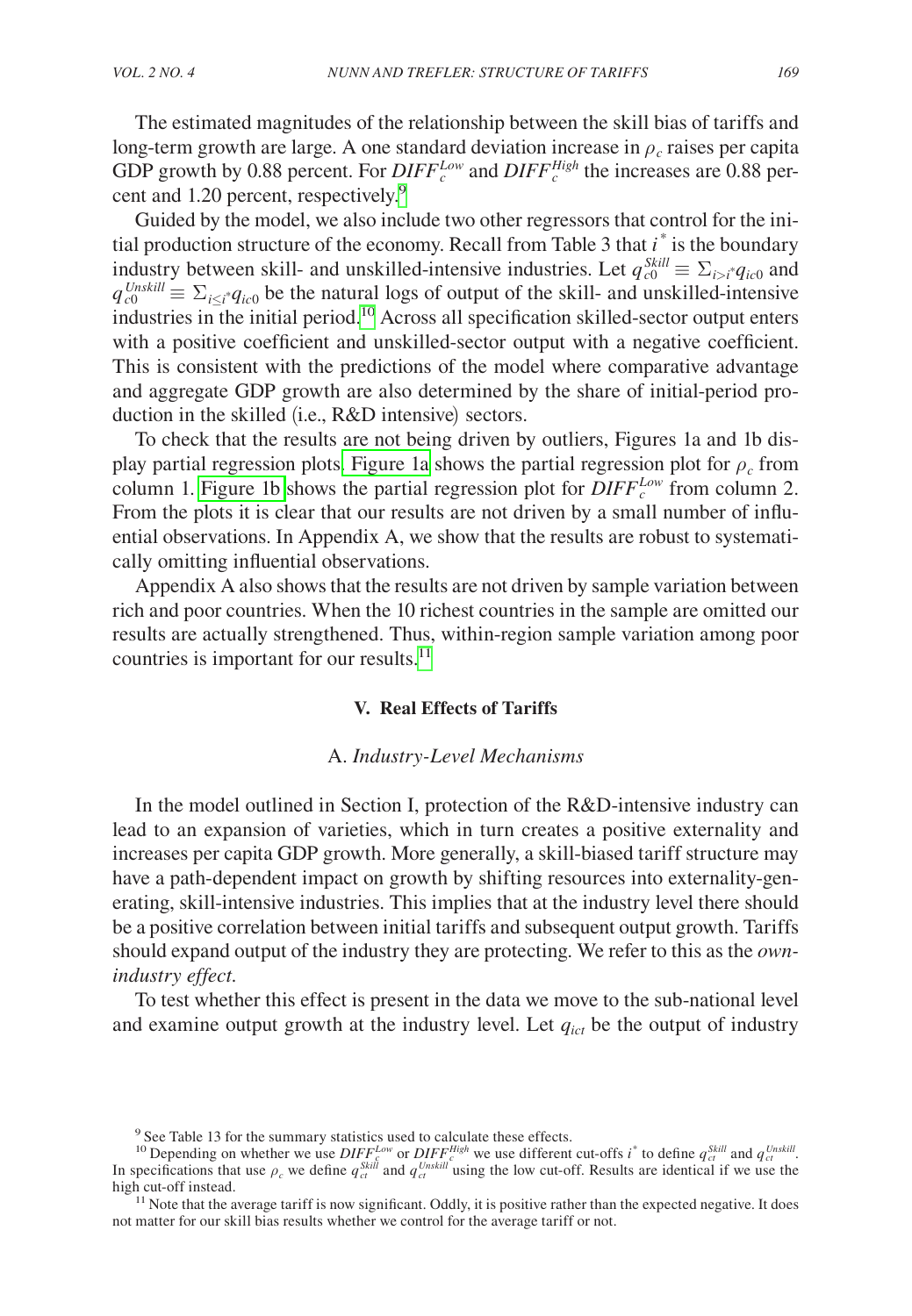<span id="page-12-0"></span>

Panel B. Average annual per capita GDP growth and  $\mathit{DIFF}^\mathit{Low}_\mathit{C}$ 



FIGURE 1. PARTIAL REGRESSION PLOTS

*i* in country *c* in year *t*. Our dependent variable is the average annual log change in industry output,  $\ln q_{ic1}/q_{ic0}$ <sup>12</sup>. The sources of the production data are discussed in Appendix B.

<span id="page-12-1"></span><sup>12</sup> As in the discussion preceding equation (1) above, more precise notation would be  $(1/(t_{c1} - t_{c0})) \ln q_{i,c,t_{c0}}/q_{i,c,t_{c0}}$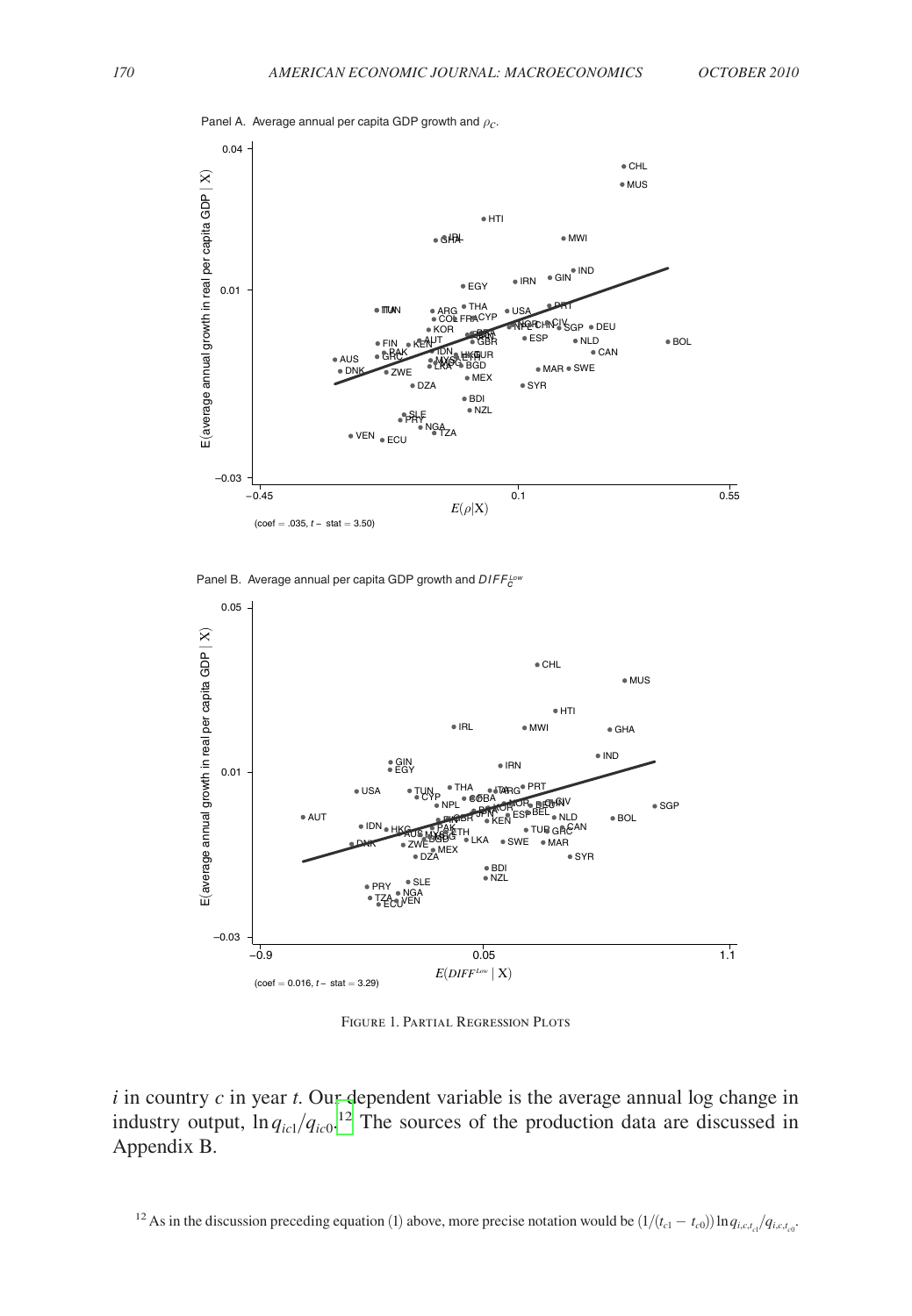|                                        | Correlation     |                 | Low cut-off        |                 | High cut-off       |
|----------------------------------------|-----------------|-----------------|--------------------|-----------------|--------------------|
|                                        | (1)             | (2)             | (3)                | (4)             | (5)                |
| Skill bias of tariff structure         |                 |                 |                    |                 |                    |
| Skill tariff correlation: $\rho_c$     | 0.064<br>(3.18) |                 |                    |                 |                    |
| Tariff differential: DIFF              |                 | 0.032<br>(3.18) |                    | 0.040<br>(4.45) |                    |
| Skilled tariff: $\ln \tau^{Skill}$     |                 |                 | 0.040<br>(4.02)    |                 | 0.043<br>(4.69)    |
| Unskilled tariff: $\ln \tau^{Unskill}$ |                 |                 | $-0.027$<br>(2.64) |                 | $-0.026$<br>(2.87) |
| Initial industry output: $\ln q_{ic0}$ | Yes             | Yes             | Yes                | Yes             | Yes                |
| Average tariffs: $\ln \tau_{c0}$       | Yes             | Yes             | Yes                | Yes             | Yes                |
| Initial production structure           | Yes             | Yes             | Yes                | Yes             | Yes                |
| 3 country characteristics              | Yes             | Yes             | Yes                | Yes             | Yes                |
| All fixed effects                      | Yes             | Yes             | Yes                | Yes             | Yes                |
| $R^2$                                  | 0.35            | 0.35            | 0.35               | 0.36            | 0.36               |

Table 5—Industry-Country Level Output Growth Regressions. Dependent Variable is ln *qic*1/*qic*0.

*Notes:* The dependent variable is the average annual log change of output in industry *i* in country *c*,  $\ln q_{ic}$ . There are 18 industries, 59 countries, and 1,004 observations. *t*-statistics are calculated from standard errors adjusted for clustering at the country level. "Initial production structure" variables are  $\ln q_{c0}^{Skill}$  and  $\ln q_{c0}^{Unstill}$ . In column 1, the low cut-off is used to define  $\ln q_{c0}^{Shill}$  and  $\ln q_{c0}^{Unstill}$ . "3 country characteristics" are initial-year per capita GDP, initial-year investment-to-GDP ratio, and initial-year human capital stock. "All fixed effects' are the 9 region fixed effects and 2 cohort fixed effects listed in Table 2, as well as 16 industry fixed effects.

Our panel estimating equation is

(2) 
$$
\ln q_{ic1}/q_{ic0} = \beta_q \ln q_{ic0} + \beta_\tau \ln \tau_{ic0} + \beta_E \ln \overline{\tau}_{c0} + \beta_{SB} SB \tau_{c0} + \mathbf{X}_{c0}\beta_X + \alpha_i + \varepsilon_{ic},
$$

where  $\ln q_{ic0}$  is the log of output in industry *i* and country *c* in the initial period, ln  $\tau_{ic0}$  is the log initial-period tariff, and as before  $\overline{\tau}_{c0}$  denotes the average tariff and  $SB\tau_{c0}$  denotes the skill bias of tariffs.  $\mathbf{X}_{c0}$  collects all the regressors that we used in the cross-country regressions. We also include industry fixed effects  $\alpha_i$  to control for country-invariant industry characteristics.

We are interested in how  $\beta_{SB}$  changes when we add in  $\ln \tau_{ic0}$ .  $\beta_{\tau}$  is the impact of country *c*'s tariff in industry *i* on output growth in the same industry. This is the ownindustry effect. If it explains our correlation of growth with the skill bias of tariffs, then after controlling for tariffs at the industry level  $\beta_{SB}$  should become much smaller.

Due to missing production data, the industry-level sample consists of 59 countries, which is four countries less than the country-level regressions.<sup>13</sup> As a result, there are potentially 1,062 (=  $59 \times 18$ ) industry-level observations. However, because some of the output data are missing, we work with 1,004 industry-country level observations.

Tables 5 and 6 report estimates of equation (2). Table 5 reports estimates of equation (2) with  $\ln \tau_{ic0}$  excluded an[d Table 6](#page-14-0) reports estimates with  $\ln \tau_{ic0}$ . In Table 5,

<span id="page-13-0"></span><sup>&</sup>lt;sup>13</sup> The four countries are Guinea, Haiti, Madagascar, and Paraguay.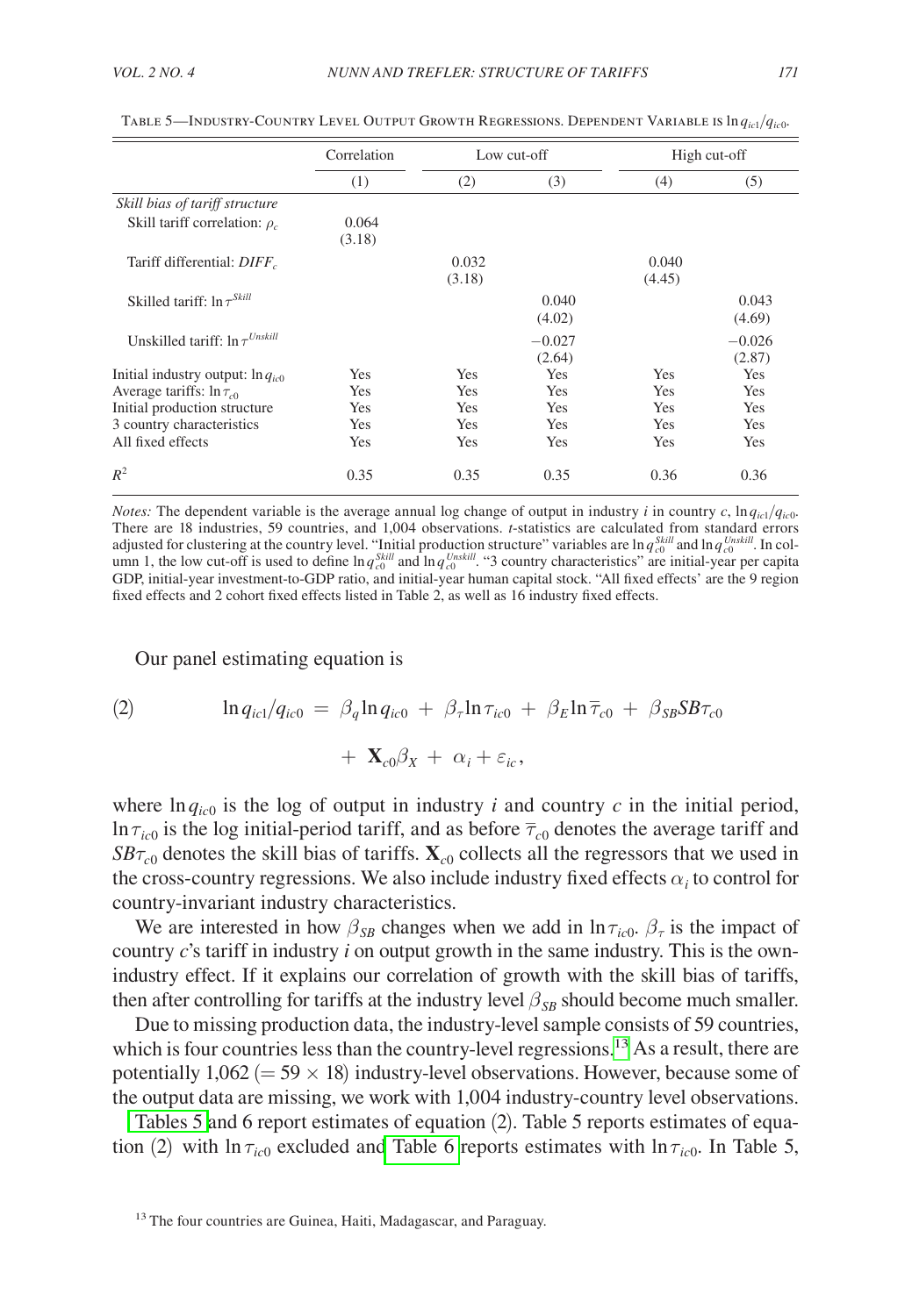|                                                                                   |        | Correlation | Low cut-off |          |          |          | High cut-off |          |          |          |
|-----------------------------------------------------------------------------------|--------|-------------|-------------|----------|----------|----------|--------------|----------|----------|----------|
|                                                                                   | (1)    | (2)         | (3)         | (4)      | (5)      | (6)      | (7)          | (8)      | (9)      | (10)     |
| Skill bias of tariff structure                                                    |        |             |             |          |          |          |              |          |          |          |
| Skill tariff correlation: $\rho_c$                                                | 0.066  | 0.069       |             |          |          |          |              |          |          |          |
|                                                                                   | (3.40) | (3.56)      |             |          |          |          |              |          |          |          |
| Tariff differential: DIFF                                                         |        |             | 0.033       | 0.035    |          |          | 0.039        | 0.039    |          |          |
|                                                                                   |        |             | (3.43)      | (3.61)   |          |          | (4.43)       | (4.49)   |          |          |
| Skilled tariff: $\ln \tau^{skill}$                                                |        |             |             |          | 0.038    | 0.038    |              |          | 0.040    | 0.041    |
|                                                                                   |        |             |             |          | (3.94)   | (4.00)   |              |          | (4.57)   | (4.60)   |
| Unskilled tariff: $\ln \tau^{Unskill}$                                            |        |             |             |          | $-0.030$ | $-0.032$ |              |          | $-0.029$ | $-0.031$ |
|                                                                                   |        |             |             |          | (3.02)   | (3.27)   |              |          | (3.24)   | (3.45)   |
| Own-industry channels                                                             |        |             |             |          |          |          |              |          |          |          |
| Initial industry tariff:                                                          | 0.006  | 0.014       | 0.006       | 0.014    | 0.006    | 0.014    | 0.005        | 0.013    | 0.005    | 0.013    |
| $\ln \tau_{ic0}$                                                                  | (2.84) | (4.98)      | (2.84)      | (4.52)   | (2.68)   | (4.47)   | (2.45)       | (4.32)   | (2.49)   | (4.45)   |
| Tariff-skill interaction:                                                         |        | $-0.015$    |             | $-0.015$ |          | $-0.014$ |              | $-0.014$ |          | $-0.014$ |
| $\ln \tau_{i\text{c}0} \times S_i/L_i$                                            |        | (2.87)      |             | (2.77)   |          | (2.75)   |              | (2.62)   |          | (2.68)   |
|                                                                                   | Yes    | Yes         | Yes         | Yes      | Yes      | Yes      | Yes          | Yes      | Yes      | Yes      |
| Initial industry output: $\ln q_{i\text{c}0}$<br>Average tariffs: $\ln \tau_{c0}$ | Yes    | Yes         | Yes         | Yes      | Yes      | Yes      | Yes          | Yes      | Yes      | Yes      |
| Initial production structure                                                      | Yes    | Yes         | Yes         | Yes      | Yes      | Yes      | Yes          | Yes      | Yes      | Yes      |
| 3 country characteristics                                                         | Yes    | Yes         | Yes         | Yes      | Yes      | Yes      | Yes          | Yes      | Yes      | Yes      |
| All fixed effects                                                                 | Yes    | Yes         | Yes         | Yes      | Yes      | Yes      | Yes          | Yes      | Yes      | Yes      |
|                                                                                   |        |             |             |          |          |          |              |          |          |          |
| $R^2$                                                                             | 0.35   | 0.36        | 0.36        | 0.36     | 0.36     | 0.36     | 0.37         | 0.38     | 0.37     | 0.38     |

<span id="page-14-0"></span>Table 6—Industry-Country Level Output Growth Regressions, Controlling for Own-Industry Channels. Dependent Variable is ln*qic*1/*qic*0.

*Notes:* The dependent variable is the average annual log change of output in industry *i* in country *c*,  $\ln q_{ic}$ ,  $/q_{ic}$ . There are 18 industries, 59 countries and 1,004 observations. *t*-statistics are calculated from standard errors adjusted for clustering at the country level. "Initial production structure" variables are  $\ln q_{\rm c0}^{2kill}$  and  $\ln q_{\rm c0}^{Unskill}$ . In columns 1–2, the low cut-off is used to define  $\ln q_{\text{c}0}^{2kill}$  and  $\ln q_{\text{c}0}^{Unshill}$ . "3 country characteristics" are initial-year per capita GDP, initial-year investment-to-GDP ratio, and initial-year human capital stock. "All fixed effects" are the 9 region fixed effects and 2 cohort fixed effects listed in Table 2 as well as 16 industry fixed effects.

each column reports results for a different measure of  $SB\tau_{c0}$ . In all columns, the estimated coefficients for the various skill-bias-of-tariff variables have the expected signs and are statistically significant (*t*-statistics are calculated from standard errors clustered at the country level). Thus, the skill-bias-of-tariff measures are positively correlated with output growth in *all* industries. Further, the coefficient magnitudes are large. Consider column 1 of Table 5 where the coefficient on  $\rho_c$  is 0.064. A one standard deviation increase in  $\rho_c$  leads to a 1.60 percent increase in average annual industry output growth.<sup>14</sup> For  $\text{DIFF}_c^{Low}$  of column 2 and  $\text{DIFF}_c^{High}$  of column 4 the increase in average annual industry output growth is 1.76 percent and 2.32 percent, respectively. These are very large effects.

In Table 6, we add  $\ln \tau_{ic0}$  to the regressions (see columns 1, 3, 5, 7, and 9). The estimated coefficients for  $\ln \tau_{ic0}$  are positive and statistically significant in all specifications. This means that a tariff in industry *i* is positively associated with subsequent output growth in that industry. These own-industry effects are large. A one standard deviation increase in  $\ln \tau_{ic0}$  raises the average annual growth of industry *i* output by

<span id="page-14-1"></span><sup>14</sup> See Table 13 in Appendix B.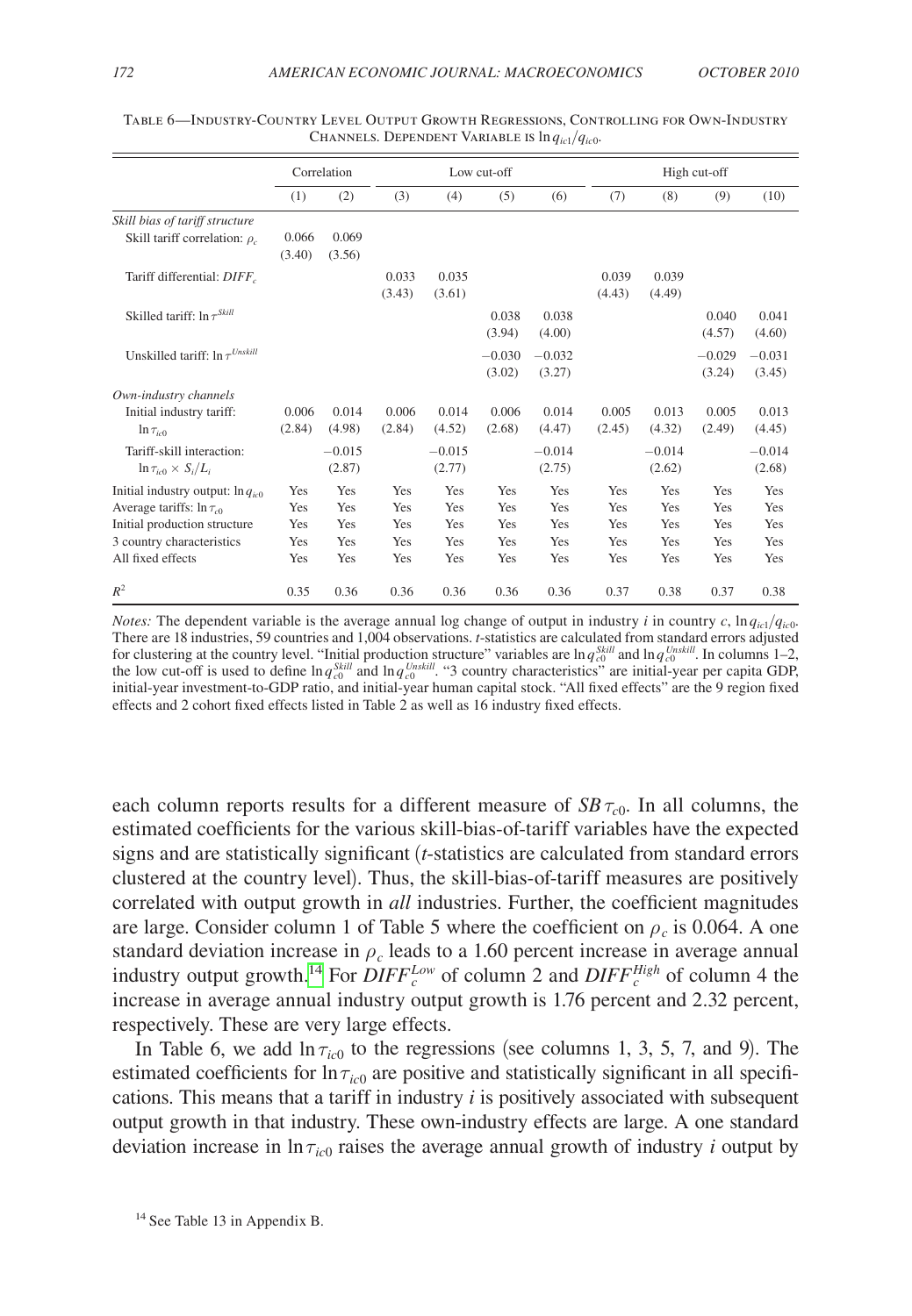<span id="page-15-0"></span>between 1.01 percent and 1.21 percent, depending on the specification.<sup>15</sup> However, despite the fact that these effects are large, the coefficients on the skill-bias-of-tariff variables remain virtually unchanged when own-industry tariffs are included in the regressions. This suggests that the impact of industry tariffs on industry output growth is almost completely orthogonal to the effect of skill-biased tariffs on output growth.

In the remaining columns of Table 6 (columns 2, 4, 6, 8, and 10) we step outside of the model and test for an alternative explanation for the importance of skill-biased tariffs. If skill-intensive industries have a greater scope for learning-by-doing externalities that are strictly firm- or industry-specific in scope, then the own-industry effect should be higher in skill-intensive industries. To examine this learning-bydoing channel we interact  $\ln \tau_{ic0}$  with  $S_i/L_i$  and check if the coefficient on  $\ln \tau_{ic0} \cdot S_i/L_i$ is positive. In fact, it is significantly negative. This means that the learning-by-doing channel is completely absent.

More importantly for our interests, the inclusion of both  $\ln \tau_{ic0}$  and  $\ln \tau_{ic0} \cdot S_i/L_i$ into the regressions does not alter the coefficients on our skill-bias-of-tariff variables. This provides further evidence that our estimated correlation of growth with the skill bias of tariffs cannot be explained by own-industry effects.

The important takeaway from our industry-country level analysis is that although we do find evidence of real effects of tariffs (i.e., own industry effects), they are unable to account for the correlation between the skill bias of tariffs and output growth.

### B. *General Equilibrium Mechanisms*

We now return to the country level to examine additional evidence for the mechanism from our model. By working at the country level, we are also able to test for other general equilibrium benefits of a skill-biased tariff structure that are not captured by our model.

The analysis requires a measure of the growth of skill-intensive industries relative to unskilled industries. Recall from Table  $3$  that  $i^*$  is the boundary industry between skill- and unskilled-intensive industries. As before, let  $q_{ct}^{Still} \equiv \sum_{i>i} q_{ict}$ and  $q_{ct}^{Unskill} \equiv \sum_{i \leq t^*} q_{ict}$  be the output of the skill- and unskilled-intensive industries in the initial period  $(t = 0)$  and final period  $(t = 1)$ . Our measure is the average annual change in  $q_c^{Still}/q_c^{Unskill}$  between the two periods,  $(1/(t_{c1} - t_{c0}))$  $(\ln q_{c1}^{Skill}/q_{c1}^{Unskill} - \ln q_{c0}^{Skill}/q_{c0}^{Unskill})$ , which we denote by  $\Delta \ln q_{c}^{Skill}/q_{c}^{Unskill}$ .

As a test of whether the model's mechanism is able to explain the relationship between the skill bias of tariffs and growth, we examine whether: countries with a more skill-biased tariff structure experience disproportionately faster output growth in skill-intensive industries; countries that experience this faster output growth also experience faster aggregate per capita GDP growth; and the faster output expansion

<span id="page-15-1"></span><sup>&</sup>lt;sup>15</sup> If one is only interested in estimating the coefficient for  $\ln \tau_{ic0}$ , and not the coefficient for the skill-bias-oftariff variables, then all country-specific variables can be replaced with country fixed effects in equation (2). This specification yields an estimate of the own-industry effect that is similar to the estimates we report here (coef =  $0.004$ , t-stat =  $2.07$ ).

<span id="page-15-2"></span><sup>0.004,</sup> *t*-stat = 2.07). <sup>16</sup> A natural alternative to  $\Delta \ln q_e^{Still}/q_e^{Unskill}$  is the change in the average skill intensity of production over the two periods. The results using this variable are essentially identical to what we report with  $\Delta \ln q_c^{Still}/q_c^{Unskill}$ .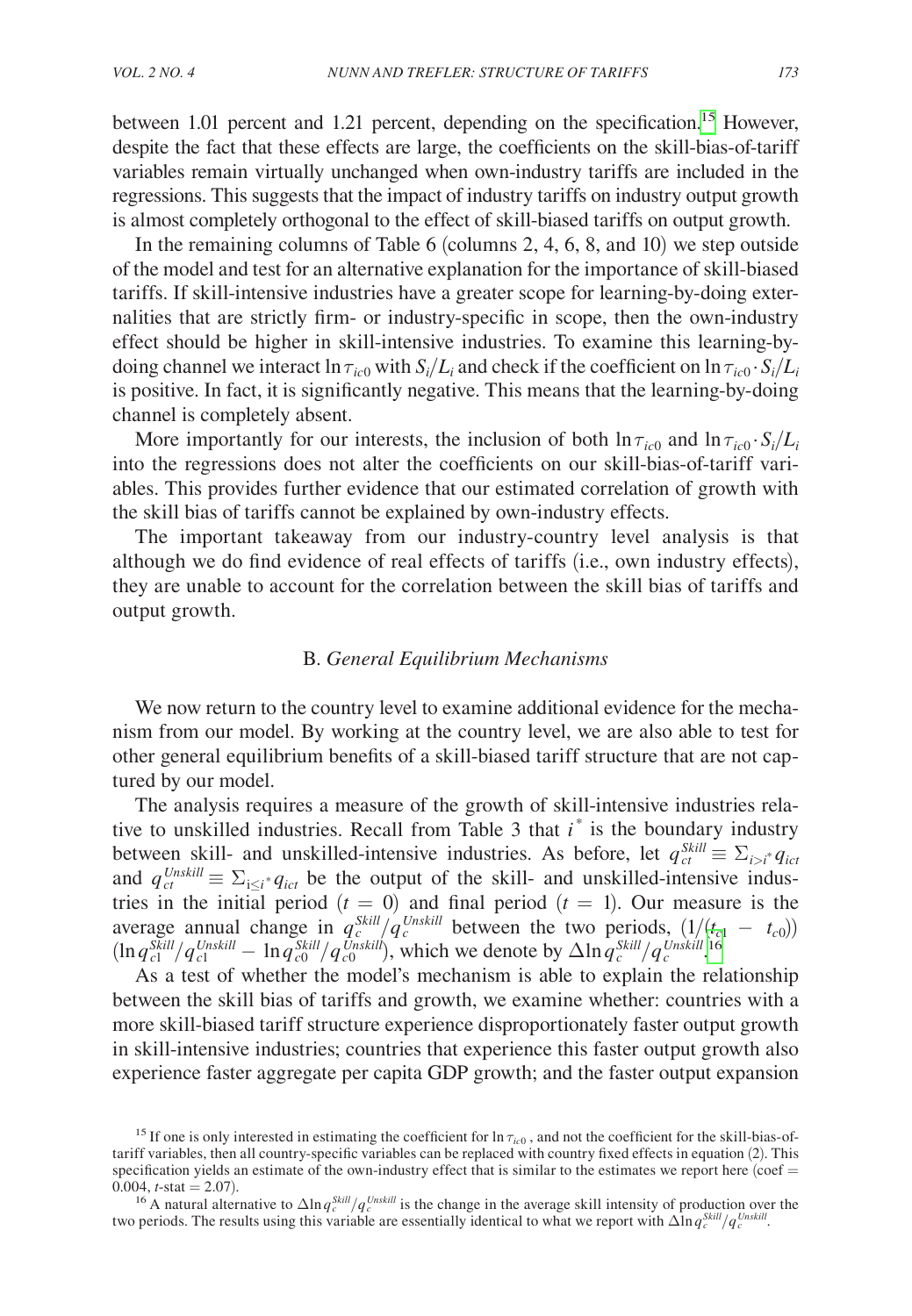|                                                                                                                               |                          | $\Delta \ln q^{Skill}/q^{Unskill}$ |                          |                          |                          | $\ln y_{c1}/y_{c0}$      |                          |                          |
|-------------------------------------------------------------------------------------------------------------------------------|--------------------------|------------------------------------|--------------------------|--------------------------|--------------------------|--------------------------|--------------------------|--------------------------|
|                                                                                                                               | Corr.<br>(1)             | Low<br>(2)                         | High<br>(3)              | Low<br>(4)               | High<br>(5)              | Corr.<br>(6)             | Low<br>(7)               | High<br>(8)              |
| Skill bias of tariff structure<br>Skill tariff correlation: $\rho_c$                                                          | 0.096<br>(2.65)          |                                    |                          |                          |                          | 0.026<br>(2.46)          |                          |                          |
| Tariff differential: <i>DIFF</i>                                                                                              |                          | 0.042<br>(2.31)                    | 0.035<br>(1.93)          |                          |                          |                          | 0.012<br>(2.34)          | 0.017<br>(3.90)          |
| General equilibrium channel<br>$\Delta \ln q^{Skill}/q^{Unskill}$                                                             |                          |                                    |                          | 0.103<br>(2.50)          | 0.084<br>(2.26)          | 0.061<br>(1.43)          | 0.066<br>(1.56)          | 0.038<br>(1.13)          |
| Average tariffs: $\ln \overline{\tau}_{c0}$<br>Initial production structure<br>3 country characteristics<br>All fixed effects | Yes<br>Yes<br>Yes<br>Yes | Yes<br>Yes<br>Yes<br>Yes           | Yes<br>Yes<br>Yes<br>Yes | Yes<br>Yes<br>Yes<br>Yes | Yes<br>Yes<br>Yes<br>Yes | Yes<br>Yes<br>Yes<br>Yes | Yes<br>Yes<br>Yes<br>Yes | Yes<br>Yes<br>Yes<br>Yes |
| $R^2$                                                                                                                         | 0.59                     | 0.57                               | 0.45                     | 0.70                     | 0.70                     | 0.74                     | 0.74                     | 0.78                     |

Table 7—Controlling for Changes in Industrial Structure.

*Notes:* In columns 1–3, the dependent variable is  $\Delta \ln q^{Still}/q^{Unstill}$ ; in columns 4–8 it is  $\ln y_{c1}/y_{c0}$ . In each regression, the number of observations is 59. "Initial production structure" variables are  $\ln q_{\rm c0}^{U\sin}$  and  $\ln q_{\rm c0}^{U\sin}$ . "3 country characteristics" are initial-year per capita GDP, initial-year investment-to-GDP ratio, and initial-year human capital stock. "All fixed effects" are the 9 region fixed effects and 2 cohort fixed effects listed in Table 4.

is able to fully account for the relationship between the skill bias of tariffs and per capita GDP growth.

Estimates are reported in Table 7. The first three columns estimate the relationship between the skill bias of tariffs and  $\Delta \ln q_c^{Still}/q_c^{Unskill}$ . We estimate our country-level equation (1), but with  $\Delta \ln q_c^{Still}/q_c^{Unskill}$  as the dependent variable. Each of the three columns reports estimates for a different measure of skill-biased tariffs. Columns 4–5 regress growth in real per capita GDP on  $\Delta$ ln  $q_c^{Skill}/q_c^{Unskill}$  (defined by the low and high cut-off), controlling for our full set of covariates.

The estimates provide support for the model's mechanism. There is a positive impact of skill-biased tariffs on  $\Delta \ln q_c^{Still}/q_c^{Unskill}$  (columns 1–3), and a positive impact of  $\Delta \ln q_c^{Skill}/q_c^{Unskill}$  on real per capita GDP growth (columns 4–5).

The point estimates can be used to calculate an estimated effect of the skill bias of tariffs on growth through the mechanism highlighted in our model. The effect is calculated as the coefficient for the skill bias of tariffs (reported in columns 1–3) multiplied by the relevant coefficient for  $\Delta \ln q_c^{Still}/q_c^{Unskill}$  (from columns 4–5). For  $\rho_c$  this is  $0.096 \times 0.103 = 0.0099$ . Similarly, for *DIFF*<sup>Low</sup> it is  $0.042 \times 0.103 = 0.0043$ , and for *DIFF*<sup>*High*</sup> it is 0.035  $\times$  0.084 = 0.0029. The figures can be compared to the reduced-form relationship between the skill bias of tariffs and growth from Table 4. Doing this one finds that the mechanism is only able to account for 15–28 percent of the total correlation between the skill bias of tariffs and growth, depending on which measure of skill-biased tariffs is used.<sup>17</sup>

<span id="page-16-0"></span><sup>&</sup>lt;sup>17</sup> These are calculated as 0.0099  $\div$  0.035, 0.0043  $\div$  0.016, and 0.0029  $\div$  0.020, for  $\rho_c$ , *DIFF*<sub>c</sub><sup>*High*</sup></sub>, and *DIFF*<sup>*High*</sup> respectively.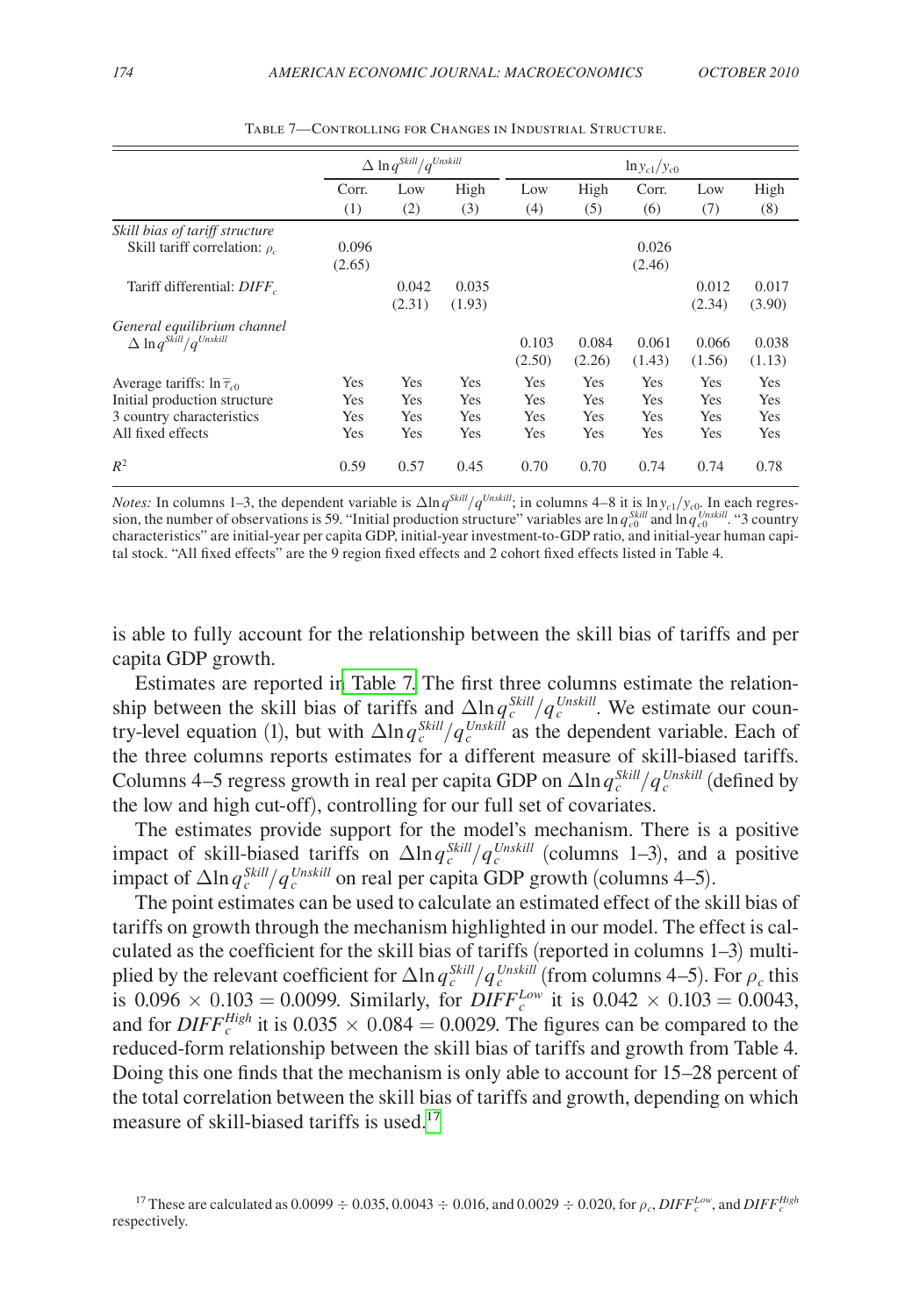An alternative strategy is to re-estimate equation (1), while controlling for  $\Delta$ ln  $q_c^{Skill}/q_c^{Unskill}$ . One can then observe how much the coefficient on the skill bias of tariffs decreases relative to the baseline. These estimates are reported in columns 6–8 of Table 7. Controlling for  $\Delta \ln q_c^{Still}/q_c^{Unskill}$  reduces the coefficient for the skill bias of tariffs by 25 percent for  $\rho_c$  and *DIFF*<sup>*Low*</sup>, and by 15 percent for *DIFF*<sup>*High*</sup>. These estimates are surprisingly consistent with the 15–28 percent range calculated from the estimates in columns 1–5. Therefore, although we find evidence for our model's mechanism, it is only able to account for approximately 25 percent of the total correlation.

We recognize that the stylized model we presented highlights only one specific mechanism through which the initial structure of tariffs can impact on growth. Stepping outside of the model, one can easily find other plausible mechanisms that are widely discussed, e.g., Grossman and Helpman (1991, chapters 5 and 9) and Luis A. Rivera-Batiz and Paul M. Romer (1991). We now ask whether these alternative mechanisms can explain the remaining portion of the correlation between the skill bias of tariffs and growth.

Since a skill-biased tariff structure expands the production of skill-intensive industries, this expansion may in turn raise the demand for and hence the returns to human capital. Higher returns may accelerate human capital formation, which can benefit a broad range of industries. Similarly, protection of skill-intensive industries may raise the returns to R&D and other forms of knowledge creation, which also have benefits for the broader economy.<sup>[18](#page-17-0)</sup>

We consider two new variables to test whether these explanations can account for the relationship between the skill bias of tariffs and long-term growth. The first is the average annual change in the stock of human capital over the period. We use data from Robert J. Barro and Jong-Wha Lee (2001) to calculate the average annual change in  $hk_c$  from the initial period to 2000. We denote this by  $\Delta \ln hk_c$ . The second is the average annual change in knowledge creation over the period. We measure knowledge creation in a country by the number of US patents taken out by inventors from that country. The patent data are from Adam B. Jaffe and Manuel Trajtenberg (2002). We calculate the average number of patents taken out by a country in the five years before the initial period. This is our measure of initial knowledge creation. Final knowledge creation is the average annual number of patents taken out by the country between 1998 and 2002. We then calculate the average annual percentage change in new patents from the initial to final period for each country, which we denote by  $\Delta$ ln *patent<sub>c</sub>*.<sup>[19](#page-17-1)</sup>

Estimates are reported in Table 8 and 9. [Table 8](#page-18-0) reports estimates for human capital accumulation  $\Delta \ln hk_c$  and [Table 9](#page-19-0) reports estimates for knowledge accumulation

<span id="page-17-0"></span><sup>18</sup> Grossman and Helpman (1991, chapter 5) present such a model. Note, though, that skill-biased tariffs have two offsetting effects in this class of models. First, by raising the skill premium it encourages human capital formation. Second, by raising the skill premium, it makes R&D more expensive, thus reducing any externalities operating through accumulation of stocks of knowledge.<br><sup>19</sup> Note that because the variable is a differenced measure, we are differencing out country-specific fixed

<span id="page-17-1"></span>effects, such a country's propensity to apply for a US patent. Also note that we do not deal with right truncation. Finally, if both the initial and final patent numbers are 0 for country *c* then we set  $\Delta$ *patent<sub>c</sub>* = 0. This is the case for 8 of our countries. For 5 countries, the initial period patents are zero, but the final period number is positive. For these countries, we set the initial period value to 0.1 when calculating the growth rate.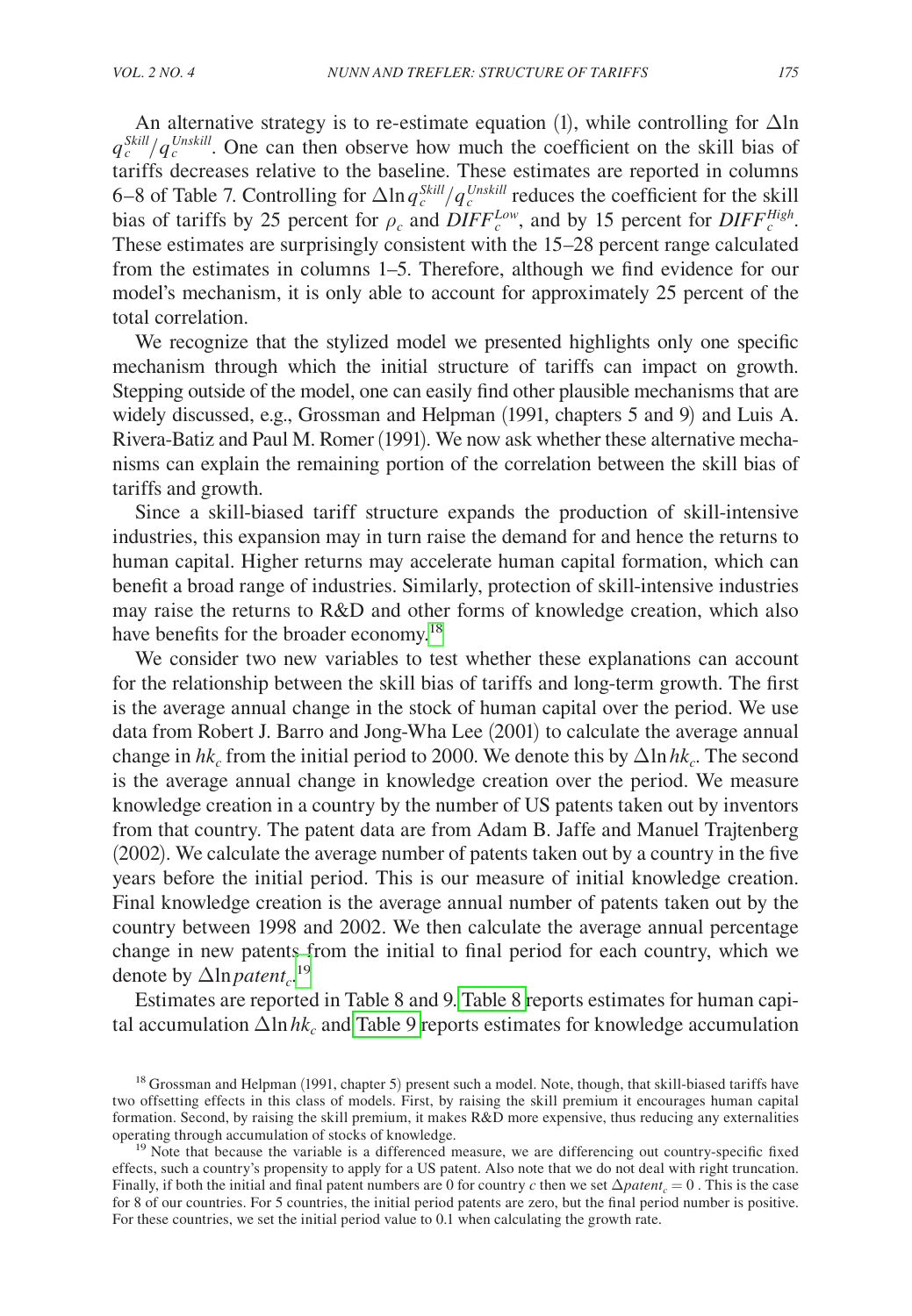<span id="page-18-0"></span>

|                                                   |                    | $\Delta$ ln $hk_c$ |                 |                 | $\ln y_{c1}/y_{c0}$ |                 |  |
|---------------------------------------------------|--------------------|--------------------|-----------------|-----------------|---------------------|-----------------|--|
|                                                   | Corr.<br>(1)       | Low<br>(2)         | High<br>(3)     | Corr.<br>(4)    | Low<br>(5)          | High<br>(6)     |  |
| Skill bias of tariff structure                    |                    |                    |                 |                 |                     |                 |  |
| Skill tariff correlation: $\rho_c$                | $-0.002$<br>(0.16) |                    |                 | 0.029<br>(2.90) |                     |                 |  |
| Tariff differential: DIFF                         |                    | 0.003<br>(0.32)    | 0.001<br>(0.19) |                 | 0.012<br>(2.09)     | 0.017<br>(3.72) |  |
| General equilibrium channel<br>$\Delta$ ln $hk_c$ |                    |                    |                 | 0.054<br>(0.50) | 0.020<br>(0.17)     | 0.029<br>(0.26) |  |
| Average tariffs: $\ln \tau_{c0}$                  | Yes                | Yes                | Yes             | <b>Yes</b>      | Yes                 | Yes             |  |
| Initial production structure                      | <b>Yes</b>         | Yes                | <b>Yes</b>      | <b>Yes</b>      | <b>Yes</b>          | Yes             |  |
| 3 country characteristics                         | <b>Yes</b>         | <b>Yes</b>         | <b>Yes</b>      | <b>Yes</b>      | Yes                 | Yes             |  |
| All fixed effects                                 | Yes                | Yes                | Yes             | Yes             | Yes                 | Yes             |  |
| $R^2$                                             | 0.47               | 0.47               | 0.52            | 0.72            | 0.69                | 0.75            |  |

*Notes:* In columns 1–3, the dependent variable is  $\Delta \ln hk_c$ ; in columns 4–6, it is  $\ln y_{c1}/y_{c0}$ . In all regressions, the number of observations is 55. "Initial production structure" variables are ln  $q_{\text{col}}^{Skil}$  and ln  $q_{\text{col}}^{Unskill}$ . "3 country characteristics" are initial-year per capita GDP, initial-year investment-to-GDP ratio, and initial-year human capital stock. "All fixed effects" are the 9 region fixed effects and 2 cohort fixed effects listed in Table 4.

 $\Delta$ ln *patent<sub>c</sub>*. We find no evidence that a skill-biased tariff structure increases subsequent human capital accumulation (Table 8, columns 1–3), or increases knowledge accumulation (Table 9, columns 1–3). We also find that controlling for either variable has no significant effect on the relationship between the skill bias of tariffs and growth (columns 4–6 of Tables 8 and 9). [20](#page-18-1)

There are many possible reasons why we do not find evidence that a skill-biased tariff structure affects growth through the accumulation of human capital and knowledge creation. One is that although the increased demand for human capital from a skilled-biased tariff structure may increase the accumulation of human capital, which is good for growth, it also drives up the wage rate, making skill-intensive activities (including R&D) more expensive, thus hurting growth.

#### **VI. The Structure of Tariffs when Protection is for Sale**

To this point in the analysis, we have documented a very strong positive correlation between the skill bias of tariffs and long-term growth. We found evidence for the mechanism highlighted in our model. But we also found that the mechanism can at most account for about a quarter of the total correlation between skill-biased tariffs and growth. We now turn to an alternative explanation that centers on the endogeneity of the tariff structure.<sup>[21](#page-18-2)</sup>

<span id="page-18-1"></span> $20$  The coefficients for the skill bias of tariffs in columns  $4-6$  of Table 8 are slightly lower than the baseline estimates reported in Table 4. However, this is entirely the result of the smaller sample of 55 countries in the regressions with  $Δln h k_c$ . Comparing the baseline estimates using the sample of 55 countries with the estimates controlling for  $Δln h k_c$ , one finds that the coefficients for the skill bias of tariffs are essentially identi

<span id="page-18-2"></span><sup>&</sup>lt;sup>21</sup> Surprisingly, the endogeneity of tariffs has by and large remained absent from the tariffs-growth literature. Rodriguez and Rodrik (2001), Douglas A. Irwin (2002), and Rodrik (2005) discuss the issue of endogeneity, but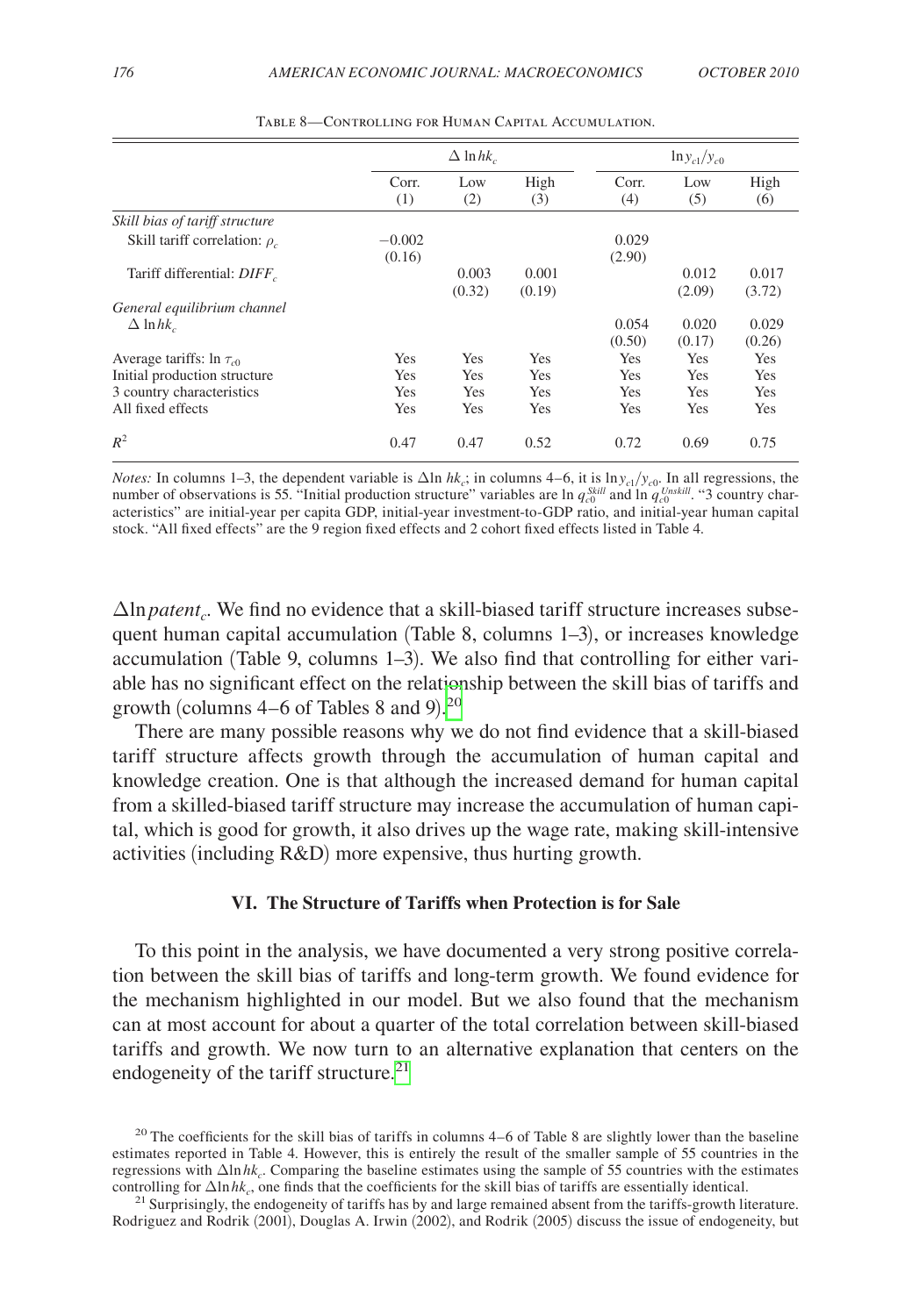<span id="page-19-0"></span>

|                                                                                                                    |                          | $\Delta$ ln patent              |                          |                                               | $\ln y_{c}$ / $y_{c}$    |                          |
|--------------------------------------------------------------------------------------------------------------------|--------------------------|---------------------------------|--------------------------|-----------------------------------------------|--------------------------|--------------------------|
|                                                                                                                    | Corr.<br>(1)             | Low<br>(2)                      | High<br>(3)              | Corr.<br>(4)                                  | Low<br>(5)               | High<br>(6)              |
| Skill bias of tariff structure                                                                                     |                          |                                 |                          |                                               |                          |                          |
| Skill tariff correlation: $\rho_c$                                                                                 | $-0.008$<br>(0.15)       |                                 |                          | 0.035<br>(3.55)                               |                          |                          |
| Tariff differential: <i>DIFF</i>                                                                                   |                          | 0.007<br>(0.28)                 | $-0.033$<br>(1.52)       |                                               | 0.017<br>(3.60)          | 0.019<br>(4.75)          |
| General equilibrium channel<br>$\Delta$ ln patent                                                                  |                          |                                 |                          | $-.043$<br>(1.51)                             | $-0.056$<br>(1.94)       | $-.035$<br>(1.33)        |
| Average tariffs: $\ln \tau_{c0}$<br>Initial production structure<br>3 country characteristics<br>All fixed effects | Yes<br>Yes<br>Yes<br>Yes | Yes<br><b>Yes</b><br>Yes<br>Yes | Yes<br>Yes<br>Yes<br>Yes | <b>Yes</b><br><b>Yes</b><br><b>Yes</b><br>Yes | Yes<br>Yes<br>Yes<br>Yes | Yes<br>Yes<br>Yes<br>Yes |
| $R^2$                                                                                                              | 0.66                     | 0.66                            | 0.68                     | 0.72                                          | 0.72                     | 0.77                     |

Table 9—Controlling for Knowledge Creation

*Notes:* In columns 1–3, the dependent variable is Δln *patent<sub>c</sub>*; in columns 4–6, it is ln *y<sub>cl</sub>/y<sub>c</sub>*0. In all regressions, the number of observations is 63. "Initial production structure" variables are  $\ln q_{\text{c}0}^{kill}$  and  $\ln q_{\text{c}0}^{Jwhill}$ ."3 country characteristics" are initial-year per capita GDP, initial-year investment-to-GDP ratio, and initial-year human capital stock. "All fixed effects" are the 9 region fixed effects and 2 cohort fixed effects listed in Table 4.

We begin by presenting a model of tariff structure that is an extension of Grossman and Helpman's (1994) "protection-for-sale" model. To wed the analysis of tariff structure as much as possible with our previous theoretical model, we assume that there are external economies of scale at the national level, as in Wilfred J. Ethier (1982) and Helpman (1984). Since almost all of the setup draws directly from Grossman and Helpman (1994), we proceed with a terse explanation.

There are  $n + 1$  industries indexed by *i*. Utility is given by  $u = q_0 + \sum_{i=1}^{n} u_i(q_i)$ . Industries produce homogeneous goods. Let  $p_i$  be the domestic price of good *i*, let  $p_i^*$ be its world price, and let  $\tau_i = (p_i - p_i^*)/p_i^*$  be the tariff  $(\tau_i < 0$  is an export subsidy). Good 0 serves as a numeraire, with a world and domestic price equal to 1.

Turning to production, one unit of labour produces one unit of  $q_0$ . This implies  $w = 1$ . All other goods are produced with a specific factor and a mobile factor (labor). Output of firm *k* in industry *i* is  $F_i(L_i)G_i(L_i)$  where  $L_{ik}$  is the firm's labor input and  $L_i = \sum_k L_{ik}$  is industry-level employment. For expositional simplicity alone we assume that  $F_i = (L_{ik})^{\beta_i}$  and  $G_i = (L_i)^{\gamma_i}$  where both  $\beta_i$  and  $\gamma_i$  lie between 0 and 1. (As show in Appendix C, all we need is  $F_i' > 0$ ,  $F_i'' < 0$ , and  $G_i' > 0$ .) Our only departure from the protection-for-sale model is the appearance of  $G_i$ , which captures the external economy. Specifically, in maximizing profits the firm takes  $L_i$  as fixed. This yields the first-order condition

$$
p_i F_i'(L_{ik}) G(L_i) = 1.
$$

do not directly address the issue empirically.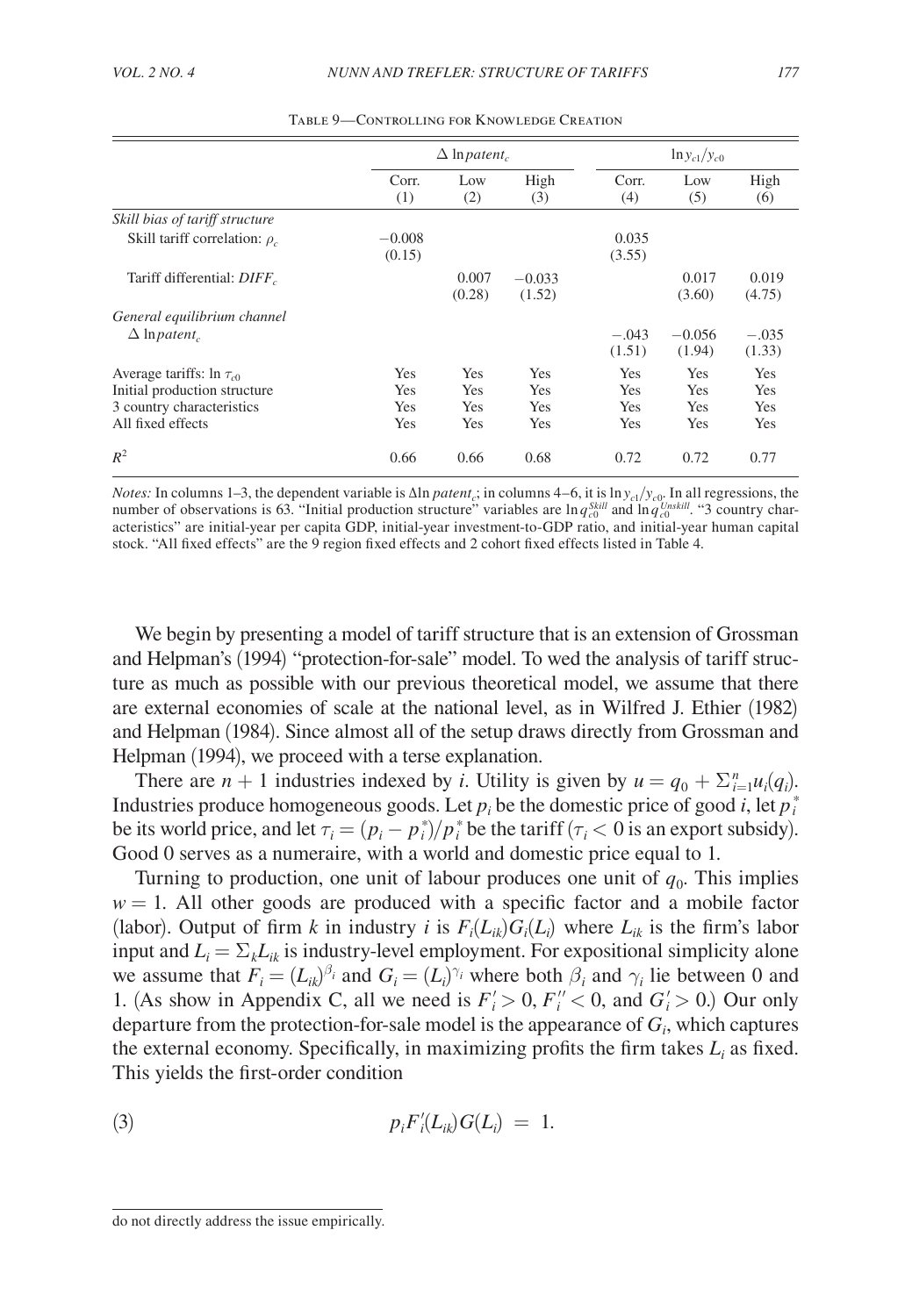We assume that the productivity gains from the externality are never so strong that the tariff reduces industry employment  $L_i$ . A necessary and sufficient condition for this is  $\beta_i + \gamma_i < 1^{22}$ 

The industry *i* lobby group maximizes its welfare  $W_i(p)$ , which is given as the sum of  $(1)$  rents in industry *i*,  $(2)$  labor income of owners of the specific input used in industry *i*, and (3) a share  $\alpha_i$  of society's tariff revenue plus consumer surplus, where  $\alpha_i$  is the fraction of the voting population that owns some of the industry- *i* specific factor. The industry lobby chooses a contribution schedule that maximizes the difference between the lobby's welfare  $W_i(p)$  and its contributions.

Government welfare is  $aW(p) + C(p)$  where  $W(p) = \sum_i W_i(p)$  is welfare summed across all industries (including those that have no organized lobby),  $C(p)$  is lobbying contributions, and *a* captures the weight the government places on gross welfare relative to political contributions. Note that  $aW(p) + C(p)$  depends on the externalities  $G_i(L_i)$ . We assume that when the government chooses an optimal tariff it internalizes the externality. That is, it treats the  $G_i(L_i)$  endogenously. For symmetry, we assume that the lobby also treats  $G_i(L_i)$  endogenously, though whether it treats it endogenously or exogenously has no qualitative impact on our results.

Let  $q_i(p_i)$  and  $m_i(p_i)$  be output and net imports for industry *i*, respectively. Under our assumptions these are functions of own-industry prices only. Let  $I_i$  be a binary indicator taking on a value of 1 if the industry has an organized lobby and a value of 0 if the industry is not organized. Let  $\alpha_L \equiv \sum_{i \in L} \alpha_i$  be the share of voters that own specific factors in organized industries.

When there is no externality ( $\gamma_i = 0$ ), we are in a Grossman and Helpman (1991, 1994) world. They prove that the subgame-prefect Nash equilibrium of the trade-<br>policy game satisfies<br>  $\tau_i = \frac{q_i(p_i)}{[-p_i^* m_i'(p_i)]} \frac{I_i - \alpha_L}{a + \alpha_L}$ policy game satisfies

policy game satisfies  
\n(4) 
$$
\tau_i = \frac{q_i(p_i)}{\left[-p_i^* m_i'(p_i)\right]} \frac{I_i - \alpha_L}{a + \alpha_L}
$$

where  $m'_i \equiv \partial m_i / \partial p_i < 0$ . (See Grossman and Helpman (1994), proposition 2 and footnote 10.) Equation (4) states that industries are protected if and only if they are organized:  $\tau_i > 0 \Leftrightarrow I_i = 1$ . The equation also states that the highest levels of protection go to industries that are large  $(q<sub>i</sub>$  large) and characterized by an inelastic supply of imports (−*m'<sub>i</sub>* small).

Now consider the case where there is an externality. Let  $\varepsilon_i \equiv d \ln G_i(L_i)/d \ln p_i$  be the elasticity of the externality with respect to the tariff. A simple calculation shows that  $\varepsilon_i = \gamma_i/(1 - \beta_i - \gamma_i) > 0.23$  $\varepsilon_i = \gamma_i/(1 - \beta_i - \gamma_i) > 0.23$ 

<span id="page-20-1"></span>

<span id="page-20-0"></span><sup>&</sup>lt;sup>22</sup> The proof is as follows. As in Grossman and Helpman (1994), the number of firms  $N_i$  is exogenous; otherwise, free entry would dissipate all rents and eliminate the motive for protection. Since all firms are identical,  $L_{ik} = L_i/N_i$ . Substituting this into equation (3) and solving for  $L_i$  yields  $L_i = (p_i \beta_i N_i^{\beta_i})^{1/(1-\beta_i-\gamma_i)}$ . Hence,  $d\ln L_i/d\ln p_i = 1 - \beta_i - \gamma_i$ , which we require to be positive.<br><sup>23</sup> From the previous footnote,  $G_i(L_i) = L_i^{\gamma_i} = (p_i \beta_i N_i^{\beta_i})^{\gamma_i/(1-\beta_i-\gamma_i)}$ . Hence  $d\ln G_i(L_i)/d\ln p_i = \gamma_i/(1 - \beta_i - \gamma_i)$ .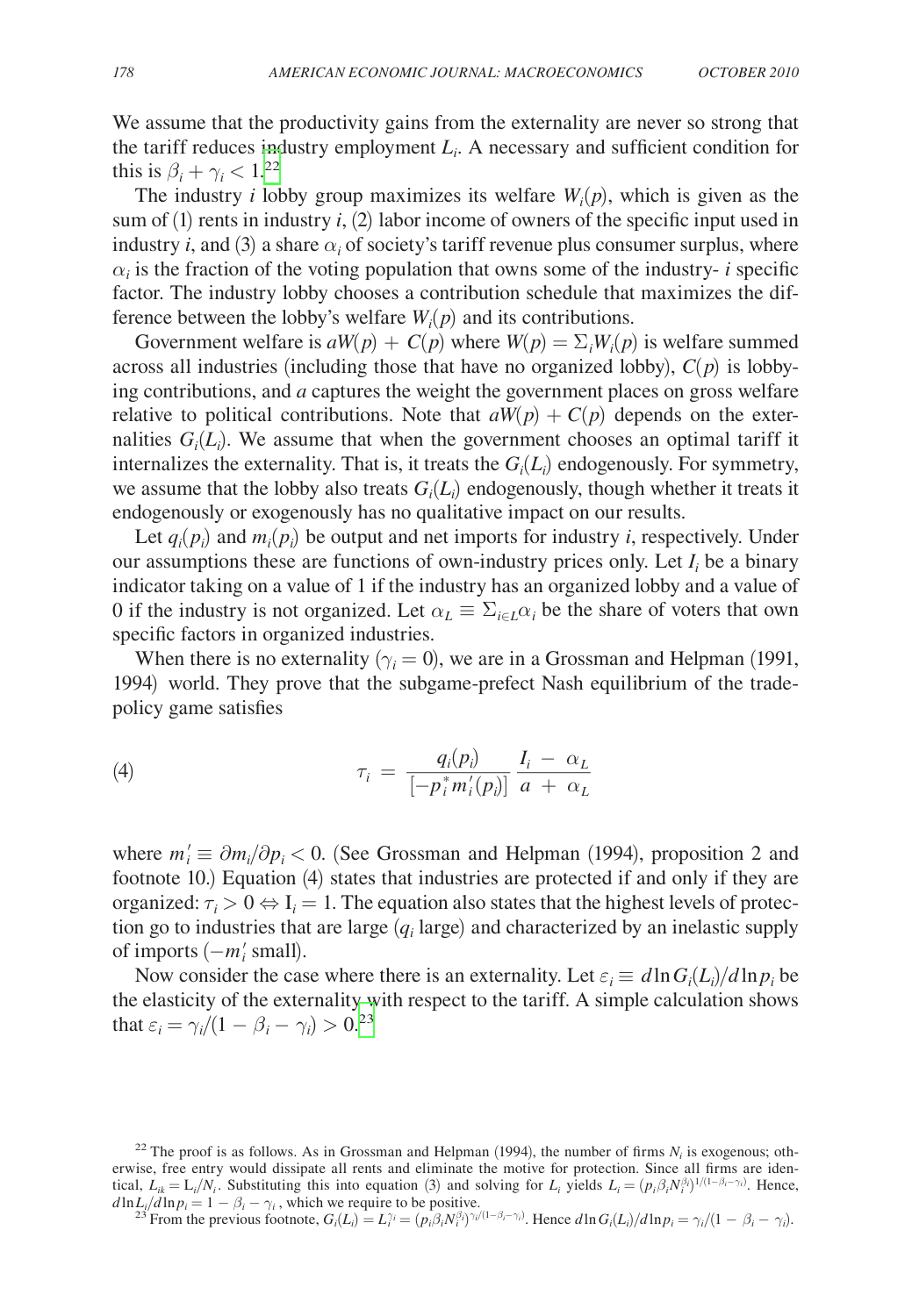THEOREM 1: *The subgame-perfect Nash equilibrium of the trade-policy game*<br>
satisfies<br>
(5)  $\tau_i = \frac{q_i(p_i)}{\left[-p_i^* m_i'(p_i)\right]} \left[\frac{I_i - \alpha_L}{a + \alpha_L} + \frac{a + 1}{a + \alpha_L} \varepsilon_i\right]$ <br>
for  $i > 0$ . *satisfies*

satisfies  
\n(5) 
$$
\tau_i = \frac{q_i(p_i)}{\left[-p_i^* m_i'(p_i)\right]} \left[\frac{I_i - \alpha_L}{a + \alpha_L} + \frac{a + 1}{a + \alpha_L} \varepsilon_i\right]
$$

*for*  $i > 0$ *.* 

The proof appears in Appendix C.

The equation (5) term involving  $\varepsilon_i$  is what we have added to Grossman and Helpman (1994).  $\varepsilon_i$  measures the strength of the externality. The theorem states that industries with large externalities will have large tariffs. This is because both the government and the lobby benefit from the externality. (In the term  $a + 1$  that multiplies  $\varepsilon_i$ , *a* captures the government's benefit and 1 captures the lobby's benefit.) In terms of our empirical work, there is an externality-bias of tariff structure. All else equal, if externalities are greater in skill-intensive industries—a plausible assertion that is backed up empirically by Antweiler and Trefler (2002)—then Theorem 1 states that the tariff structure is skilled-biased.

Theorem 1 also explains why the skill bias of tariffs depends on governance. Good governance is captured by a big *a*, the weight the government puts on welfare net of lobby contributions. Better governance leads to lower tariffs overall. It also leads to a flattening of the tariff schedule, i.e., industries with the largest tariffs ( $|\tau_i|$  large) see their tariffs shrink to zero. This means that the skill bias of the tariff structure is decreasing in *a*. To see this in the easiest way possible, consider a world in which industry 1 is skill-intensive and industry 2 is unskilled-intensive. Also assume that the skill-intensive industry generates the greater externality:  $\varepsilon_1 > \varepsilon_2 \geq 0$ . Finally, assume that both sectors are organized  $(I_i = 1, i = 1, 2)$ . In this setting, our *DIFF<sub>c</sub>* measure of the skill bias of tariffs becomes  $DIFF \equiv \ln \tau_1 - \ln \tau_2$  and it is straight-

forward to show that  
\n(6) 
$$
\frac{\partial DIFF}{\partial a} = \frac{\partial \ln \tau_1}{\partial a} - \frac{\partial \ln \tau_2}{\partial a}
$$
\n
$$
= \frac{(1 - \alpha_L)}{[1 - \alpha_L + (a + 1)\varepsilon_1][1 - \alpha_L + (a + 1)\varepsilon_2]} (\varepsilon_1 - \varepsilon_2) > 0.
$$

That is, the greater the weight the government places on welfare net of contributions, the more skill biased is the tariff structure it chooses.<sup>[24](#page-21-0)</sup>

<span id="page-21-0"></span><sup>&</sup>lt;sup>24</sup> More generally,  $\partial^2 \tau_i/(\partial \varepsilon_i \partial a)$  is negative as can be seen by inspection of equation (5). That is, while better governance lowers tariffs on average, better governance lowers tariffs most in industries where rent seeking is strongest (i.e., where externalities are largest). On a separate note, in showing that ∂<sup>2</sup> τ*i* /(∂ε*i*∂*a*) is negative, as well as in calculating the equation (6) derivative, we are holding the  $p_i$  fixed. Changes in *a* and  $\varepsilon_i$  will lead to changes in  $p_i$  and this will feed back into  $\tau_i$ . However, this feedback must always be of second order. The proof that it is of second order appears in theorem 2.1 of Nathan Nunn and Trefler (2006) for the case of a very closely related model.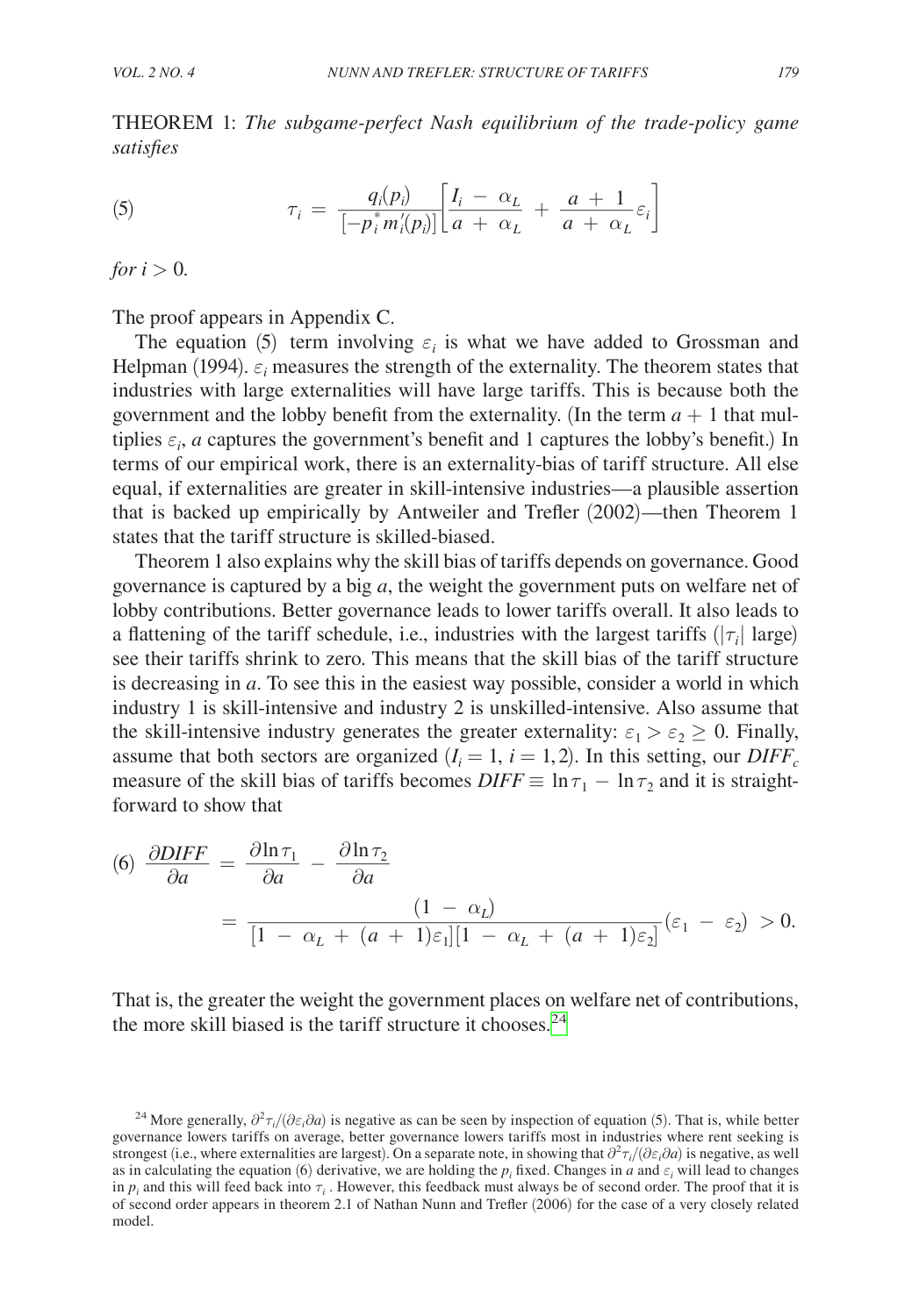<span id="page-22-0"></span>In summary, our modified protection-for-sale model shows how the skill bias of tariffs reflects the effectiveness of good governance in putting a lid on rent-seeking and political influence.

### **VII. The Omitted-Variables Bias Channel**

### A. *Omitted Governance Variables*

Motivated by our theoretical analysis of endogenous tariff formation, we consider an explanation for the relationship between the skill bias of tariffs and long-term growth that centers on the fact that countries that are able to control rent seeking are also likely to have other growth-promoting governance structures in place, e.g., rule of law, accountability of government, and political stability. Since these aspects of governance are correlated with long-term growth (e.g., Mauro 1995; Hall and Jones 1999; Acemoglu, Johnson, and Robinson 2001), it is possible that part of the correlation of skill-biased tariffs with growth is driven by the correlation of skill-biased tariffs with standard measures of good governance.

We assess this possibility by first examining whether our skill-bias-of-tariff variables are correlated with standard measures of rent seeking, governance, and institutions. For this we use the six composite governance variables from the World Bank's Governance Matters Database (Kaufmann, Kraay, and Mastruzzi 2003). The measures are voice and accountability, political stability and absence of violence, government effectiveness, regulatory quality, rule of law, and control of corruption.

We find that the skill-bias-of-tariff variables are indeed correlated with each of the six measures. As an example, [Figure 2a](#page-23-0) shows the relationship between  $\text{DIFF}_c^{Low}$ and the World Bank's control-of-corruption variable.<sup>25</sup> The correlation is 0.68. The strong positive relationship with the World Bank measures provides support for the notion that the skill bias of tariffs reflects the underlying absence of rent seeking in the economy.

The endogeneity of tariffs, as outlined in our augmented protection-for-sale model, hinges critically on the assumption that the government is able to set tariffs freely. In recent years, because of multilateral World Trade Organization (WTO) negotiations, countries have less flexibility setting tariffs. This fact presents a potential falsification test for the hypothesis that skill-biased tariffs are determined by *a* of the protection-for-sale model. When flexibility in setting tariffs is reduced, the political influence mechanism highlighted in the model becomes much less important, and as a result we expect the skill bias of tariffs to be a much worse correlate of domestic rent-seeking pressures.

We test this by repeating Figure 2a using  $DIFF_c^{Low}$  from a later period. We use 2000, the final year in our data. This comes five years after the end of Uruguay round tariff cuts. The relationship between the skill bias of tariffs in 2000 and the World Bank's control of corruption measure is shown in Figure  $2b$ .<sup>[26](#page-22-2)</sup> The relationship is

<span id="page-22-1"></span><sup>&</sup>lt;sup>25</sup> The same is true for the other World Bank measures and for the other measures of the skill bias of tariffs. The raw correlations range from 0.50 to 0.72.

<span id="page-22-2"></span> $26$  The figure contains the 56 countries in our sample that are WTO members.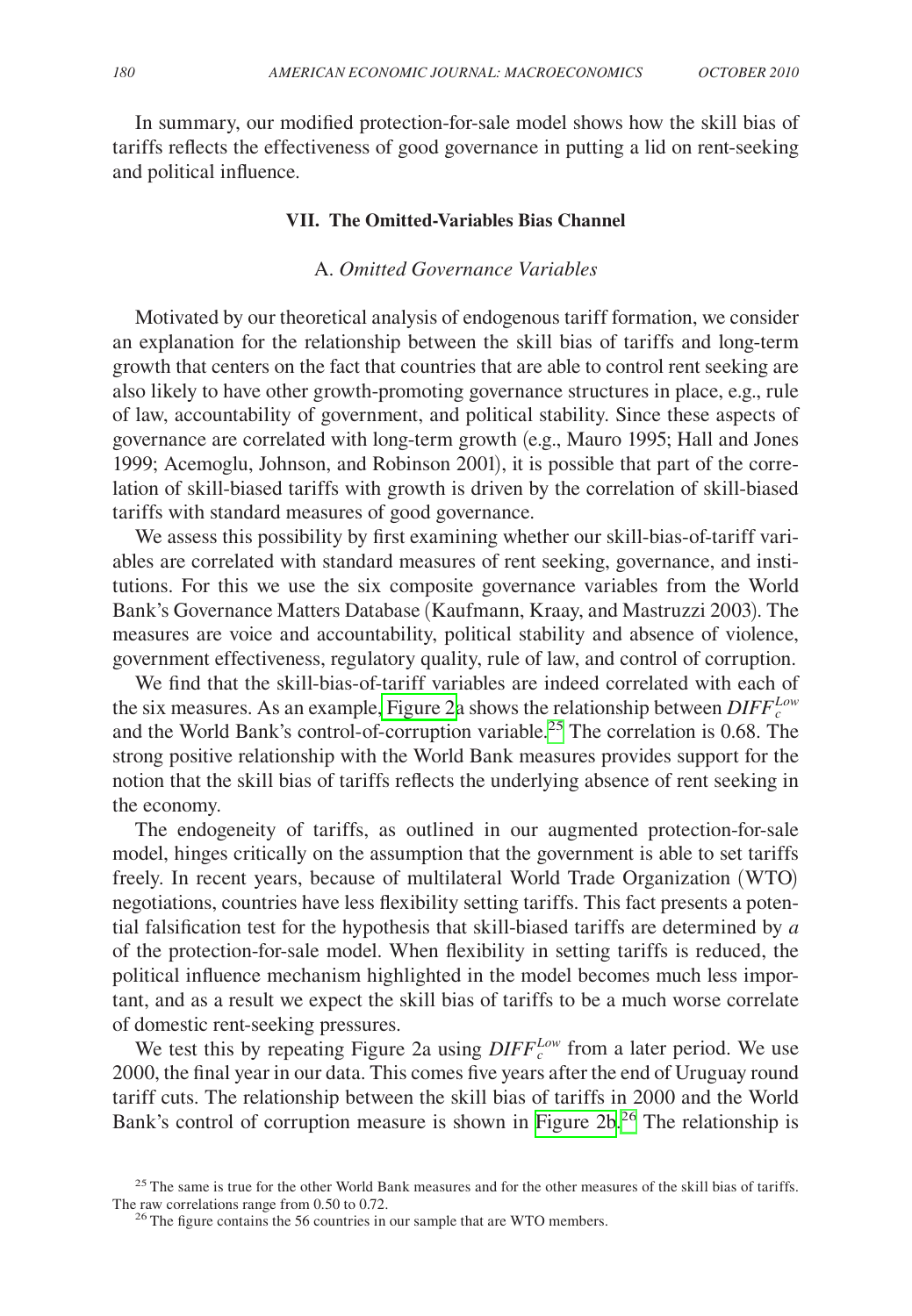<span id="page-23-0"></span>

Panel B. Final period skill-bias tariffs and control of corruption



FIGURE 2. BIVARIATE RELATIONSHIPS WITH  $\mathit{DIFF}^{Low}_c$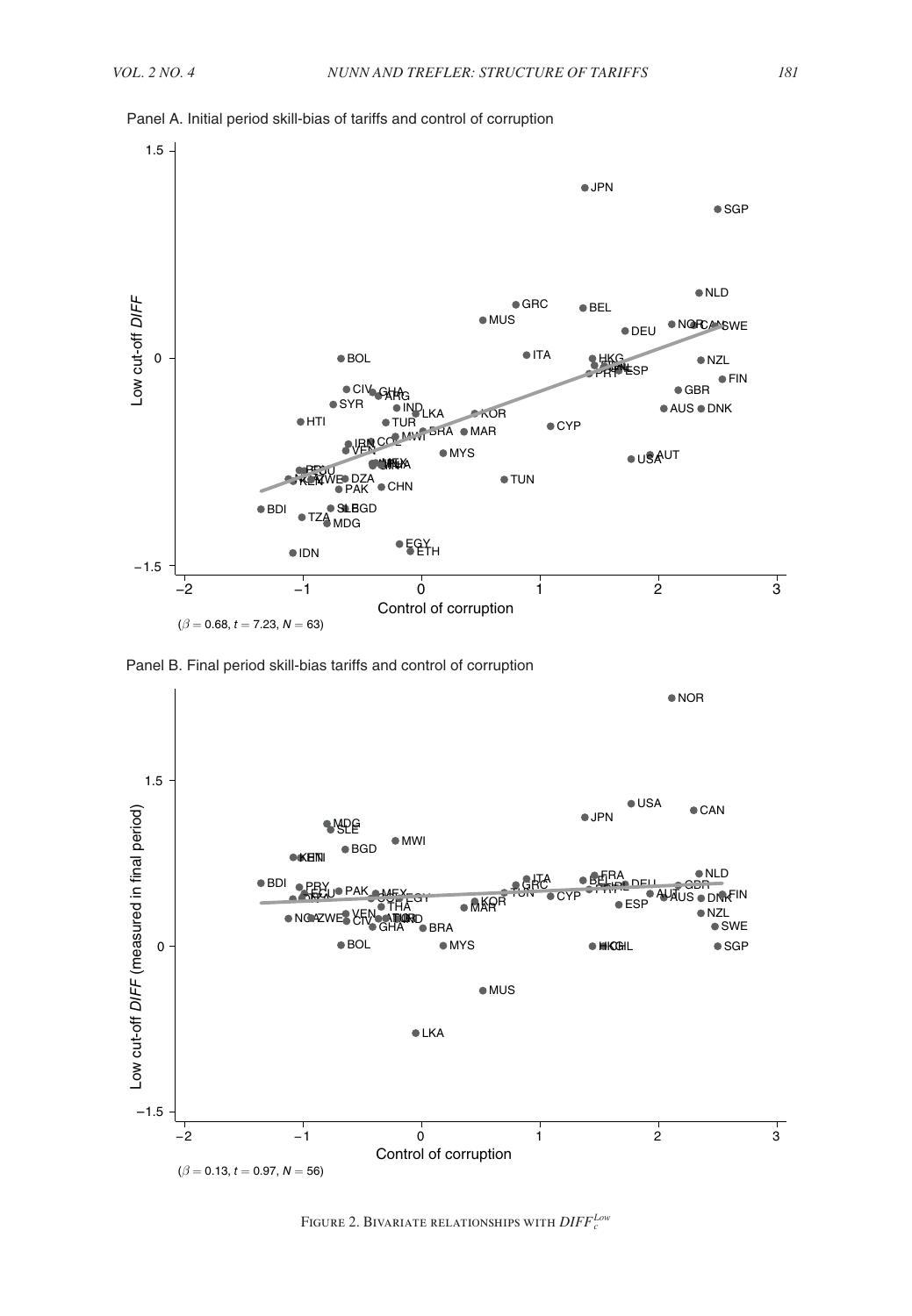|                                             |                 |                 | Dep Var: $\ln y_{c1}/y_{c0}$ |                 |                    |
|---------------------------------------------|-----------------|-----------------|------------------------------|-----------------|--------------------|
|                                             | Correlation     |                 | Low cut-off                  |                 | High cut-off       |
|                                             | (1)             | (2)             | (3)                          | (4)             | (5)                |
| Skill bias of tariff structure              |                 |                 |                              |                 |                    |
| Skill tariff correlation: $\rho_c$          | 0.019<br>(1.96) |                 |                              |                 |                    |
| Tariff differential: DIFF                   |                 | 0.010<br>(2.27) |                              | 0.012<br>(2.88) |                    |
| Skilled tariff: $\ln \tau^{Skill}$          |                 |                 | 0.011<br>(2.41)              |                 | 0.013<br>(2.88)    |
| Unskilled tariff: $\ln \tau^{Unskill}$      |                 |                 | $-0.009$<br>(2.21)           |                 | $-0.010$<br>(2.53) |
| 6 governance variables                      | <b>Yes</b>      | Yes             | Yes                          | Yes             | Yes                |
| Average tariffs: $\ln \overline{\tau}_{c0}$ | Yes             | Yes             | Yes                          | Yes             | <b>Yes</b>         |
| Initial production structure                | <b>Yes</b>      | <b>Yes</b>      | <b>Yes</b>                   | <b>Yes</b>      | Yes                |
| 3 country characteristics                   | <b>Yes</b>      | <b>Yes</b>      | <b>Yes</b>                   | <b>Yes</b>      | <b>Yes</b>         |
| All fixed effects                           | Yes             | Yes             | Yes                          | Yes             | Yes                |
| $R^2$                                       | 0.82            | 0.82            | 0.82                         | 0.84            | 0.83               |

Table 10—Governance and Omitted-Variable Bias

*Notes:* This table is identical to Table 4, with one exception. The regressions include six additional regressors i.e., the six World Bank measures of governance.

now much weaker than in Figure 2a. The standardized beta coefficient is 0.13 (compared with 0.68 in Figure 2a), and the relationship is now statistically insignificant (with the *t*-statistic falling from 7.23 to 0.97). [27](#page-24-0) This falsification test provides added evidence that the skill-bias-of-tariff measures do in fact reflect the absence of rent seeking in the economy. When tariffs are not determined primarily in the domestic sphere, there is no longer as strong an influence by domestic interest groups, and the skill-bias-of-tariffs measures become much more weakly correlated with measures of domestic rent seeking and governance.

Given evidence that the skill bias of tariffs reflects governance and rent seeking, we re-estimate our baseline equation (2) while controlling for the World Bank's six governance measures. That is, we add all six governance measures to our equation (2) regression. Estimates are reported in Table  $10<sup>28</sup>$  With the exception of the new governance variables, the specifications are identical to those in Table 4. Consider the results for our correlation measure of skill-biased tariffs  $\rho_c$  reported in column 1. The coefficient on  $\rho_c$  shrinks (from 0.035 to 0.019), but it does not go to zero and remains statistically significant  $(t = 1.96)$ . Our skill-bias measures also remain significant in all the other specifications in Table 10. The coefficient on  $DIFF_c^{Low}$ shrinks from 0.016 to 0.010 ( $t = 2.27$ ) and the coefficient on  $DIFF_c^{High}$  shrinks from 0.020 to 0.012  $(t = 2.72)$ . In each case, the coefficient shrinks by between 37 and 46 percent, but remains statistically significant.

<span id="page-24-0"></span><sup>&</sup>lt;sup>27</sup> The correlation with the other five World Bank measures is also much weaker. The raw correlations with the skill bias of tariffs in 2000 ranges from  $-0.03$  to 0.18.

<span id="page-24-1"></span> $28$  The results for the industry-country level regressions are similar.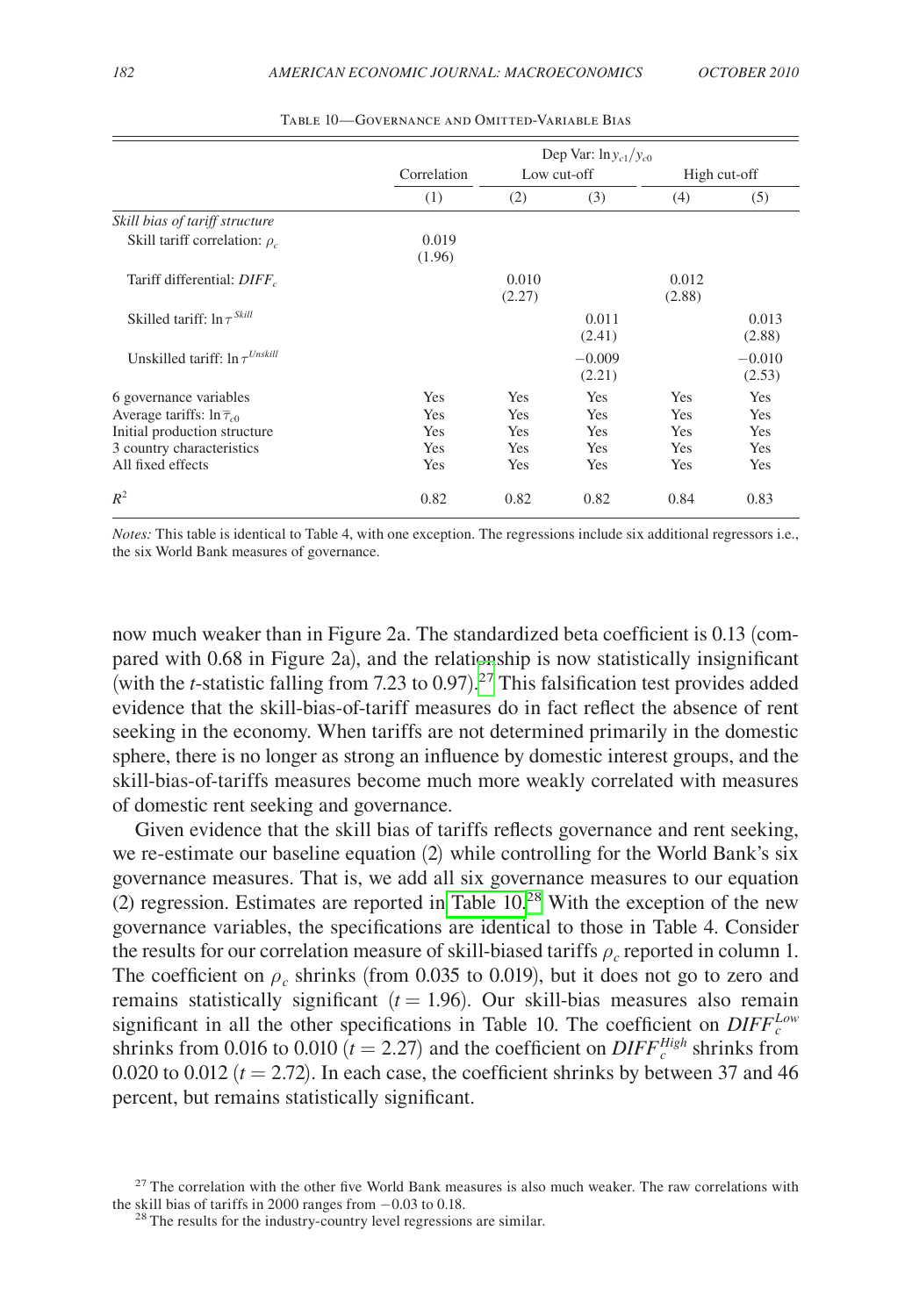### B. *The Skill Bias of Tariffs as an Improved Measure of Rent Seeking?*

<span id="page-25-0"></span>We have now examined two possible channels through which growth could be correlated with the skill bias of tariffs. In Section V, we found that the first channel involving growth-promoting impacts of tariffs on industrial structure is able to explain at most 25 percent of the total correlation. The results from the previous section have shown that approximately 35 percent of the correlation can be explained by appeal to the omitted-variables bias channel. We are left with a significant portion, approximately 40 percent of the correlation, unexplained.[29](#page-25-1)

There are a number of potential explanations for the remaining portion of the correlation between skill-biased tariffs and growth. One is that our skill bias of tariffs measures are spuriously correlated with other country characteristics that are important for economic growth. However, we feel that this is unlikely. We remind the reader that we have been very careful to control for many initial-period country characteristics, including per capita income, human capital, and investment. We have also included unusually detailed region fixed effects that control for country characteristics such as endowments, geography, and history that are similar within our finely defined regions. It thus seems unlikely that our results are driven by omitted-variable bias associated with such country characteristics.

A particularly compelling possibility is that countries which experienced rapid growth over our period also had large skill-intensive industries initially. If so, the established elites in high-growth countries—owners of skill-intensive industries would have lobbied hard for a skill-biased tariff structure.<sup>30</sup> If initial industrial structure is positively correlated both with subsequent growth and with a skillbiased tariff structure, then there will be a spurious correlation between growth and the skill bias of tariffs. However, from the outset we have been careful to account for this channel by controlling for the initial-period output of skill- and unskilledintensive industries,  $q_{c0}^{Still}$  and  $q_{c0}^{Unskill}$ .

The most plausible explanation for the persistent robustness of the correlation between the skill bias of tariffs and growth, is that the skill bias of tariffs provides a better measure of a country's ability to control rent-seeking behavior than standard measures of rent seeking. There are two reasons why this is the case. One deals with measurement error, the other with what is being measured. First, tariff data are objective policy outcomes that are precisely measured. They are based on administrative records that countries must accurately report as part of international treaty obligations. Accuracy is ensured by the fact that export-oriented foreign businesses lodge complaints when there is a discrepancy between the administrative records submitted to the General Agreement on Tariffs (GATT)/WTO, and the customs duties collected locally. Typical measures of the presence of rent seeking are based on subjective

<span id="page-25-1"></span><sup>&</sup>lt;sup>29</sup> We have examined the importance of changing industrial structure and omitted governance variables separately. Examining both effects simultaneously results in the same conclusions. Controlling for both  $\Delta \ln q^{Stan} / q^{Unskill}$  and the six World Bank measures reduces the coefficient on the skill bias measures by 58–64 percent, leaving 36–42 percent of the correlation unaccounted for.

<span id="page-25-2"></span><sup>&</sup>lt;sup>30</sup> This possibility was advanced for example by Eric L. Jones (1988) and Acemoglu, Johnson and Robinson (2005) in arguing that the West grew rich in part because it was lucky to have elites that favored pro-growth policies.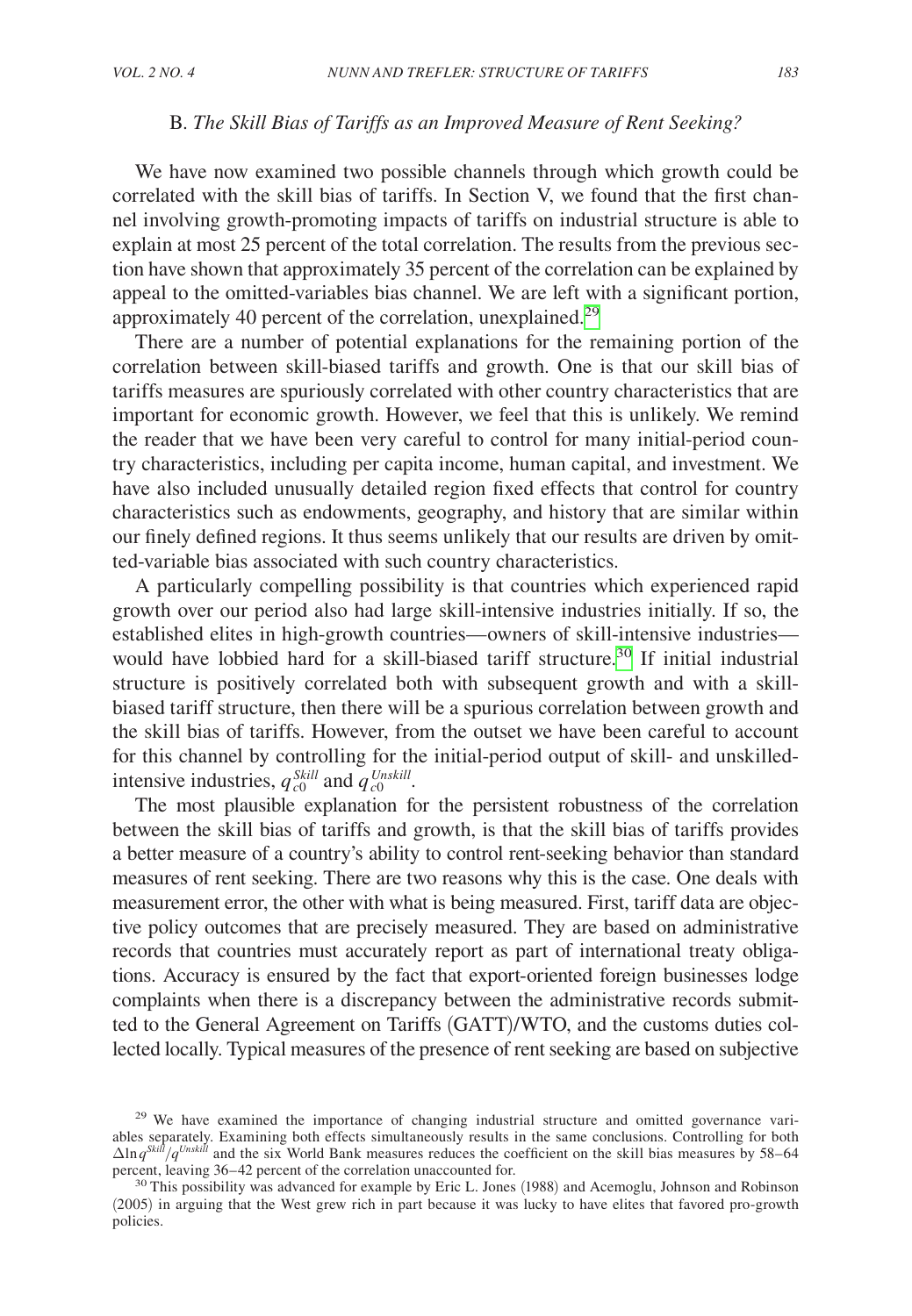assessments by risk agencies and multinational organizations. Often the underlying data used for these assessments are collected from survey responses of business people where it is unclear whether the respondents care about the accuracy of their responses or whether the set of respondents is representative. Further, because the measures are subjective, they can be influenced by factors not directly related to the variable being measured (see Edward L. Glaser et al. 2004).

Second, our measure captures aspects of rent seeking not captured by standard measures of rent seeking. Although rent-seeking behavior can operate via many channels, standard measures of rent seeking focus on illegal activities. Yet a politician can grab resources through entirely legal and socially acceptable lobbying methods. For example, Colombia's sole Volkswagen dealership managed to have high tariffs erected against all imported autos above a certain weight. This ensured that Volkswagen—the lightest car on the market—had a near monopoly. The dealership was owned by a politician's brother-in-law. This example would not likely show up in any of the familiar measures of rent seeking.

Going through the details of the six World Bank measures, one sees nothing about the *legal* redistribution of wealth through lobbying and political connections. Yet this is likely a large component, if not the core component, of what the skill bias captures. Contributions in the protection-for-sale model are usually interpreted as legally and socially acceptable influence peddling. For example, both Goldberg and Maggi (1999) and Gawande and Bandyopadhyay (2000) measure influence peddling using publicly recorded political contributions.

Recent studies have begun to identify and measure entirely legal forms of rentseeking behavior. Fisman and Miguel (2007) construct a country-level measure of the willingness of diplomats stationed in Manhattan to engage in a purely legal form of rent seeking. They use the number of accumulated parking violations as an objective measure of a diplomat's use of their diplomatic immunity for their own private gain. Like our measure of the skill bias of tariffs, Fisman and Miguel's (2007) measure objectively captures the presence of a purely legal form of rent seeking. To assess our conjecture that the skill bias of tariffs captures aspects of purely legal rent-seeking behavior, we examine the relationship between  $\text{DIFF}_c^{\text{Low}}$  and Fisman and Miguel's (2007) measure of accumulated parking tickets. As shown in [Figure](#page-27-0)  [3a](#page-27-0), there is a clear relationship between the two variables. In countries with diplomats that are more likely to accumulate unpaid parking tickets, tariffs are more biased towards unskilled industries (i.e., the skill bias of tariffs is lower).

In a pair of innovative papers, Mara Faccio (2006) and Faccio, Ronald W. Masulis, and John J. McConnell (2006) quantify political connectedness for 47 countries by looking at the fraction of firms that have large shareholders or top officers that are politically connected. An individual is identified as being politically connected if he or she is a member of parliament, a minister, or closely related to a top politician or political party[.31](#page-26-0) This measure provides an indicator of a form of rent seeking,

<span id="page-26-0"></span><sup>&</sup>lt;sup>31</sup> See also Asim Ijaz Khwaja and Atif Mian (2005) and Hongbin Li, Lingsheng Meng, Quan Wang, and Li-An Zhou (2008), who pursue a similar strategy to identify political connections in Pakistan and China, respectively. Raymond Fisman (2001) quantifies the value of political connections by comparing differences in stock price movements between politically connected and unconnected Indonesian firms in response to reports of President Suharto's failing health between 1995 and 1997.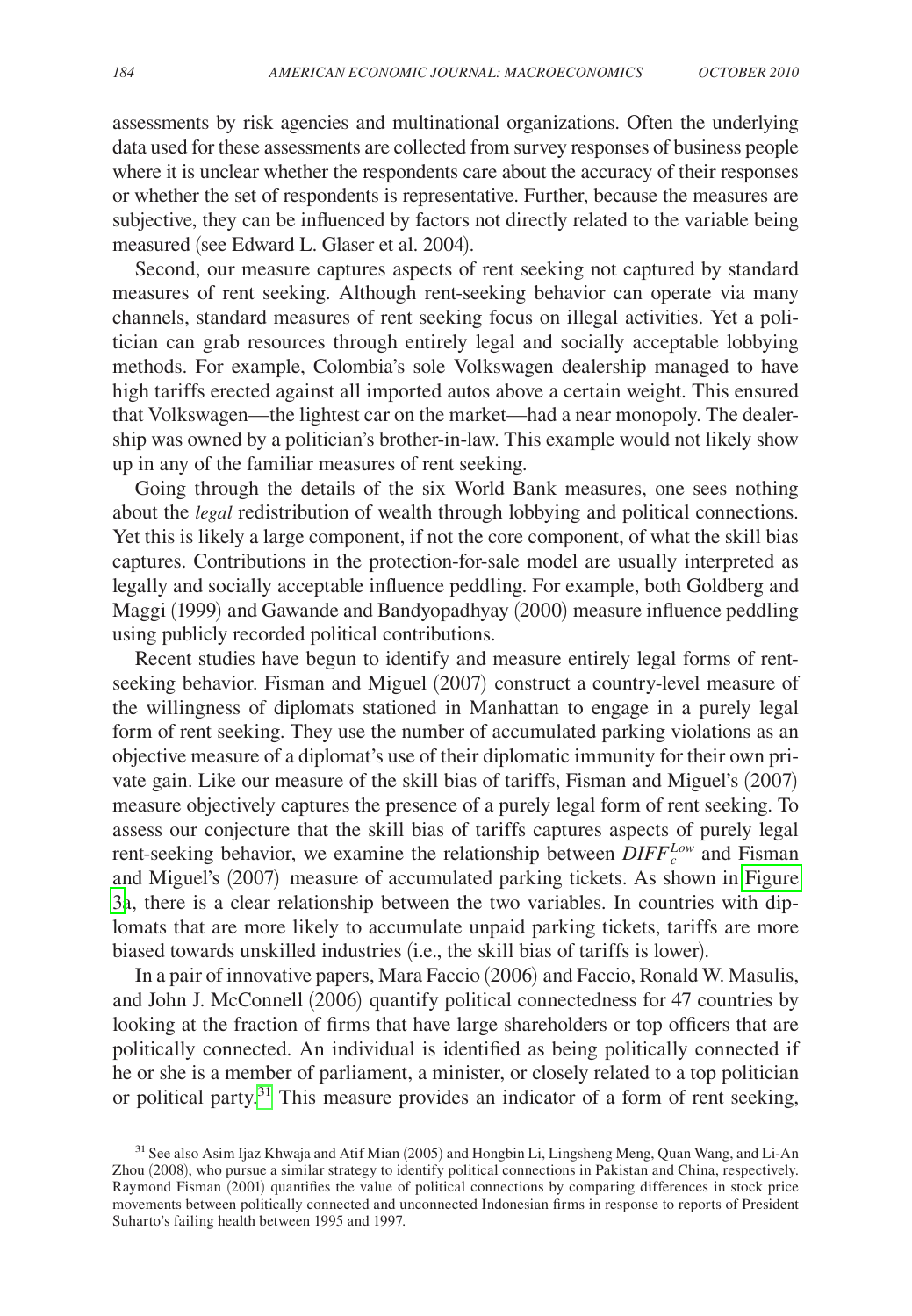<span id="page-27-0"></span>





Figure 3. Bivariate relationships with *Diffc Low*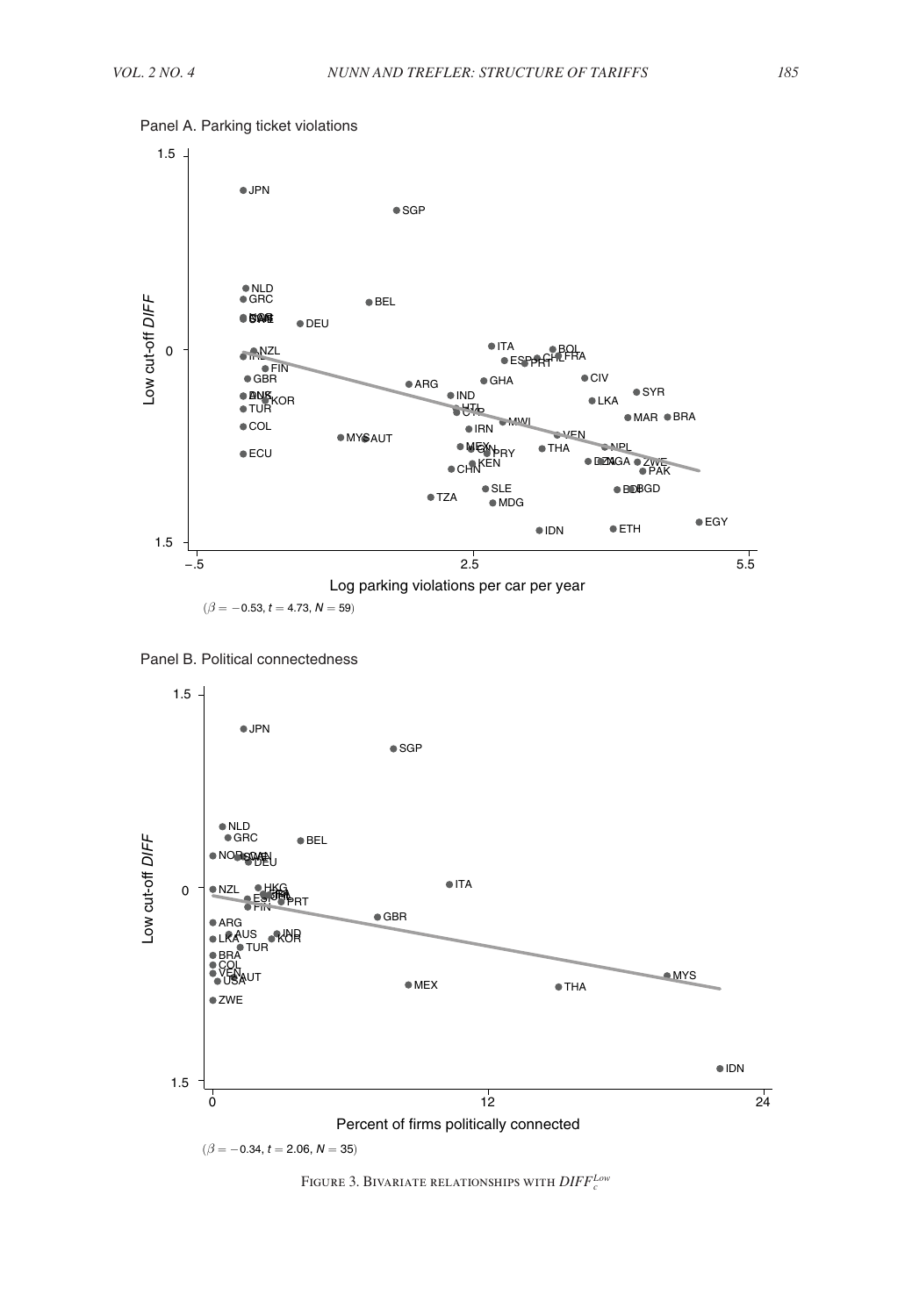<span id="page-28-0"></span>

|              |        | Country regressions |               |        | Industry-country regressions |               |  |  |
|--------------|--------|---------------------|---------------|--------|------------------------------|---------------|--|--|
|              | U.S.A. | S. Africa           | <b>Brazil</b> | U.S.A. | S. Africa                    | <b>Brazil</b> |  |  |
|              | (1)    | (2)                 | (3)           | (4)    | (5)                          | (6)           |  |  |
| Cut-off 5    | 0.016  | 0.015               | 0.006         | 0.035  | 0.038                        | 0.011         |  |  |
| Cut-off $6$  | (2.96) | (2.75)              | (1.21)        | (3.46) | (4.08)                       | (1.20)        |  |  |
|              | 0.016  | 0.015               | 0.015         | 0.033  | 0.043                        | 0.036         |  |  |
| Low cut-off  | (2.97) | (2.80)              | (3.00)        | (3.43) | (4.20)                       | (3.52)        |  |  |
|              | 0.016  | 0.015               | 0.016         | 0.033  | 0.042                        | 0.038         |  |  |
| Cut-off 8    | (3.29) | (2.75)              | (3.63)        | (3.43) | (4.00)                       | (4.07)        |  |  |
|              | 0.014  | 0.017               | 0.016         | 0.028  | 0.039                        | 0.037         |  |  |
| Cut-off 9    | (2.94) | (3.65)              | (3.57)        | (3.22) | (3.96)                       | (3.88)        |  |  |
|              | 0.013  | 0.014               | 0.014         | 0.030  | 0.030                        | 0.029         |  |  |
| $Cut-off 10$ | (3.12) | (3.17)              | (3.32)        | (3.33) | (2.90)                       | (3.45)        |  |  |
|              | 0.012  | 0.013               | 0.014         | 0.027  | 0.028                        | 0.027         |  |  |
|              | (3.09) | (2.98)              | (3.37)        | (3.25) | (2.66)                       | (3.27)        |  |  |
| Cut-off 11   | 0.011  | 0.012               | 0.013         | 0.022  | 0.024                        | 0.027         |  |  |
|              | (2.94) | (2.87)              | (3.14)        | (2.67) | (2.45)                       | (3.10)        |  |  |
| Cut-off 12   | 0.005  | 0.010               | 0.012         | 0.010  | 0.017                        | 0.025         |  |  |
|              | (2.42) | (1.81)              | (3.07)        | (4.22) | (1.45)                       | (3.02)        |  |  |
| High cut-off | 0.020  | 0.010               | 0.010         | 0.039  | 0.016                        | 0.020         |  |  |
|              | (4.91) | (1.75)              | (2.40)        | (4.43) | (1.43)                       | (2.51)        |  |  |

Table 11—Robustness to the Choice of Skill Intensities and Cut-Offs

*Notes:* Each entry in the table reports the estimated coefficient and *t*-statistic for *DIFF<sub>c</sub>* from a single regression. Columns indicate the country whose skill intensity is used to rank industries. Rows indicate the industry *i*<sup>\*</sup> used as the cut-off in defining *DIFFc*. The country regressions are estimates of equation (1) and use dependent variable  $\ln y_{c1}/y_{c0}$ . See columns 2 and 4 of Table 4 for details of the estimating equation. The industry-country regressions are estimates of equation (2) and use dependent variable ln  $q_{ic1}/q_{ic0}$ . See columns 2 and 4 of Table 5 for a description of the estimating equation.

through perfectly legal political influence, that is not likely captured by existing measures. Figure 3b shows the relationship between  $DIFF_c^{Low}$  and the measure of political connections taken from Faccio (2006). Because of limited data on political connections, the sample is reduced to only 35 countries. However, even among the smaller sample one observes a negative relationship.

The possibility that the skill bias of tariffs provides an alternative, and maybe even improved, measure of rent seeking is important. Rent-seeking behavior can be difficult to measure systematically, especially when it involves legal activities that conform to a country's social and political norms. Given the importance of tariff setting as an arena for rent-seeking behavior, the structure of tariffs across countries has the potential to speaks volumes about domestic rent-seeking pressures. We have provided theory and evidence suggesting that the skill bias of tariffs is an objective measure of rent-seeking behavior that has a number of potentially attractive qualities. Unlike existing measures, it captures purely legal and even socially accepted forms of political influence. As well, it is accurately measured and available for nearly all countries going far back in time.

### **VIII. Conclusions**

This paper has been devoted to better understanding the relationship between the structure of tariffs and long-term economic growth. Our first contribution was to document the existence of a strong positive correlation between the skill bias of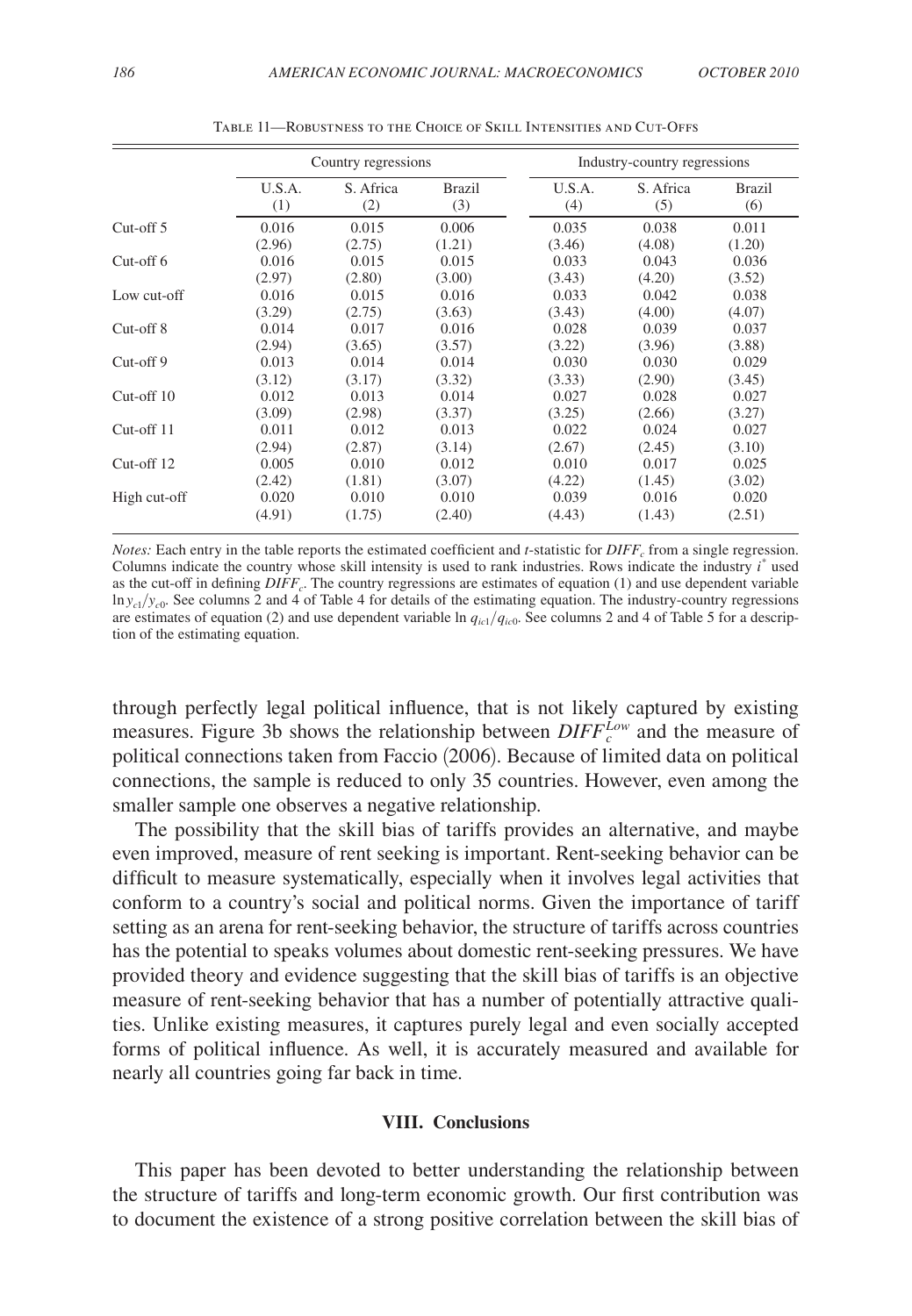<span id="page-29-0"></span>

|                      | Country regressions |                           | Industry-country regressions |          |                         |                 |
|----------------------|---------------------|---------------------------|------------------------------|----------|-------------------------|-----------------|
|                      | $\rho_c$            | $\overline{DIFF}^{Low}_c$ | $DIFF_c^{High}$              | $\rho_c$ | $\mathit{DIFF}^{Low}_c$ | $DIFF_c^{High}$ |
| <b>Baseline</b>      | 0.035               | 0.016                     | 0.020                        | 0.066    | 0.033                   | 0.039           |
|                      | (3.50)              | (3.29)                    | (4.91)                       | (3.40)   | (3.43)                  | (4.43)          |
|                      | 63                  | 63                        | 63                           | 1.004    | 1.004                   | 1.004           |
| Omitting agriculture | 0.032               | 0.018                     | 0.018                        | 0.064    | 0.032                   | 0.040           |
|                      | (3.41)              | (3.60)                    | (3.99)                       | (4.20)   | (3.59)                  | (4.00)          |
|                      | 63                  | 63                        | 63                           | 942      | 942                     | 942             |
| Omitting             | 0.046               | 0.024                     | 0.021                        | 0.093    | 0.052                   | 0.042           |
| 10 richest countries | (3.81)              | (3.77)                    | (4.49)                       | (4.70)   | (4.00)                  | (4.40)          |
|                      | 53                  | 53                        | 53                           | 826      | 826                     | 826             |
| Omitting influential | 0.024               | 0.012                     | 0.016                        | 0.062    | 0.036                   | 0.040           |
| <b>Observations</b>  | (2.51)              | (2.65)                    | (3.75)                       | (3.32)   | (3.91)                  | (4.90)          |
|                      | 60                  | 58                        | 58                           | 996      | 995                     | 995             |

Table 12—Robustness and Sensitivity Analysis.

*Notes:* Each entry in the table reports the coefficient, *t*-statistic and number of observations from one regression. The country regressions are estimates of equation (1). The dependent variable is the average annual growth of per capita GDP in country *c*. The baseline estimates reproduce columns 1, 2, and 4 of Table 4. The industry-country regressions are estimates of equation (2). The dependent variable is the average annual growth in output of industry *i* in country *c*. The baseline estimates reproduce columns 1, 2 and 4 of Table 5. Influential observations are omit-<br>ted if the Welsch distance is greater than  $3\sqrt{K}$ , where K is the number of estimated parameters in ted if the Welsch distance is greater than  $3\sqrt{K}$ , where *K* is the number of estimated parameters in the estimating the diffuse of estimating equation.

tariffs and long-term growth. We have shown that the relationship is extremely robust, and its magnitude is large.

We then turned to potential causal mechanisms underlying the relationship. We developed a model showing how initial period tariffs focused in skill-intensive industries could lead to long-term specialization in skill-intensive industries, and increased aggregate growth. We tested for this channel by moving to a panel of industries and countries. We found evidence for this mechanism, but also found that it is only able to explain about 25 percent of the correlation between skill-biased tariffs and aggregate per capita GDP growth. We also examined evidence for mechanisms outside of our model. Looking specifically at potential economy-wide externalities, we tested whether the skill bias of tariffs is associated with an aggregate increase in human capital or knowledge accumulation. We found no evidence for these mechanisms.

We then turned to explanations that involve omitted-variables bias. The skill bias of tariffs may be correlated with standard measures of governance and institutions, which in turn affect growth. Relying on an augmented Grossman and Helpman (1994) protection-for-sale model with positive production externalities in skill-intensive industries, we showed that the model yields a positive correlation between the parameter *a*, the weight the government places on aggregate welfare relative to private contributions, and the skill bias of tariffs. Motivated by the theory, we then controlled for all six World Bank measures of governance in our baseline regressions. We found that the coefficients on the skill-bias-of-tariff variables did indeed shrink (by about 40 percent), but remained large and statistically significant.

Together, the real effects of a skill-biased tariff structure, and the correlation with standard measures of governance and rent seeking, are only able to explain about 60–65 percent of the total correlation. We then discussed the possibility that the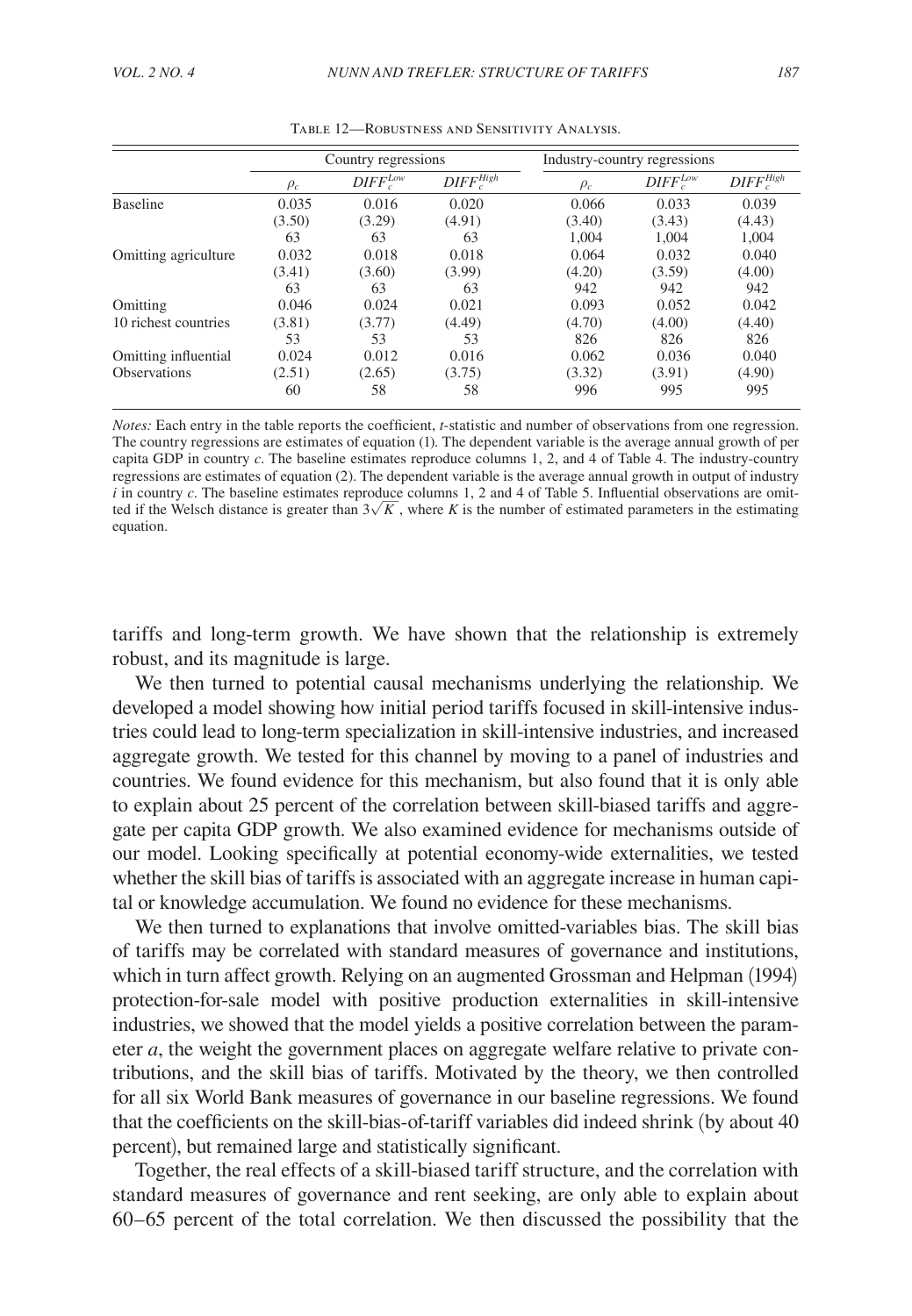<span id="page-30-0"></span>remaining 35–40 percent is explained by the fact that the skill bias of tariffs captures additional aspects of rent seeking that are not captured by standard measures of governance and institutions. Unlike standard measures, the skill bias of tariffs is an objective measure. Further, it also captures purely legal forms of rent seeking and influence peddling that are omitted form standard measures that focus primarily on illegal forms of rent seeking. We showed that the skill bias of tariffs is highly correlated with two recent objective measures that also capture purely legal forms of rent seeking. These are Fisman and Miguel's (2007) measure of diplomatic parking tickets and Faccio's (2006) measure of political connections.

This opens up the possibility that a country's skill bias of tariffs can be used as a proxy for the absence of rent seeking in an economy. The skill-bias measure has a number of potential advantages over existing measures. It is objective, precisely measured, available for a broad cross-section of countries far back in time, and it also captures purely legal forms of rent seeking that are typically ignored by standard measures that focus on purely illegal activities.

Although this paper does not represent the final word on the importance of tariff structure for long-term growth, we feel that we have made three important contributions to the literature. First, we have shown that the structure of tariffs matter. Second, we provided evidence of a channel working through positive production externalities in skill-intensive industries. But, we also showed that this cannot be the full story. The channel is able to explain at most 25 percent of the total correlation. Finally, we provided theory and empirics showing how the skill bias of tariffs can reflect the extent of rent seeking in the economy. This opens up the possibility that a country's skill bias of tariffs can be used as a proxy for the absence of rent seeking in an economy.

### Appendix A. Robustness and Sensitivity Analysis

[Table 11 r](#page-28-0)eports the robustness of our estimates to the choice of different cut-offs and different skill-intensity measures. Columns 1 and 4 report the coefficient on  $DIFF_c$  for different choices of cut-off  $i^*$ <sup>[32](#page-30-1)</sup>. In the results reported above, the low cutoff was defined as  $i^* = 7$  and the high cut-off was defined as  $i^* = 13$ . Estimates for these cut-offs correspond to columns 2 and 4 of Table 4, and columns 2 and 4 of the Table 5.[33](#page-30-2) Table 11 also shows results when we rank industries using skill-intensity data from South Africa in 1997 and Brazil in 1986.<sup>34</sup> Data are from Trevor Alleyne and Arvind Subramanian (2001) and Serge Shikher (2004). The results for different cut-offs *i*<sup>\*</sup> appear in columns 2, 3, 5, and 6 of Table 11.

[Table 12](#page-29-0) shows that the baseline results are robust to a number of additional robustness and sensitivity checks. The first panel reports the baseline estimates for comparison. The second panel reports estimates when agriculture is omitted. The next panel reports estimates omitting the ten richest countries in the sample. The

<span id="page-30-1"></span><sup>&</sup>lt;sup>32</sup> Recall that we defined a cut-off  $i^*$  such that all industries above  $i^*$  in Table 3 were classified as skill intensive and all industries below or equal to  $i^*$  were classified as unskilled intensive.

<span id="page-30-2"></span><sup>&</sup>lt;sup>33</sup> To avoid results that are driven by just a few industries, we require at least four industries in both the skilled and unskilled groups (4 < *i*<sup>\*</sup> < 14).<br><sup>34</sup> These data are only available for manufacturing industries, and therefore we only have 17, rather than 18

<span id="page-30-3"></span>industries, for these measures.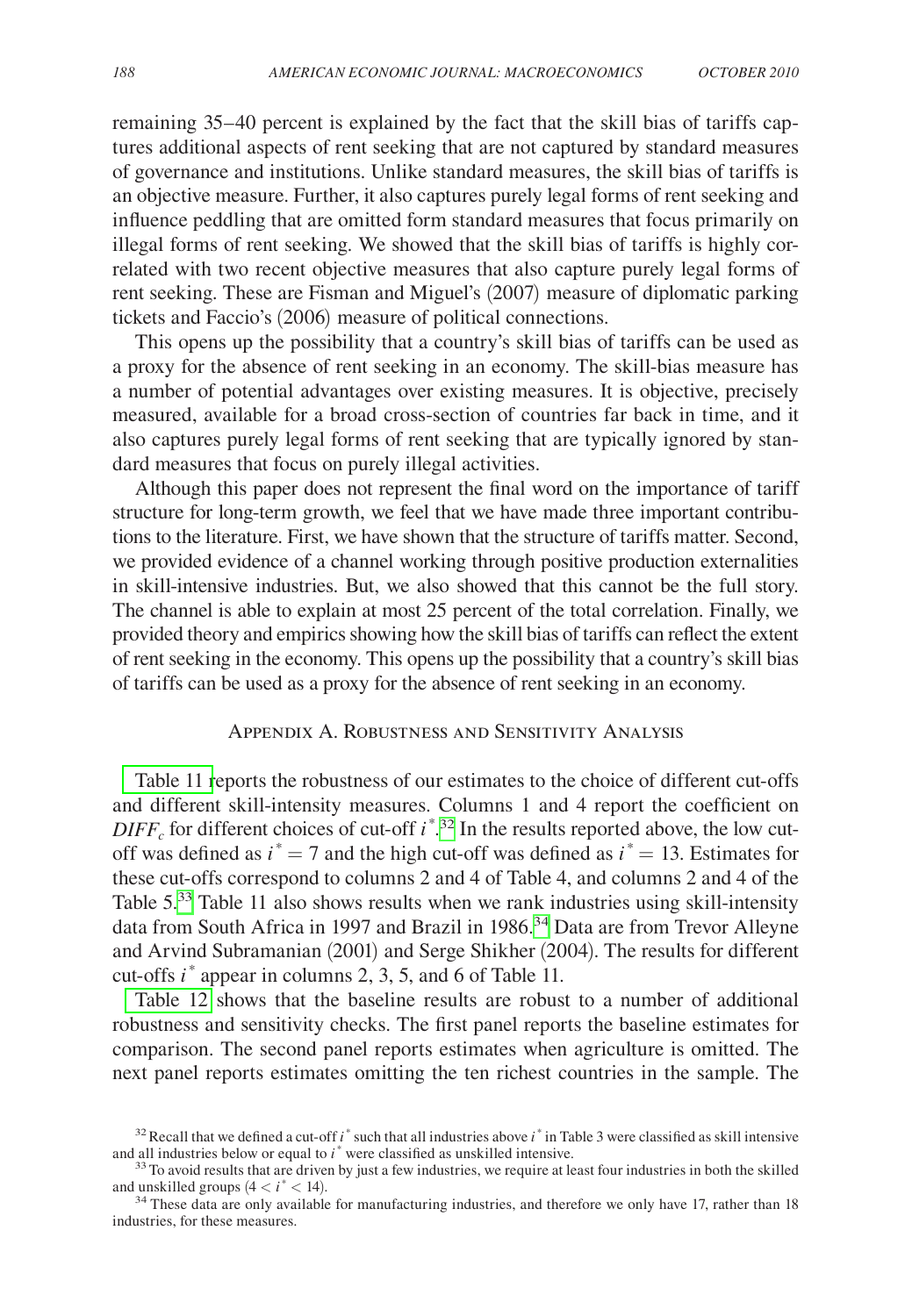<span id="page-31-0"></span>

|                                                          | Country<br>regressions |           | Industry-country<br>regressions |           |
|----------------------------------------------------------|------------------------|-----------|---------------------------------|-----------|
|                                                          |                        |           |                                 |           |
|                                                          | Mean                   | <b>SD</b> | Mean                            | <b>SD</b> |
| Dependent variables                                      |                        |           |                                 |           |
| GDP growth: $\ln y_{c1}/y_{c0}$                          | 0.018                  | 0.019     |                                 |           |
| Output growth: $\ln q_{ic}/q_{ic0}$                      |                        |           | 0.011                           | 0.072     |
| <b>Tariff Structure</b>                                  |                        |           |                                 |           |
| Skill-tariff correlation: $\rho_{c0}$                    | $-0.28$ .              | 0.25      | $-0.28$                         | 0.25      |
| Low cut-off:                                             |                        |           |                                 |           |
| Skilled tariff: $\ln \tau_{c0}^{Still}$                  | $-2.09$                | 1.32      | $-2.12$                         | 1.35      |
| Unskilled tariff: $\ln \tau_{c0}^{Unskill}$              | $-1.67$                | 1.60      | $-1.74$                         | 1.64      |
| Tariff differential: $DIF_{c0}$                          | $-0.42$                | 0.55      | $-0.38$                         | 0.55      |
| Initial output, skilled sector: $\ln q_{c0}^{Still}$     | 22.37                  | 2.49      | 22.71                           | 2.32      |
| Initial output, unskilled sector: $\ln q_{c0}^{Unskill}$ | 23.56                  | 1.52      | 23.75                           | 1.46      |
| High cut-off:                                            |                        |           |                                 |           |
| Skilled tariff: $\ln \tau_{c0}^{Still}$                  | $-2.36$                | 1.29      | $-2.39$                         | 1.30      |
| Unskilled tariff: $\ln \tau_{c0}^{Unskill}$              | $-1.72$                | 1.49      | $-1.79$                         | 1.52      |
| Tariff differential: $DIF_{c0}$                          | $-0.64$                | 0.59      | $-0.60$                         | 0.58      |
| Initial output, skilled sector: $\ln q_{c0}^{Still}$     | 21.68                  | 2.34      | 21.99                           | 2.18      |
| Initial output, unskilled sector: $\ln q_{c0}^{Unskill}$ | 23.81                  | 1.65      | 24.02                           | 1.57      |
| Country characteristics                                  |                        |           |                                 |           |
| Initial income: $\ln y_{c0}$                             | 8.38                   | 1.03      | 8.50                            | 0.99      |
| Initial investment: $\ln inv_{c0}$                       | 2.79                   | 0.65      | 2.87                            | 0.56      |
| Initial human capital: In $hk_{c0}$                      | $-2.34$                | 1.23      | $-2.17$                         | 1.13      |
| Average tariffs: $\ln \overline{\tau}_{c0}$              | $-1.84$                | 1.44      | $-1.90$                         | 1.47      |
| Industry-country characteristics                         |                        |           |                                 |           |
| Initial industry tariff: $\ln \tau_{ic0}$                |                        |           | $-2.31$                         | 2.01      |
| Initial industry output: $\ln q_{ic0}$                   |                        |           | 20.05                           | 2.63      |

Table 13—Summary Statistics

*Note:* There are 1,004 observations in the industry-country level output growth regressions and 63 observations in the country level GDP growth regressions.

final panel uses the Welsch distance to identify and omit influential observations from the sample.

### Appendix B. Data Appendix

For the 17 manufacturing sectors, initial-period output  $q_{ic0}$  and final-period output *qic*1 are from UNIDO's INDSTAT3 2002 production database. The output data were converted from the original 3-digit ISIC classification to our industry classification using the following concordance. For each of the following pairs, the first element is our industry code as given in Table 3 and the second element(s) is a 3-digit ISIC code: (241, 323); (243, 331); (245, 321 + 322); (247,332); (150,372);  $(246,361 + 362 + 369);$   $(220,371);$   $(248,324 + 356);$   $(244,341);$   $(231,382);$ (242,355); (233, 384); (140,353 + 354); (232, 383); (211, 352); (213,351); (249,385). Because of a lack of final period output data, Guinea, Haiti, Madagascar, and Paraguay are dropped from the industry-country level output growth regressions. For Haiti and Madagascar output data are unavailable after 1988, and for Paraguay output data are unavailable after 1981. However, because output data are available for the initial period, we are able to construct  $q_{c0}^{Skill}$  and  $q_{c0}^{Unskill}$ , and therefore these countries appear in the country level regressions. (Recall that  $q_{c0}^{Skill}$  and  $q_{c0}^{Unskill}$  are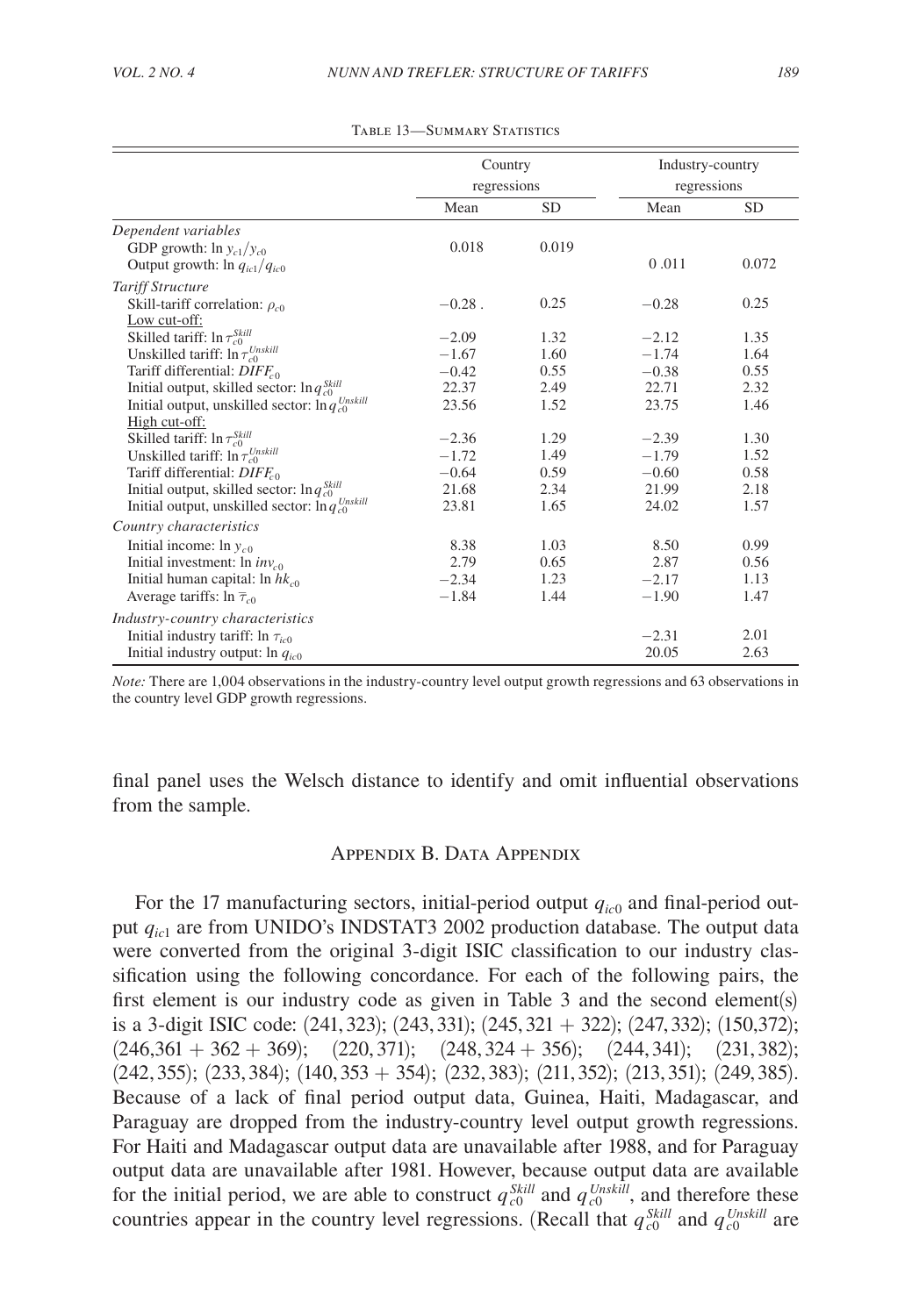controls in the country regressions.) For Guinea output data are unavailable for all years. We use Senegal's output data to impute  $q_{c0}^{Skill}$  and  $q_{c0}^{Unskill}$  for Guinea, and therefore it also appears in the country-level regressions.

For the agricultural sector (industry 110) initial-period output is from Antweiler and Trefler (2002). It is the sum of industries 010 and 020 in their database. Because their data ends in 1992, to construct the average annual change in output growth we use agricultural output data from the World Bank's World Development Indicators.

Tariff data are from Lai and Trefler (2002) and UNCTAD (1994).  $\ln \overline{\tau}_{c0}$  is the log of the production-weighted average tariff, and  $\ln \tau_{ic0}$  is the log of initial-period tariffs. We take logs because a small number of countries, notably Bangladesh and India, have tariffs in some industries that are well in excess of 100 percent. Taking logs reduces the influence of these rates. However, it does not matter whether we use tariffs or the log of tariffs.<sup>35</sup> When aggregating tariffs up from the industry level we use 1972 production weights. For Guinea, Sierra Leone, and Haiti, 1972 production data are unavailable. For Guinea and Sierra Leone, we use Senegal's production weights, and for Haiti we use the Dominican Republic's production weights.

Per capita GDP is "rgdpch" from PWT 6.1.<sup>36</sup> The log initial-year investmentto-GDP ratio  $ln inv_{c0}$  is the log of gross investment (private plus public) divided by GDP, measured in percent, from PWT 6.1. The log of initial-year human capital  $\ln hk_{c0}$  is the log of the ratio of workers that completed more than 12 years of education to those that completed less than 12 years of education. Data are from Barro and Lee (1993). Because human capital data are unavailable for Haiti, Guinea, and Sierra Leone, we use human capital measures from countries with similar education levels. For Haiti we use the Dominican Republic and for Guinea and Sierra Leone we use Senegal. In this context note that Haiti and Guinea are only in the countrylevel regressions, not the industry-country level regressions. Human capital data for the final year are from Barro and Lee (2001). Patent data used to construct the average annual change in patents granted are from Jaffe and Trajtenberg (2002). Final period tariff data are from UNCTAD's TRade Analysis and INformation System (TRAINS) database, which has been collected and compiled in Jon Haveman's Ultimate Trade Barrier Catalogue.

The six governance variables are from Kaufmann, Kraay, and Mastruzzi (2003), and are measured in 2000. The variables range from −2.5 to 2.5, with a higher number indicating "better" governance. The measure of political connectedness from Faccio (2006) is the percentage of firms that have large shareholders or top officers that are politically connected, where a person is assumed to be politically connected if he or she is a member of parliament, a minister, or closely related to a top

<span id="page-32-0"></span><sup>&</sup>lt;sup>35</sup> Hong Kong is the only country with zero tariffs in any industry. In fact, it has zero tariffs in all industries. This means that for Hong Kong  $\rho_c = DIFF_c^{Low} = DIFF_c^{light} = \overline{\tau}_{c0} = 0$ . When taking the log of the average tariff  $\overline{\tau}_{c0}$  and the own-industry tariffs  $\tau_{ic0}$  for Hong Kong (i.e., the log of 0), we set the value to 0.0001 Our results are not sensitive to adjusting this value up or down. 36 The unification of East Germany and West Germany in 1990 is handled as follows. For 1991 and 1992,

<span id="page-32-1"></span>the PWT 6.1 provides income data for unified Germany, and for East Germany and West Germany separately. We use this data to scale down unified Germany's per capita income so that it matches per capita income for West Germany in 1991 and 1992. The result of this procedure is that Germany's average annual growth of per capita GDP is derived from the income growth for West Germany before 1991 and the income growth of unified Germany after 1991.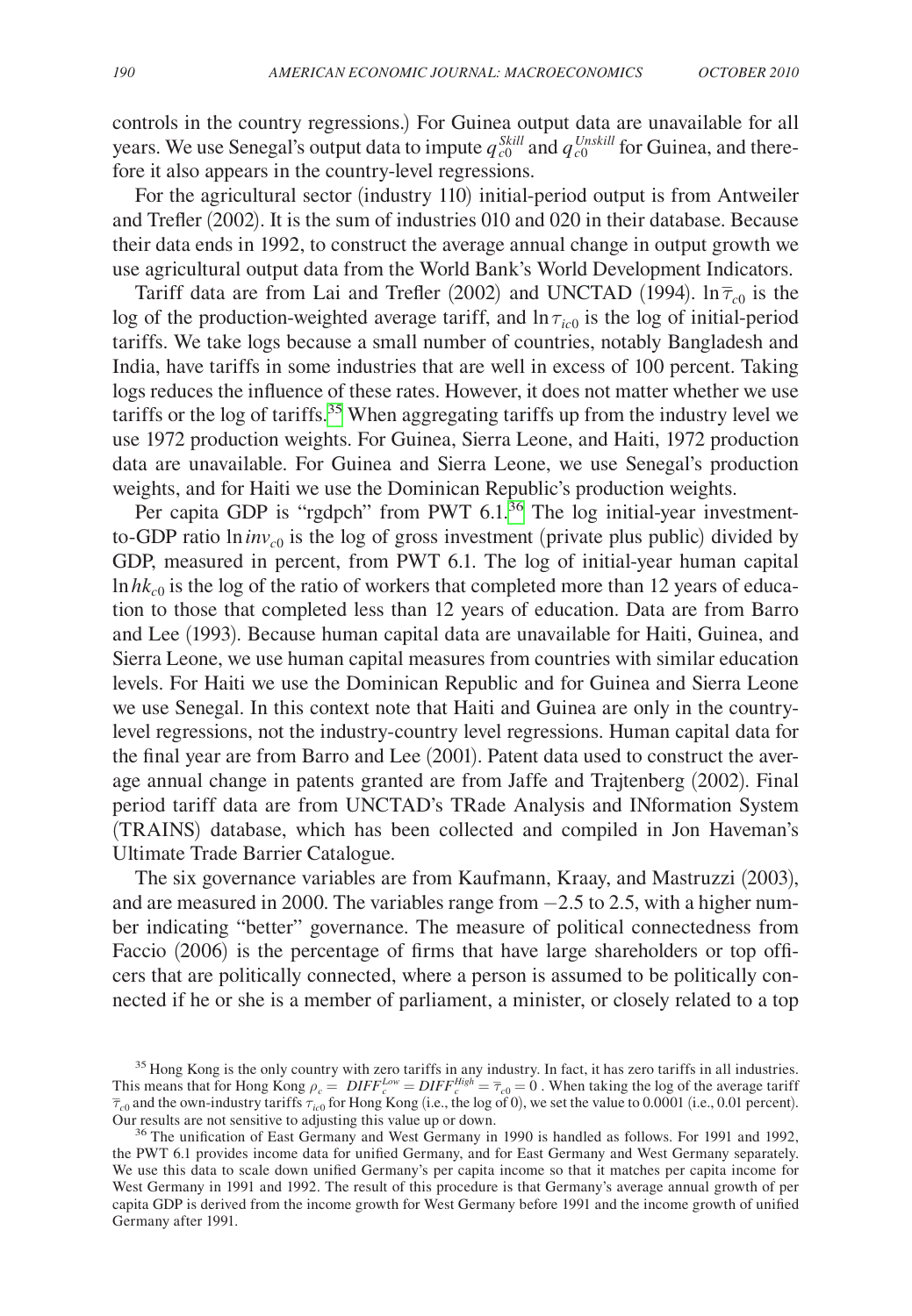<span id="page-33-0"></span>politician or political party. The parking tickets measure from Fisman and Miguel (2007) is the natural log of the total number of parking tickets accumulated by a country's diplomats stationed in Manhattan, normalized by the number of vehicles.

[Table 13](#page-31-0) provides summary statistics of our data.

## Appendix C. Protection-for-Sale Proofs

### A. *Preliminaries*

In this Appendix we will not make any functional-form assumptions on the  $F_i$  and  $G_i$ other than  $F_i' > 0$ ,  $F_i'' < 0$  and  $G_i' > 0$ . In the main text we assumed  $d \ln L_i / d \ln p_i > 0$ . The following lemma draws out two implications of this assumption.

LEMMA 1: *The following three statements are equivalent:* (1)  $d\ln L_i/d\ln p_i > 0$ , (2)  $F_i'(L_i/N_i)G_i(L_i)$  *is decreasing in*  $L_i$ *, and* (3)  $\varepsilon_i(p_i) \equiv d \ln G_i(L_i)/d \ln p_i > 0$ .

The proof is as follows. As in Grossman and Helpman (1994), the number of firms  $N_i$  is exogenous; otherwise, free entry would dissipate all rents and eliminate the motive for protection. Since all firms are identical,  $L_{ik} = L_i/N_i$ . Substituting this into equation (3) to obtain  $p_i F_i'(L_i/N_i) G_i(L_i) = 1$  and differentiating establishes the equivalence of parts (1) and (2) of the lemma. From the definition of  $\varepsilon_i$ ,  $\varepsilon_i = [d \ln G_i / d \ln L_i][d \ln L_i / d \ln p_i] = [G_i' L_i / G_i][d \ln L_i / d \ln p_i] > 0$ . This establishes the equivalence of parts  $(1)$  and  $(3)$ .

The equivalence of parts (1) and (2) shows that we can replace the assumption  $d \ln L_i/d \ln p_i > 0$  with an assumption on the primitives  $F_i$  and  $G_i$ . The equivalence of parts (1) and (3) shows that  $\varepsilon_i > 0$ .

### PROOF OF THEOREM 1

Let equation (GH*n*) be a shorthand for denoting equation (*n*) in Grossman and Helpman (1994). Our only departure from the Grossman-Helpman exposition is in the treatment of  $\partial \pi_i / \partial p_j$ . Industry profit  $\pi_i$  is  $N_i$  times firm profit:  $\pi_i = p_i N_i F_i (L_i / N_i)$  $\times G_i(L_i) - L_i$  where we have used  $w = 1$ . Note that  $q_i = N_i F_i G_i$ . Hence,

the treatment of 
$$
\partial n_i/\partial p_j
$$
. Industry point  $\pi_i$  is  $N_i$  times him point.  $\pi_i = p_i v_i r_i$   
\n $\times G_i(L_i) - L_i$  where we have used  $w = 1$ . Note that  $q_i = N_i F_i G_i$ . Hence,  
\n(A1) 
$$
\frac{\partial \pi_i}{\partial p_i} = q_i + N_i [p_i F_i' G_i - 1] \frac{\partial L_i/N_i}{\partial p_i} + p_i N_i F_i \frac{\partial G_i(L_i(p_i))}{\partial p_i}
$$
\n $= q_i + [N_i F_i G_i] [\frac{p_i}{G_i} \frac{\partial G_i}{\partial p_i}] = q_i + q_i \varepsilon_i$ 

where the second equality follows from Sheppard's lemma (i.e., the first-order condition equation 3) and the last follows from the definition of  $\varepsilon_i \equiv \partial \ln G_i / \partial \ln p_i$ . Note that in  $\partial \pi_i / \partial p_i = q_i + q_i \varepsilon_i$ , the term  $q_i$  appears in Grossman and Helpman (1994) and the term  $q_i \varepsilon_i$  is new. All other aspects of the Grossman-Helpman model remain unchanged.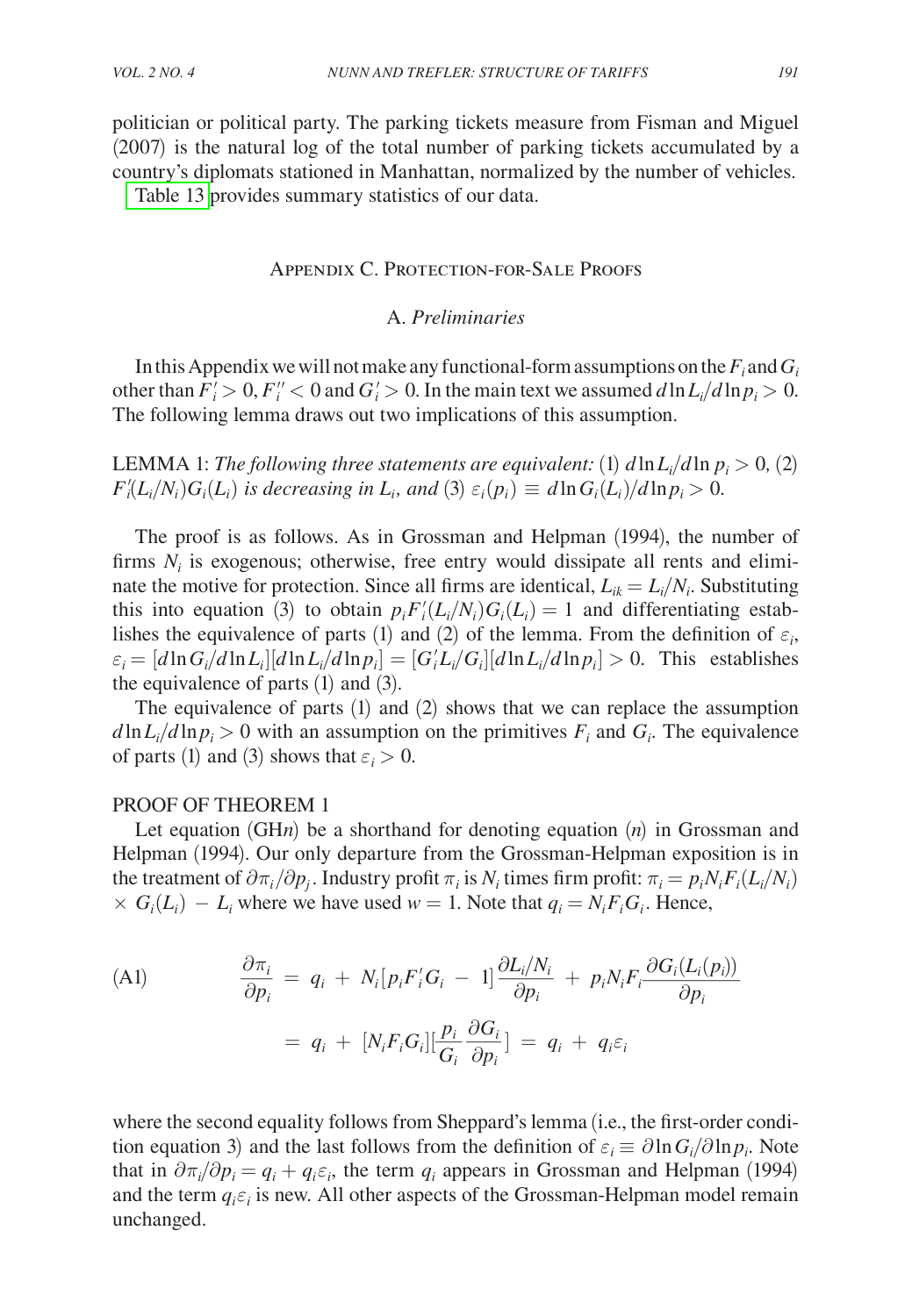<span id="page-34-0"></span>It follows that equation (GH14), which comes from the lobby's optimization problem, continues to hold with only a slight modification:

(A2) 
$$
\sum_{i\in L} \frac{\partial W_i}{\partial p_j} = (I_j - \alpha_L)q_j(p_j) + \alpha_L(p_j - p_j^*)m_j'(p_j) + q_i(p_i)\varepsilon_i(p_i).
$$

It also follows that equation (GH15), which comes from the government's optimization problem, continues to hold with only a slight modification:

(A3) 
$$
\frac{\partial W}{\partial p_j} = (p_j - p_j^*) m_j'(p_j) + q_j(p_j) \varepsilon_j(p_j).
$$

Following Goldberg and Maggi (1999), the government's problem of maximizing welfare net of contributions is equivalent to maximizing  $\Omega(p; a) \equiv aW(p) + \sum_{i \in L} W_i(p)$ with respect to  $p = (p_1, \ldots, p_n)$  using the derivatives in equations (A2)-(A3):

(A4)  
\n
$$
\frac{\partial \Omega}{\partial p_j} = (I_j - \alpha_L)q_j(p_j) + (a + \alpha_L)(p_j - p_j^*)m_j'(p_j)
$$
\n
$$
+ (a + 1)q_j(p_j)\varepsilon_j(p_j).
$$

Substituting in the definition of the tariff as  $\tau_j = (p_j - p_j^*)/p_j^*$  and simplifying yields equation (5) of Theorem 1.

#### REFERENCES

- **Acemoglu, Daron, Simon Johnson, and James A. Robinson.** 2001. "The Colonial Origins of Comparative Development: An Empirical Investigation." *American Economic Review*, 91(5): 1369–1401.
- **Acemoglu, Daron, Simon Johnson, and James Robinson.** 2005. "The Rise of Europe: Atlantic Trade, Institutional Change, and Economic Growth." *American Economic Review*, 95(3): 546–79.
- **Alleyne, Trevor, and Arvind Subramanian.** 2001. "What Does South Africa's Pattern of Trade Say About Its Labor Market?" International Monetary Fund Working Paper WP/01/148.
- **Antweiler, Werner, and Daniel Trefler.** 2002. "Increasing Returns and All That: A View from Trade." *American Economic Review*, 92(1): 93–119.
- **Barro, Robert J., and Jong-Wha Lee.** 1993. "International Comparisons of Educational Attainment." *Journal of Monetary Economics*, 32(3): 363–94.
- **Barro, Robert J., and Jong-Wha Lee.** 2001. "International Data on Educational Attainment: Updates and Implications." *Oxford Economic Papers*, 53(3): 541–63.
- **Clemens, Michael A., and Jeffrey G. Williamson.** 2004. "Why Did the Tariff-Growth Correlation Change after 1950?" *Journal of Economic Growth*, 9(1): 5–46.
- **DeJong, David N., and Marla Ripoll.** 2006. "Tariffs and Growth: An Empirical Exploration of Contingent Relationships." *Review of Economics and Statistics*, 88(4): 625–40.
- **Easterly, William, Michael Kremer, Lant Pritchett, and Lawrence H. Summers.** 1993. "Good Policy or Good Luck? Country Growth Performance and Temporary Shocks." *Journal of Monetary Economics*, 32(3): 459–83.
- **Edwards, Sebastian.** 1992. "Trade Orientation, Distortions and Growth in Developing Countries." *Journal of Development Economics*, 39(1): 31–57.
- **Edwards, Sebastian.** 1998. "Openness, Productivity and Growth: What Do We Really Know?" *Economic Journal*, 108(447): 383–98.
- **Ethier, Wilfred J.** 1982. "Decreasing Costs in International Trade and Frank Graham's Argument for Protection." *Econometrica*, 50(5): 1243–68.
- **Faccio, Mara.** 2006. "Politically Connected Firms." *American Economic Review*, 96(1): 369–86.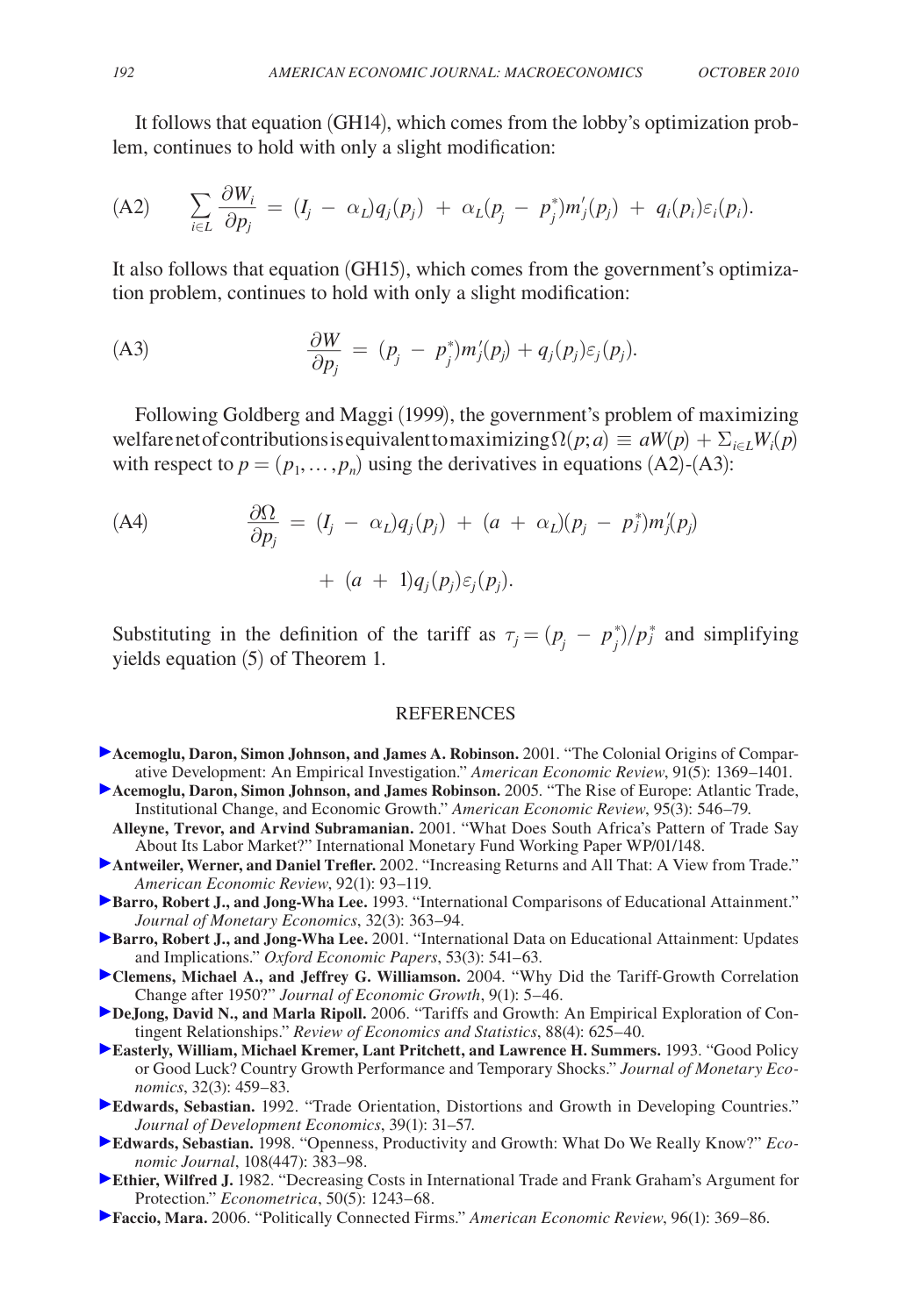- **Faccio, Mara, Ronald W. Masulis, and John J. McConnell.** 2006. "Political Connections and Corporate Bailouts." *Journal of Finance*, 61(6): 2597–2635.
- **Fisman, Raymond.** 2001. "Estimating the Value of Political Connections." *American Economic Review*, 91(4): 1095–1102.
- **Fisman, Raymond, and Edward Miguel.** 2007. "Corruption, Norms, and Legal Enforcement: Evidence from Diplomatic Parking Tickets." *Journal of Political Economy*, 115(6): 1020–48.
- **Fujita, Masahisa, Paul Krugman, and Anthony J. Venables.** 2001. *The Spatial Economy: Cities, Regions, and International Trade*. Cambridge, MA: MIT Press.
- **Gawande, Kishore, and Usree Bandyopadhyay.** 2000. "Is Protection for Sale? Evidence on the Grossman-Helpman Theory of Endogenous Protection." *Review of Economics and Statistics*, 82(1): 139–52.
- **Glaeser, Edward L., Rafael La Porta, Florencio Lopez-de-Silanes, and Andrei Shleifer.** 2004. "Do Institutions Cause Growth?" *Journal of Economic Growth*, 9(3): 271–303.
- **Goldberg, Pinelopi Koujianou, and Giovanni Maggi.** 1999. "Protection for Sale: An Empirical Investigation." *American Economic Review*, 89(5): 1135–55.
- **Grossman, Gene M., and Elhanan Helpman.** 1991. *Innovation and Growth in the Global Economy*. Cambridge, MA: MIT Press.
- **Grossman, Gene M., and Elhanan Helpman.** 1994. "Protection for Sale." *American Economic Review*, 84(4): 833–50.
- **Hall, Robert E., and Charles I. Jones.** 1999. "Why Do Some Countries Produce So Much More Output Per Worker Than Others?" *Quarterly Journal of Economics*, 114(1): 83–116.
	- **Helpman, Elhanan.** 1984. "Increasing Returns, Imperfect Markets, and Trade Theory." In *Handbook of International Economics.* Vol. 1, ed. Ronald W. Jones and Peter Kenen, 325–65. Amsterdam: North-Holland.
- **Irwin, Douglas A.** 2002. "Interpreting the Tariff-Growth Correlation of the Late 19th Century." *American Economic Review*, 92(2): 165–69.
- **Jacks, David S.** 2006. "New Results on the Tariff-Growth Paradox." *European Review of Economic History*, 10(2): 205–30.
	- **Jaffe, Adam B., and Manuel Trajtenberg.** 2002. *Patents, Citations, and Innovations: A Window on the Knowledge Economy*. Cambridge, MA: MIT Press.
	- **Jones, Eric L.** 1988. *Growth Recurring: Economic Change in World History*. Ann Arbor: University of Michigan Press.
	- **Kaufmann, Daniel, Aart Kraay, and Massimo Mastruzzi.** 2003. "Governance Matters III: Governance Indicators for 1996–2002." World Bank Policy Research Working Paper 3106.
- **Khwaja, Asim Ijaz, and Atif Mian.** 2005. "Do Lenders Favor Politically Connected Firms? Rent Provision in an Emerging Financial Market." *Quarterly Journal of Economics*, 120(4): 1371–1411.
- **Krugman, Paul.** 1987. "The Narrow Moving Band, the Dutch Disease, and the Competitive Consequences of Mrs. Thatcher: Notes on Trade in the Presence of Dynamic Scale Economies." *Journal of Development Economics*, 27(1–2): 41–55.
- **Lai, Huiwen, and Daniel Trefler.** 2002. "The Gains from Trade with Monopolistic Competition: Specification, Estimation, and Mis-Specification." National Bureau of Economic Research Working Paper 9169.
- **Li, Hongbin, Lingsheng Meng, Qian Wang, and Li-An Zhou.** 2008. "Political Connections, Financing and Firm Performance: Evidence from Chinese Private Firms." *Journal of Development Economics*, 87(2): 283–99.
- **Lucas, Robert E., Jr.** 1988. "On the Mechanics of Economic Development." *Journal of Monetary Economics*, 22(1): 3–42.
- **Mauro, Paolo.** 1995. "Corruption and Growth." *Quarterly Journal of Economics*, 110(3): 681–712. **Nunn, Nathan, and Daniel Trefler.** 2006. "Putting the Lid on Lobbying: Tariff Structure and Long-Term Growth when Protection is for Sale." National Bureau of Economic Research Working Paper 12164.
- **O'Rourke, Kevin H.** 2000. "Tariffs and Growth in the Late 19th Century." *Economic Journal*, 110(463): 456–83.
- **Rivera-Batiz, Luis A., and Paul M. Romer.** 1991. "Economic Integration and Endogenous Growth." *Quarterly Journal of Economics*, 106(2): 531–55.
	- **Rodriguez, Francisco, and Dani Rodrik.** 2001. "Trade Policy and Economic Growth: A Skeptic's Guide to the Cross-National Evidence." In *NBER Macroeconomics Annual 2000*, ed. Ben S. Bernanke and Kenneth Rogoff, 261–325. Cambridge, MA: MIT Press.
	- **Rodrik, Dani.** 2005. "Why We Learn Nothing from Regressing Economic Growth on Policies." http:// www.hks.harvard.edu/fs/drodrik/Research%20papers/policy%20regressions.pdf.